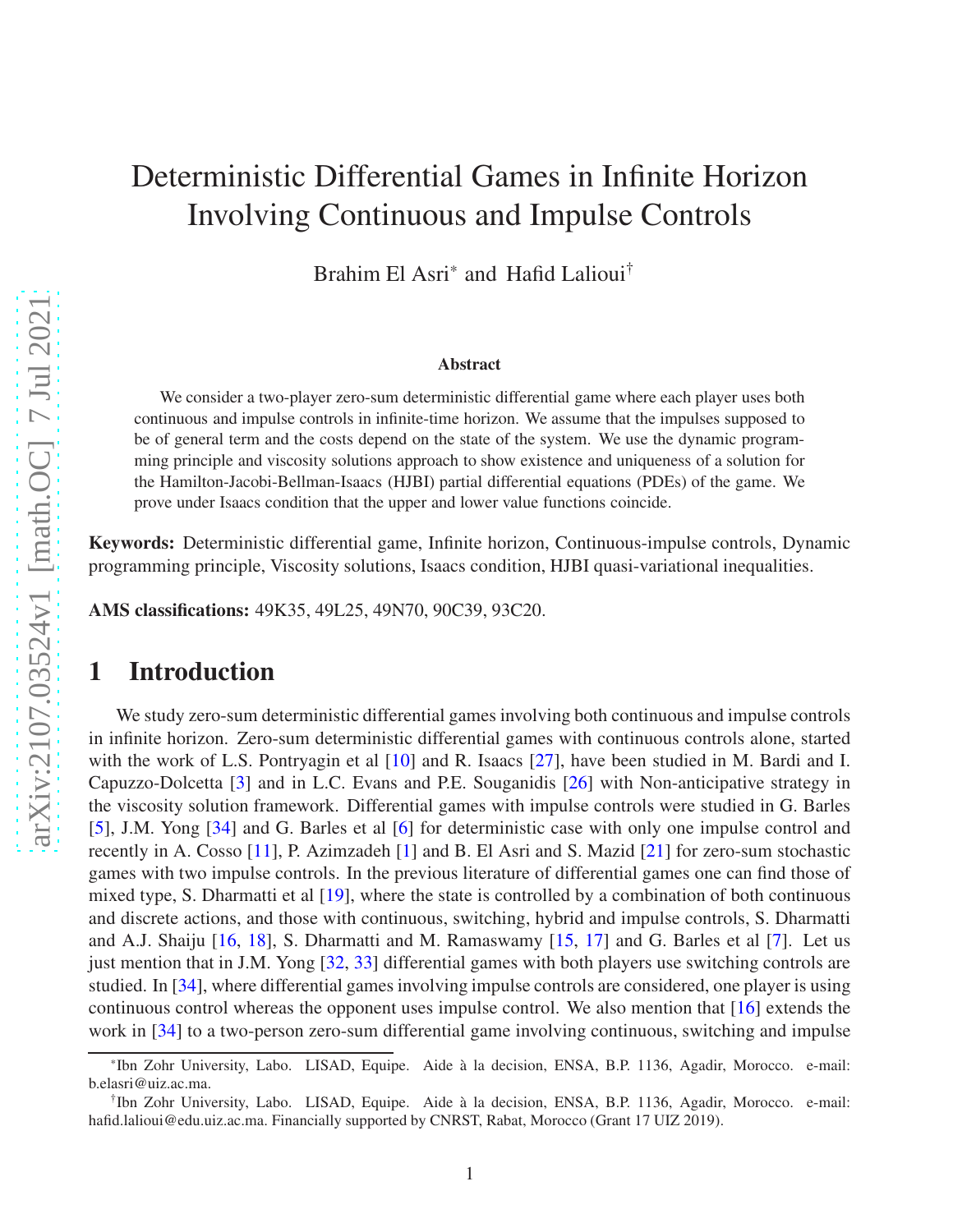controls, where the existence of value and its characterization as the unique viscosity solution of the associated system of quasi-variational inequalities (QVIs) have been proved.

In this paper, we consider a two-player zero-sum deterministic differential game in infinite-time horizon where the two players adopting both continuous and impulse controls, with general in term of the form and cost of impulses. The state  $y(.)$  of the continuous-impulse controls game considered evolves according to the following dynamical system:

<span id="page-1-0"></span>
$$
\begin{cases}\n\dot{y}_x(t) = b(y_x(t); \theta_1(t), \theta_2(t)), \ t \neq \tau_m, \ t \neq \rho_k; \\
y_x(\tau_m^+) = y_x(\tau_m^-) + g_\xi(y_x(\tau_m^-), \xi_m) \prod_{k \ge 0} 1\!\!1_{\{\tau_m \neq \rho_k\}}, \ \tau_m \ge 0, \ \xi_m \neq 0; \\
y_x(\rho_k^+) = y_x(\rho_k^-) + g_\eta(y_x(\rho_k^-), \eta_k), \ \rho_k \ge 0, \ \eta_k \neq 0; \\
y_x(0) = x \in \mathbb{R}^n \text{ (initial state)}.\n\end{cases} \tag{S}
$$

Here b is a function from  $\mathbb{R}^n \times \mathbb{R}^l \times \mathbb{R}^l$  into  $\mathbb{R}^n$ ,  $t \to \theta_1(t)$  and  $t \to \theta_2(t)$  being the two continuous controls, are any functions from  $\Theta_1$  and  $\Theta_2$  the spaces of measurable functions from  $\mathbb{R}^+$  to  $\mathbb{R}^l$ , respectively. The two functions  $g_{\xi}$  and  $g_{\eta}$  are from  $\mathbb{R}^n \times \mathbb{R}^p$  into  $\mathbb{R}^n$  and  $\mathbb{R}^n \times \mathbb{R}^q$  into  $\mathbb{R}^n$ , respectively. The sequences  $(\{\tau_m\}, \{\xi_m\})$  and  $(\{\rho_k\}, \{\eta_k\})$  represent the two impulse controls, where  $(\tau_m)_{m\in\mathbb{N}}$  and  $(\rho_k)_{k \in \mathbb{N}}$  are two non-decreasing sequences of non-negative real numbers which satisfy:

$$
\tau_m \to +\infty
$$
 when  $m \to +\infty$ , and  $\rho_k \to +\infty$  when  $k \to +\infty$ ,

and  $(\xi_m)_{m \in \mathbb{N}}$  and  $(\eta_k)_{k \in \mathbb{N}}$  are two sequences of elements of  $\mathbb{R}^p$  and  $\mathbb{R}^q$ , respectively.

We mention that the state  $y(x)$  of the controlled system starts from  $y_x(0) = x$ , states its values in  $\mathbb{R}^n$ , with  $y_x(t)$  the state at time t which is driven by two continuous controls  $\theta_1(.)$  and  $\theta_2(.)$  for  $player - \xi$  and  $player - \eta$ , respectively. In addition, both players are allowed to use impulse controls, u for player –  $\xi$  and v for player –  $\eta$ . The impulse controls u and v are defined by the double sequences  $u := (\tau_m, \xi_m)_{m \in \mathbb{N}}$  and  $v := (\rho_k, \eta_k)_{k \in \mathbb{N}}$ , respectively, where the actions  $\xi_m$  and  $\eta_k$  belong to the spaces of impulse control actions  $U \subset \mathbb{R}^p$  and  $V \subset \mathbb{R}^q$ , respectively. The infinite product  $\prod_{k\geq 0} 1\!\!1_{\{\tau_m\neq\rho_k\}}$  signify that when the two players act together on the system at the same time using the impulse controls, we take into account only the action of  $player - *η*$ .

The gain (resp. cost) functional J for  $player - \xi$  (resp.  $player - \eta$ ) is defined as follows:

$$
J(x; \theta_1(.), u, \theta_2(.), v) := \int_0^\infty f(y_x(t); \theta_1(t), \theta_2(t)) \exp(-\lambda t) dt
$$
  
 
$$
- \sum_{m \ge 0} c(y_x(\tau_m^-), \xi_m) \exp(-\lambda \tau_m) \prod_{k \ge 0} 1\!\!1_{\{\tau_m \neq \rho_k\}}
$$
  
 
$$
+ \sum_{k \ge 0} \chi(y_x(\rho_k^-), \eta_k) \exp(-\lambda \rho_k),
$$
 (J)

where  $y_x(t) := y_x(t; \theta_1(.), u, \theta_2(.), v)$ , c and  $\chi$  are the zero lower bound impulse cost functions for  $player - \xi$  and  $player - \eta$ , respectively, which represent the cost of impulse actions for both players. We note that the cost of a player is the gain for the other (zero-sum), meaning that when a player performs an action he/she has to pay a positive cost, resulting in a gain for the other player. The function f from  $\mathbb{R}^n \times \mathbb{R}^l \times \mathbb{R}^l$  into  $\mathbb R$  represents the running gain and the positive real  $\lambda$  being the discount factor.

The terminology of a quasi-variational inequality (QVI), introduced to deal with impulse control problems in A. Bensoussan and J.L. Lions [\[8\]](#page-28-11), the definition of lower and upper value functions for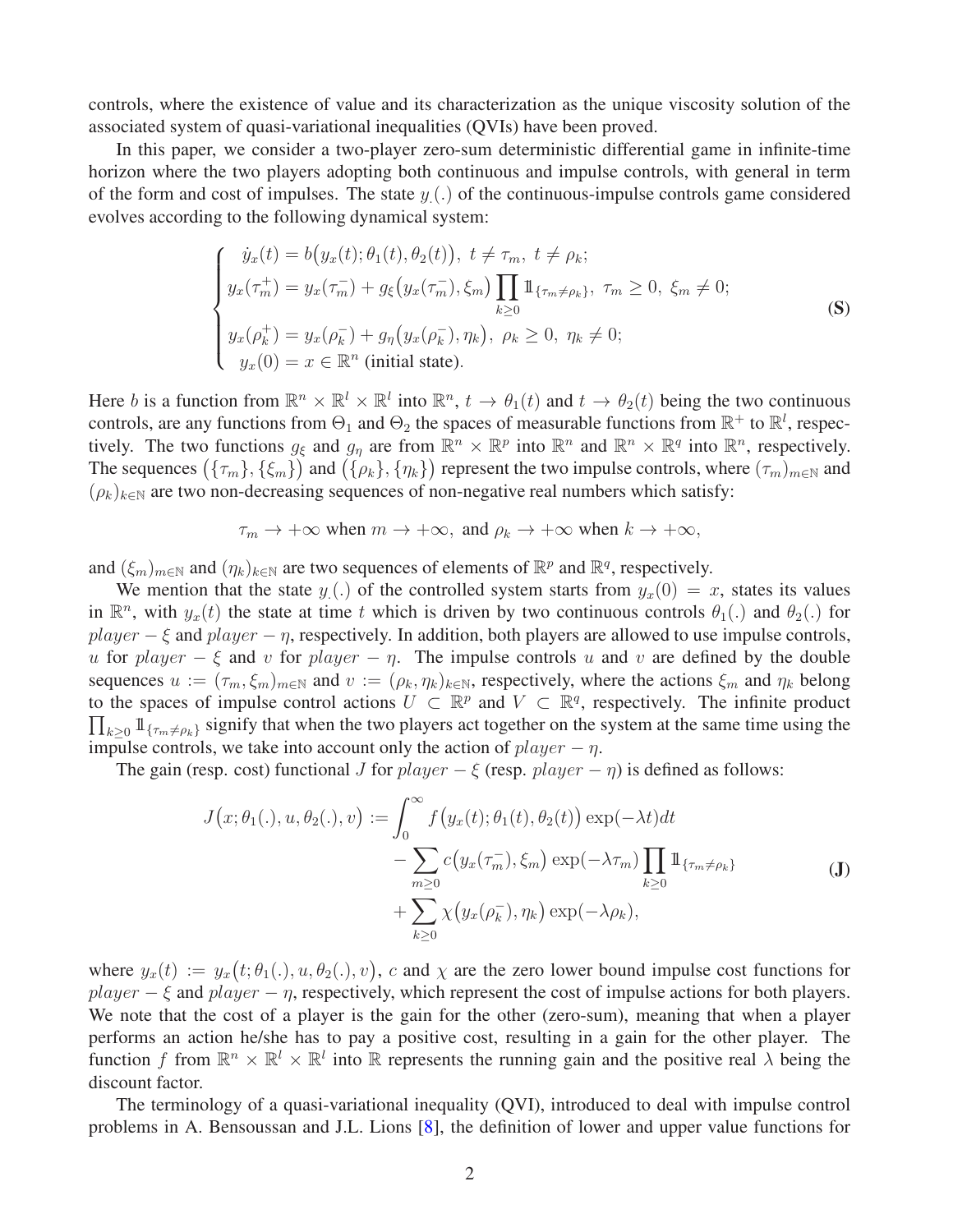differential games, defined in R.J. Elliott and N.J. Kalton [\[24,](#page-29-5) [25\]](#page-29-6) and in [\[26\]](#page-29-1). The viscosity solution approach in M.G. Crandall and P.L. Lions [\[12\]](#page-28-12) and M.G. Crandall et al [\[13,](#page-28-13) [14\]](#page-28-14), lead to characterize the value of a game as the unique viscosity solution of its related QVI. The relationship between the twoplayer zero-sum deterministic differential games and the theory of viscosity solutions was first shown in [\[26\]](#page-29-1), N. Barron et al [\[2\]](#page-27-2) and P.E. Souganidis [\[29,](#page-29-7) [31\]](#page-29-8).

Our aim in this work is to investigate, via the theory of viscosity solutions, the two-player zero-sum deterministic, continuous-impulse controls game given by the system ([S](#page-1-0)), in infinite-time horizon. Indeed, we describe the problem by the following associated double-obstacle lower and upper Hamilton-Jacobi-Bellman-Isaacs (HJBI) equations ([L](#page-2-0)) and ([U](#page-2-1)), respectively, where the Hamiltonians  $H^-$  and  $H^+$  involve only the first order partial derivatives:

<span id="page-2-0"></span>
$$
\min\left\{\max\left[H^-(x,v(x),Dv(x)),v(x)-\mathcal{H}_{inf}^{\chi}v(x)\right],v(x)-\mathcal{H}_{sup}^c v(x)\right\}=0,\tag{L}
$$

and

$$
\max\left\{\min\left[H^+(x,v(x),Dv(x)),v(x)-\mathcal{H}_{sup}^cv(x)\right],v(x)-\mathcal{H}_{inf}^{\chi}v(x)\right\}=0,
$$
 (U)

where  $Dv(.)$  denotes the gradient of the function  $v : \mathbb{R}^n \to \mathbb{R}$ , the lower Hamiltonian  $H^-$  is given by:

$$
H^-(x, v(x), Dv(x)) := \inf_{\theta_1 \in \mathbb{R}^l} \sup_{\theta_2 \in \mathbb{R}^l} (\lambda v(x) - Dv(x) . b(x; \theta_1, \theta_2) - f(x; \theta_1, \theta_2)),
$$

and the upper Hamiltonian  $H^+$  is defined as follows:

$$
H^+(x,v(x),Dv(x)) := \sup_{\theta_2 \in \mathbb{R}^l} \inf_{\theta_1 \in \mathbb{R}^l} (\lambda v(x) - Dv(x) . b(x; \theta_1, \theta_2) - f(x; \theta_1, \theta_2)).
$$

The first (resp. second) obstacle is defined through the use of the minimum (resp. maximum) cost operator  $\mathcal{H}_{inf}^{\chi}$  (resp.  $\mathcal{H}_{sup}^c$ ), where

<span id="page-2-1"></span>
$$
\mathcal{H}_{inf}^{\chi}v(x) := \inf_{\eta \in V} \left[ v(x + g_{\eta}(x, \eta)) + \chi(x, \eta) \right]
$$

$$
\left( resp. \mathcal{H}_{sup}^{c}v(x) := \sup_{\xi \in U} \left[ v(x + g_{\xi}(x, \xi)) - c(x, \xi) \right] \right).
$$

Therefore we prove, under classical assumptions of the impulse control problems using the dynamic programming principle (DPP) for the differential game studied, the existence of the lower and upper value functions as viscosity solutions of the lower HJBI QVI  $(L)$  $(L)$  $(L)$  and upper HJBI QVI  $(U)$  $(U)$  $(U)$ , respectively. Moreover, we establish a comparison theorem that shows the uniqueness results in the viscosity solution sense for these HJBI QVIs, then we state the Isaacs condition  $H^- = H^+$  for the game to have a value. We mention that the following assumptions, usually used to deal with impulse control problems (see [\[34,](#page-29-2) [16\]](#page-28-6)) for  $x \in \mathbb{R}^n$ ,  $\xi_1, \xi_2 \in U$  and  $\eta_1, \eta_2 \in V$ , are dropped:

$$
c(x,\xi_1+\xi_2) < c(x,\xi_1) + c(x,\xi_2) \text{ and } \chi(x,\eta_1+\eta_2) < \chi(x,\eta_1) + \chi(x,\eta_2),
$$

and we cite the work by P. Bettiol et al [\[9\]](#page-28-15), a recent related work in which the game evolves according to two continuous controls only and admits a value under Isaacs condition and some inward pointing conditions.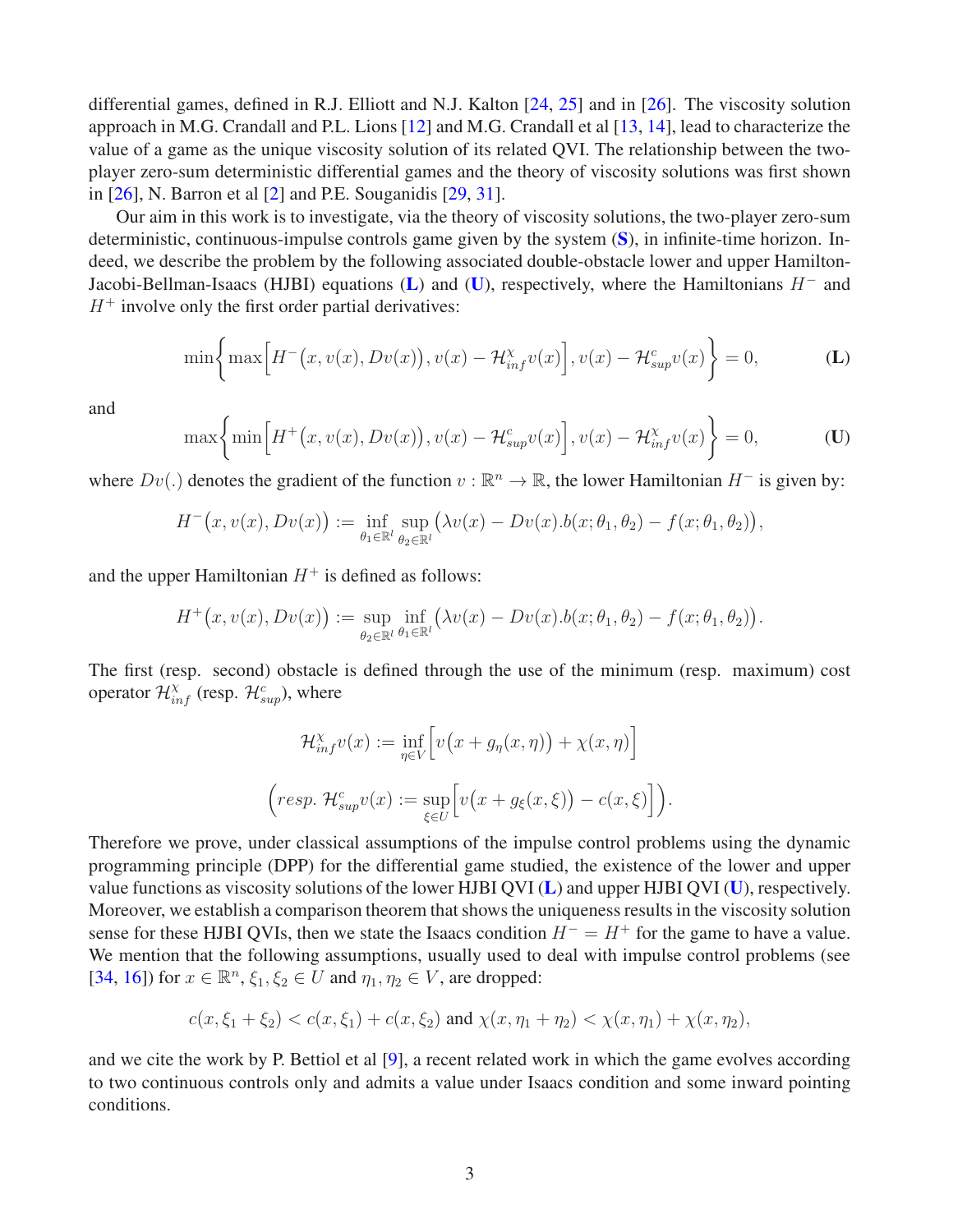The outline of the paper is the following: in section 2, we present the infinite horizon zero-sum, deterministic, continuous-impulse controls game studied and we give its related definitions and assumptions. Further, we give regularity results for the associated lower and upper value functions  $V^$ and  $V^+$  of the game, we show first that both satisfy the DPP property, then we prove that they are bounded and uniformly continuous (BUC) in  $\mathbb{R}^n$ . Section 3 is devoted to the viscosity characterization of the corresponding lower and upper HJBI QVIs  $(L)$  $(L)$  $(L)$  and  $(U)$  $(U)$  $(U)$  by deducing that the lower and upper value functions are viscosity solutions to these QVIs, respectively. In the last section, we establish a comparison theorem which gives the uniqueness result for both lower and upper HJBI QVIs ([L](#page-2-0)) and ([U](#page-2-1)). Hence, under Isaacs condition, we show that the game admits a value.

## 2 Statement of the Continuous-Impulse Controls Game and Classic Results

#### 2.1 Zero-Sum Deterministic, Continuous-Impulse Controls Differential Game

We consider the two-player zero-sum deterministic differential game in  $\mathbb{R}^n$  described, in the introduction show, by the system  $(S)$  $(S)$  $(S)$  in which both players are allowed to use continuous as well as impulse controls. We are given  $y_x(t) := y_x(t; \theta_1(.), u, \theta_2(.), v)$  the solution of ([S](#page-1-0)) which characterize the state of the game at time t with initial state  $y_x(0) = x$  at  $t = 0$ . The evolution of the system, described by the mapping  $t \to y_x(t)$ , is provided by a deterministic model  $\dot{y}_x(t) = b(y_x(t); \theta_1(t), \theta_2(t))$ , where b is a function from  $\mathbb{R}^n \times \mathbb{R}^l \times \mathbb{R}^l$  to  $\mathbb{R}^n$  and  $\theta_1(.) \in \Theta_1$  and  $\theta_2(.) \in \Theta_2$  are, respectively, the continuous controls for  $player - \xi$  and  $player - \eta$  defined, respectively, in  $\Theta_1$  and  $\Theta_2$  the spaces of measurable functions from  $\mathbb{R}^+$  to  $\mathbb{R}^l$ . The state undergoes impulses (jumps)  $\xi_m$  and  $\eta_k$ , at certain impulse stopping times  $\tau_m$  and  $\rho_k$ , respectively, that is:

$$
y_x(\tau_m^+) = y_x(\tau_m^-) + g_{\xi}(y_x(\tau_m^-), \xi_m) \prod_{k \ge 0} 1\!\!1_{\{\tau_m \neq \rho_k\}}, \ \tau_m \ge 0, \ \xi_m \neq 0;
$$
  

$$
y_x(\rho_k^+) = y_x(\rho_k^-) + g_{\eta}(y_x(\rho_k^-), \eta_k), \ \rho_k \ge 0, \ \eta_k \neq 0,
$$

where the impulse time sequences  ${\{\tau_m\}}_{m>0}$  and  ${\{\rho_k\}}_{k>0}$  are two non-decreasing sequences of  $[0,\infty]$ such that  $\tau_m$ ,  $\rho_k \to +\infty$  when  $m, k \to +\infty$ , the impulse value sequences  $\{\xi_m\}_{m>0}$  and  $\{\eta_k\}_{k>0}$  are two sequences of elements of  $U \subset \mathbb{R}^p$  and  $V \subset \mathbb{R}^q$ , respectively, and the form of impulses is of general term (depends on non linear functions  $g_{\xi}$  and  $g_{\eta}$  for  $player - \xi$  and  $player - \eta$  respectively).

We call  $\Theta_1 \times U$  and  $\Theta_2 \times V$ , respectively, the spaces of continuous-impulse controls  $(\theta_1(.) , u)$ and  $(\theta_2(.), v)$  for  $player - \xi$  and  $player - \eta$ , respectively. We denote  $u := (\tau_m, \xi_m)_{m \geq 0} \in \mathcal{U}$  and  $v := (\rho_k, \eta_k)_{k \ge 0} \in \mathcal{V}$  the two impulse controls such that  $\xi_m \in U$  and  $\eta_k \in V$ . Thus  $(\theta_1(.), u) \in \Theta_1 \times \mathcal{U}$ and  $(\theta_2(.), v) \in \Theta_2 \times V$  denote, respectively, the involved continuous-impulse controls for  $player - \xi$ and  $player - \eta$ . For any initial state x the controls  $(\theta_1(.), u)$  and  $(\theta_2(.), v)$  generate a trajectory  $y_x(.)$  solution of the system ([S](#page-1-0)). Thus the state  $y_x(.)$  is driven by two continuous-impulse controls,  $(\theta_1(.), u := (\tau_m, \xi_m)_{m \geq 0})$  control of  $player - \xi$  and  $(\theta_2(.), v := (\rho_k, \eta_k)_{k \geq 0})$  control of  $player - \eta$ . The infinite product  $\prod_{k\geq 0} 1\!\!1_{\{\tau_m\neq\rho_k\}}$  signifies that when the two players act together on the system at the same time, only the action of  $player - *η*$  is tacking into account.

We are also given, in the following equation ([J](#page-4-0)), a gain (resp. cost) functional  $J(x; \theta_1(.), u, \theta_2(.), v)$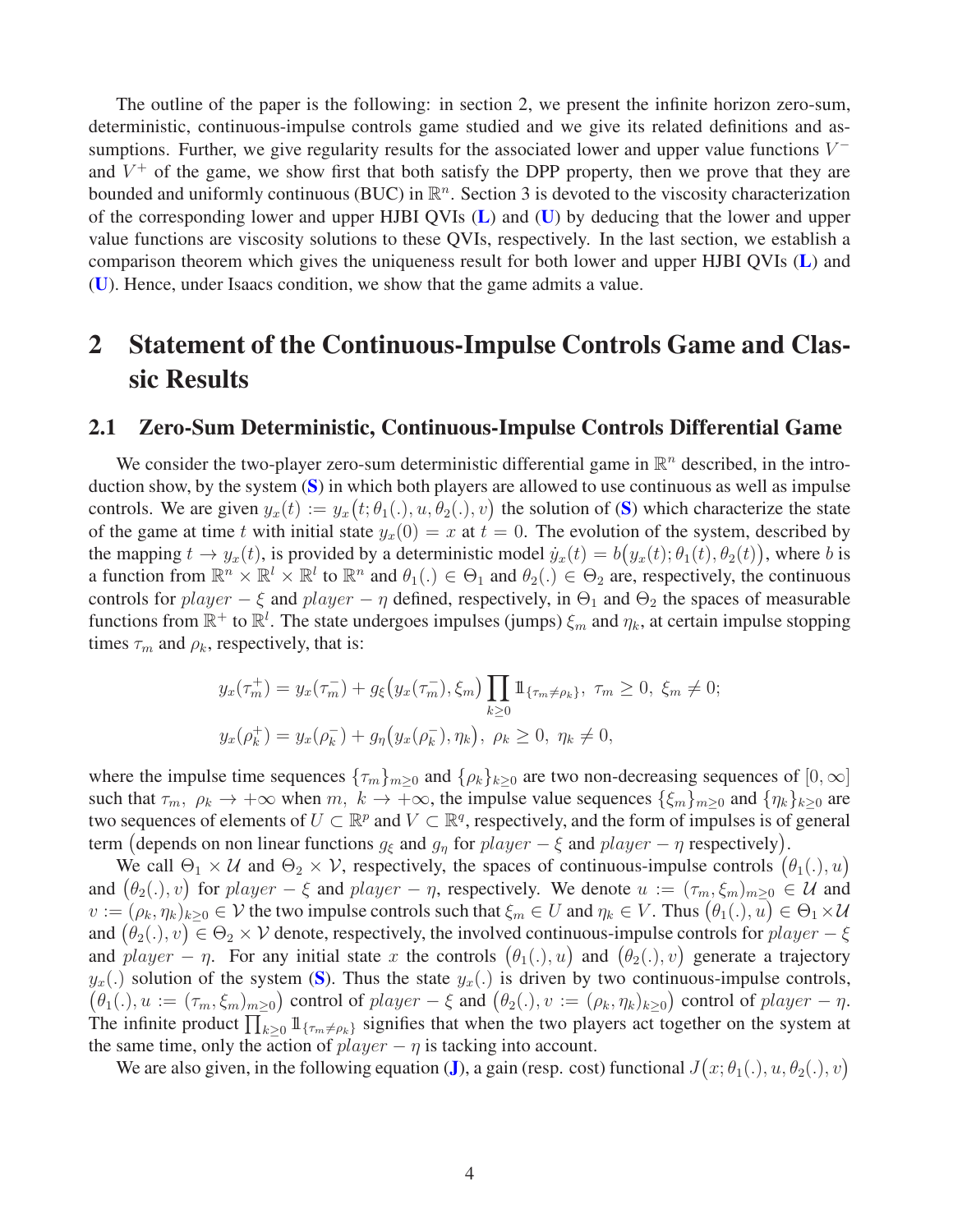for  $player - \xi$  (resp.  $player - \eta$ ):

<span id="page-4-0"></span>
$$
J(x; \theta_1(.), u, \theta_2(.), v) := \int_0^\infty f(y_x(t); \theta_1(t), \theta_2(t)) \exp(-\lambda t) dt
$$
  

$$
- \sum_{m \ge 0} c(y_x(\tau_m^-), \xi_m) \exp(-\lambda \tau_m) \prod_{k \ge 0} 1\!\!1_{\{\tau_m \neq \rho_k\}}
$$
  

$$
+ \sum_{k \ge 0} \chi(y_x(\rho_k^-), \eta_k) \exp(-\lambda \rho_k),
$$
 (J)

where  $(\theta_1(\cdot), u) \in \Theta_1 \times \mathcal{U}$  and  $(\theta_2(\cdot), v) \in \Theta_2 \times \mathcal{V}$  being the continuous-impulse controls. The functional J represents the criterion which the player –  $\xi$  wants to maximize and the player –  $\eta$ wants to minimize. In the other words,  $-J$  is the cost the player  $-\eta$  has to pay, so the sum of the costs of the two player is null, which explains the name *zero-sum*. We mention that c and  $\chi$  are the (depend on  $y(.)$ ) cost functions for  $player - \xi$  and  $player - \eta$ , respectively, f is the running gain and  $\lambda > 0$  the discount factor.

We assume that one player knows just the current and past choices of the control made by his opponent, thus we are given an information pattern for the two players prescribing that each of them choose his/her own control at each instant of time without knowing the future choices of the opponent. This is made rigorous by introducing, hereafter in the sense of Elliott-Kalton [\[24,](#page-29-5) [25\]](#page-29-6), the notion of *non-anticipative strategy*.

**Definition 1.** *(Non-anticipative strategy) A strategy for the player – ξ is a map*  $\alpha$  :  $\Theta_2 \times V \to \Theta_1 \times U$ ; *it is non-anticipative, if, for any*  $\theta_2^1(.)$ ,  $\theta_2^2(.) \in \Theta_2$ ,  $v_1$ ,  $v_2 \in \mathcal{V}$  and  $t > 0$ ,  $\theta_2^1(s) = \theta_2^2(s)$  and  $v_1 \equiv v_2$ *implies*  $\alpha(\theta_2^1(s), v_1) \equiv \alpha(\theta_2^2(s), v_2)$  *for all*  $s \le t$ *.* 

*We denote with* A *the set of all non-anticipative strategies*  $\alpha$  *for player*  $-\xi$ *. Similarly, the set of all non-anticipative strategies*  $\beta$  *for player – η is* 

$$
\mathcal{B} := \left\{ \beta : \Theta_1 \times \mathcal{U} \to \Theta_2 \times \mathcal{V} : \theta_1^1(s) = \theta_1^2(s) \text{ and } u_1 \equiv u_2 \text{ for all } \theta_1^1(.), \ \theta_1^2(.) \in \Theta_1, \ u_1, \ u_2 \in \mathcal{U}, \ t > 0 \text{ and } s \le t; \text{implies } \beta(\theta_1^1(s), u_1) \equiv \beta(\theta_1^2(s), u_2) \right\}.
$$

Therefore we can define the lower and upper value functions of the differential game studied.

**Definition 2.** The lower value function of the game with the gain/cost functional  $J : \mathbb{R}^n \times \Theta_1 \times \mathcal{U} \times \mathbb{R}^n$  $\Theta_2 \times \mathcal{V} \to \mathbb{R}$  *is* 

$$
V^{-}(x) := \inf_{\beta \in \mathcal{B}} \sup_{(\theta_{1}(.), u) \in \Theta_{1} \times \mathcal{U}} J\Big(x; \theta_{1}(.) , u, \beta\big(\theta_{1}(.) , u\big)\Big) \qquad (\text{Lower Value})
$$

*and the upper value function is*

$$
V^+(x) := \sup_{\alpha \in \mathcal{A}} \inf_{(\theta_2(.), v) \in \Theta_2 \times \mathcal{V}} J\Big(x; \alpha\big(\theta_2(.), v\big), \theta_2(.), v\Big).
$$
 (Upper Value)

If  $V^-(x) = V^+(x)$  we say that the game with initial point x has a value, and we denote the value function of the game

<span id="page-4-3"></span><span id="page-4-2"></span><span id="page-4-1"></span>
$$
V(x) := V^{-}(x) = V^{+}(x).
$$
 (Value)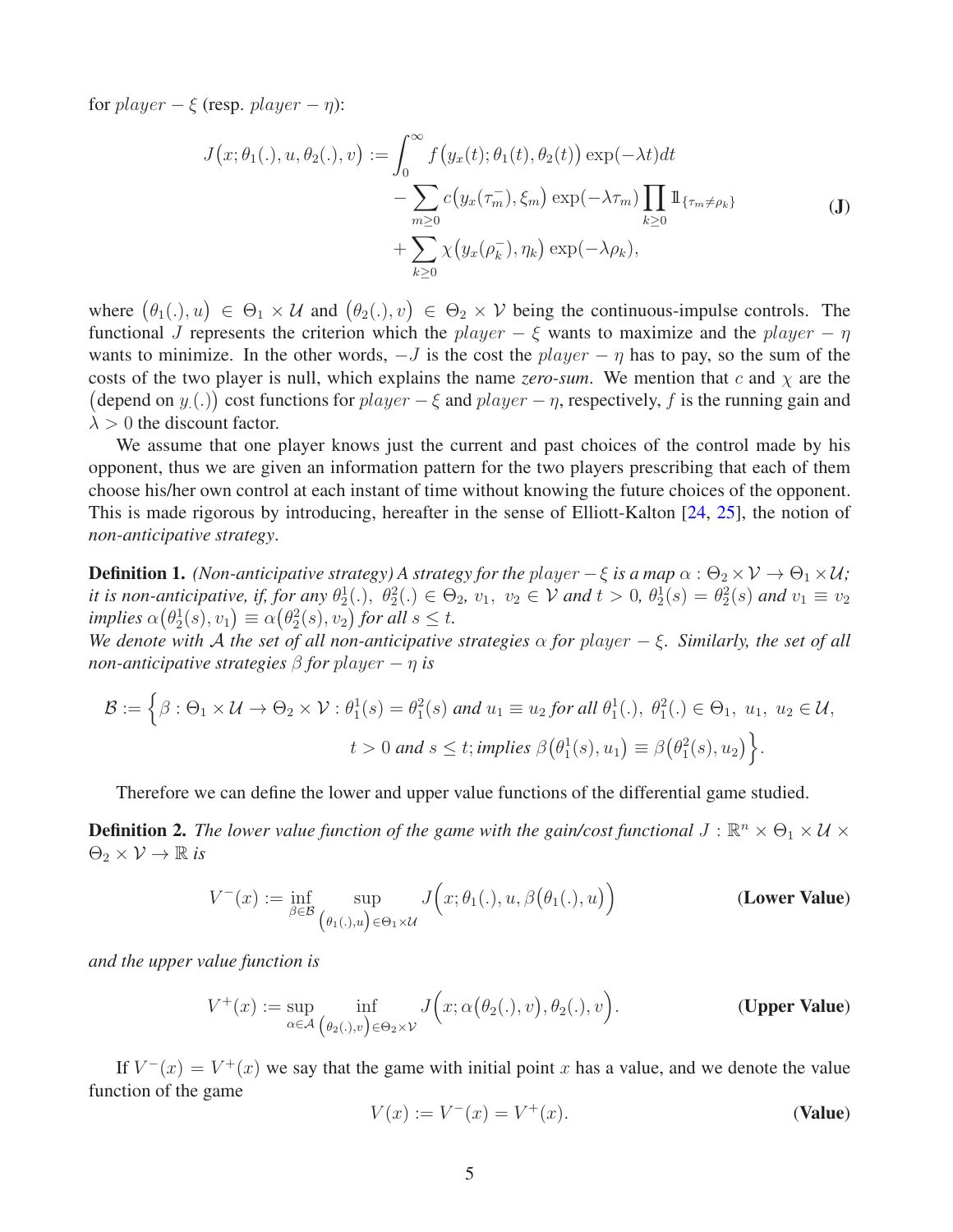Note that the inequality  $V^-(x) \leq V^+(x)$  for all x, which would justify the terms *lower* and *upper*, is not obvious at first glance. Since in the definition of  $V^-$  the inf is taken over non-anticipative strategies whereas in the definition of  $V^+$  it is taken over controls, and similarly the sup is taken over different sets in the two definitions, then the inequality  $V^+(x) \leq V^-(x)$  is false in general. We prove, in a rather indirect way by using the associated lower and upper HJBI QVIs  $(L)$  $(L)$  $(L)$  and  $(U)$  $(U)$  $(U)$ , that the infinite horizon zero-sum, deterministic differential game involving continuous-impulse controls studied in the present paper has a value.

Apart from the mathematical interest in its own right, the deterministic differential games enjoy a wide range of applications in various fields of engineering. We introduce, for the zero-sum games studied here, the following example:

Example 1. *(Portfolio optimization) A typical example that provides an interesting framework of the theory of infinite horizon zero-sum, deterministic games involving continuous-impulse controls, developed in the present paper, is the portfolio optimization problem described by the system (* $S^{\pi}$  $S^{\pi}$ *) bellow, where the market (*player − ξ*) is playing against the investor (*player − η*) and wishes to minimize his terminal utility (i.e., maximize his cost). We give the following illustrative dynamical system:*

<span id="page-5-0"></span>
$$
\begin{cases}\n\dot{y}_{x}^{\pi}(t) = b^{\pi}(y_{x}^{\pi}(t); \theta_{1}^{\pi}(t), \theta_{2}^{\pi}(t)), \ t \neq \tau_{m}, \ t \neq \rho_{k}; \\
y_{x}^{\pi}(\tau_{m}^{+}) = y_{x}^{\pi}(\tau_{m}^{-}) + g_{\xi}(y_{x}^{\pi}(\tau_{m}^{-}), \xi_{m}) \prod_{k \geq 0} 1\!\!1_{\{\tau_{m} \neq \rho_{k}\}}, \ \tau_{m} \geq 0, \ \xi_{m} \neq 0; \\
y_{x}^{\pi}(\rho_{k}^{+}) = y_{x}^{\pi}(\rho_{k}^{-}) + g_{\eta}(y_{x}^{\pi}(\rho_{k}^{-}), \eta_{k}), \ \rho_{k} \geq 0, \ \eta_{k} \neq 0; \\
y_{x}^{\pi}(0) = x \in \mathbb{R}^{n},\n\end{cases} \tag{S^{\pi}}
$$

where x denotes the initial value of the investor's portfolio  $\pi$ ,  $y_x^{\pi}(t)$  represents the portfolio value *(investor's wealth) at time* t *controlled by:*

- (*i*) Two continuous controls  $\theta_1^{\pi}(.)$  and  $\theta_2^{\pi}(.)$  which represent, respectively, the market's and the investor's instantaneous portfolio compositions. Thus, for example,  $\theta_2^{\pi}(t)$  corresponds to the vector *of number of units of stocks in the investor's portfolio at the instant* t*;*
- *(ii)* Two Impulse controls  $(\tau_m, \xi_m)_{m \in \mathbb{N}}$  and  $(\rho_k, \eta_k)_{k \in \mathbb{N}}$  which describe, respectively, a new market's *and investor's portfolio compositions at some jump instants. That is whenever the continuous controls*  $\theta_1(.)$  *and*  $\theta_2(.)$  *don't perform, the corresponding player uses a new optimal portfolio composition determined, respectively, at some impulse instants*  $\tau_m$  *and*  $\rho_k$  *with the impulse values*  $\xi_m$  *and*  $\eta_k$ *, respectively.*

 ${\it We}$  denote  $(\theta_1^{\pi}(.),(\tau_m,\xi_m)_{m\in \mathbb{N}})$  and  $(\theta_2^{\pi}(.),(\rho_k,\eta_k)_{k\in \mathbb{N}})$  the continuous-impulse controls for player  $$ ξ *and* player − η*, respectively, and we assume that the investor reacts immediately to the market whereas the market is not so quick in reacting to investor's moves, i.e., the investor's action comes first whenever the impulse times for the two players coincide. Moreover, we assume that the investor does not consume wealth in the process of investing but is only interested to maximize his terminal utility, that is, minimizing the following payoff:*

<span id="page-5-1"></span>
$$
J^{\pi}(x; \theta_1^{\pi}(.), u, \theta_2^{\pi}(.), v) := \int_0^{\infty} f^{\pi}(y_x^{\pi}(t); \theta_1^{\pi}(t), \theta_2^{\pi}(t)) \exp(-\lambda t) dt - \sum_{m \ge 0} c^{\pi}(y_x^{\pi}(\tau_m^-), \xi_m) \exp(-\lambda \tau_m) \prod_{k \ge 0} \mathbb{1}_{\{\tau_m \neq \rho_k\}} + \sum_{k \ge 0} \chi^{\pi}(y_x^{\pi}(\rho_k^-), \eta_k) \exp(-\lambda \rho_k),
$$
 (J <sup>$\pi$</sup> )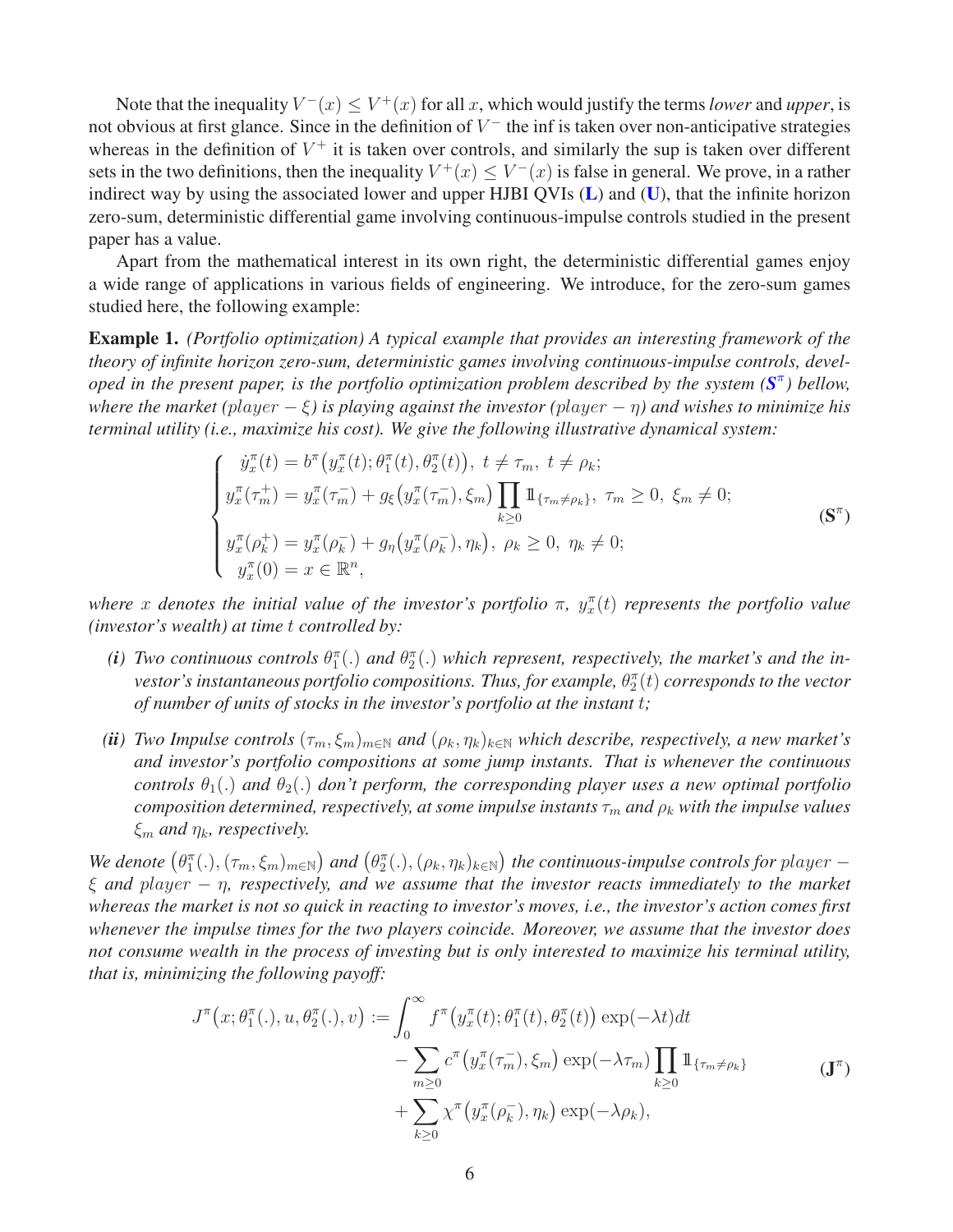*where the functional ([J](#page-5-1)* π *) represents the investor's cost, with the following components:*

- (i) The running cost of integral type giving by the stokes holding cost function  $f^{\pi}$ ;
- (ii) The maximizer's (market) (resp. minimizer's (investor)) cost function  $c^{\pi}$  (resp.  $\chi^{\pi}$ ) that corre*sponds to the cost of selling/buying stokes at impulse instants*  $\tau_m$  (*resp.*  $\rho_k$ ).

The market moves according to the continuous control  $\theta_1^{\pi}(.)$ , creates jumps at impulse instants  $\tau_m$ *and tries to minimize the terminal utility of the investor, that is, maximizing his cost ([J](#page-5-1)* π *), whereas* the investor creates jumps at impulse instants  $\rho_k$  and uses continuous control  $\theta^{\pi}_2(.)$ , obviously, tries to *minimize the cost functional (* $J^{\pi}$  $J^{\pi}$ *). We make the assumption that the flow of funds is between the investor and the market which makes our zero-sum game framework.*

Because of the advantage giving to the player using strategies, it is reasonable to believe that any more fair game has an outcome between  $V^-(x)$  and  $V^+(x)$ . For this reason it is interesting to give the assumptions bellow ensuring the existence of a value, that is, the equality  $V^-(x) = V^+(x)$  for all x.

#### 2.2 Assumptions

In all the paper, we assume that n, p, q and l are some fixed positive integers,  $k, m \in \mathbb{N}, T \in$  $(0, +\infty]$ , and we let the discount factor  $\lambda$  be a fixed positive real. We denote by |. and  $\| \cdot \|$  the Euclidean vector norm in  $\mathbb R$  and  $\mathbb R^n$ , respectively, and by  $\|\cdot\|_{\infty}$  the infinite norm in the space of bounded and continuous functions on  $\mathbb{R}^n$ .

We investigate the **[Lower Value](#page-4-1), [Upper Value](#page-4-2)** of the game and the related HJBI QVIs  $(L)$  $(L)$  $(L)$  and  $(U)$  $(U)$  $(U)$ under the following less restrictive assumptions on the dynamics b,  $g_{\xi}$ ,  $g_{\eta}$ , the running gain f and the cost functions c and  $\chi$ , where  $\theta_1(.) \in \Theta_1$  and  $\theta_2(.) \in \Theta_2$ :

[ $H_b$ ] **Dynamic** b: We assume that the function  $b$ ,  $\mathbb{R}^n$  – valued, satisfies for some constant  $C_b > 0$ , all  $x, y \in \mathbb{R}^n$  and all  $t \ge 0$  the following:

$$
\|b(x; \theta_1(t), \theta_2(t)) - b(y; \theta_1(t), \theta_2(t))\| \le C_b \|x - y\|,
$$

and belongs to  $C^0(\mathbb{R}^n \times \mathbb{R}^l \times \mathbb{R}^l)$ , i.e., bounded and continuous in  $\mathbb{R}^n \times \mathbb{R}^l \times \mathbb{R}^l$ .

- [H<sub>g</sub>] Impulses form  $g_{\xi}$  and  $g_{\eta}$ : We let the functions  $g_{\xi} : (x, \xi) \in \mathbb{R}^n \times \mathbb{R}^p \to g_{\xi}(x, \xi) \in \mathbb{R}^n$  and  $g_{\eta}: (x, \eta) \in \mathbb{R}^n \times \mathbb{R}^q \to g_{\eta}(x, \eta) \in \mathbb{R}^n$  be Lipschitz continuous with respect to x, uniformly in  $\xi$  and  $\eta$ , respectively, with constant  $C_{g_{\xi}} > 0$  and  $C_{g_{\eta}} > 0$ , respectively.
- [H<sub>f</sub>] **Running gain** f: We assume that the function f,  $\mathbb{R}$  valued running gain, belongs to  $C^0(\mathbb{R}^n \times$  $\mathbb{R}^l \times \mathbb{R}^l$ , and satisfies for some constant  $C_f > 0$ , all  $x, y \in \mathbb{R}^n$  and all  $t \ge 0$  the following:

$$
\left|f\big(x;\theta_1(t),\theta_2(t)\big)-f\big(y;\theta_1(t),\theta_2(t)\big)\right|\leq C_f\|x-y\|.
$$

 $[H_{c,\chi}]$  Impulses cost c and  $\chi$ : The impulse cost functions  $c : \mathbb{R}^n \times U \to \mathbb{R}^+$  and  $\chi : \mathbb{R}^n \times V \to \mathbb{R}^+$ are from  $\mathbb{R}^n$  and two subsets of  $\mathbb{R}^n$ , U and V, respectively, into  $\mathbb{R}^+$ , non negative and satisfy the zero lower bound property given by:

$$
\inf_{x \in \mathbb{R}^n, \xi \in U} c(x, \xi) > 0 \text{ and } \inf_{x \in \mathbb{R}^n, \eta \in V} \chi(x, \eta) > 0.
$$
 (1)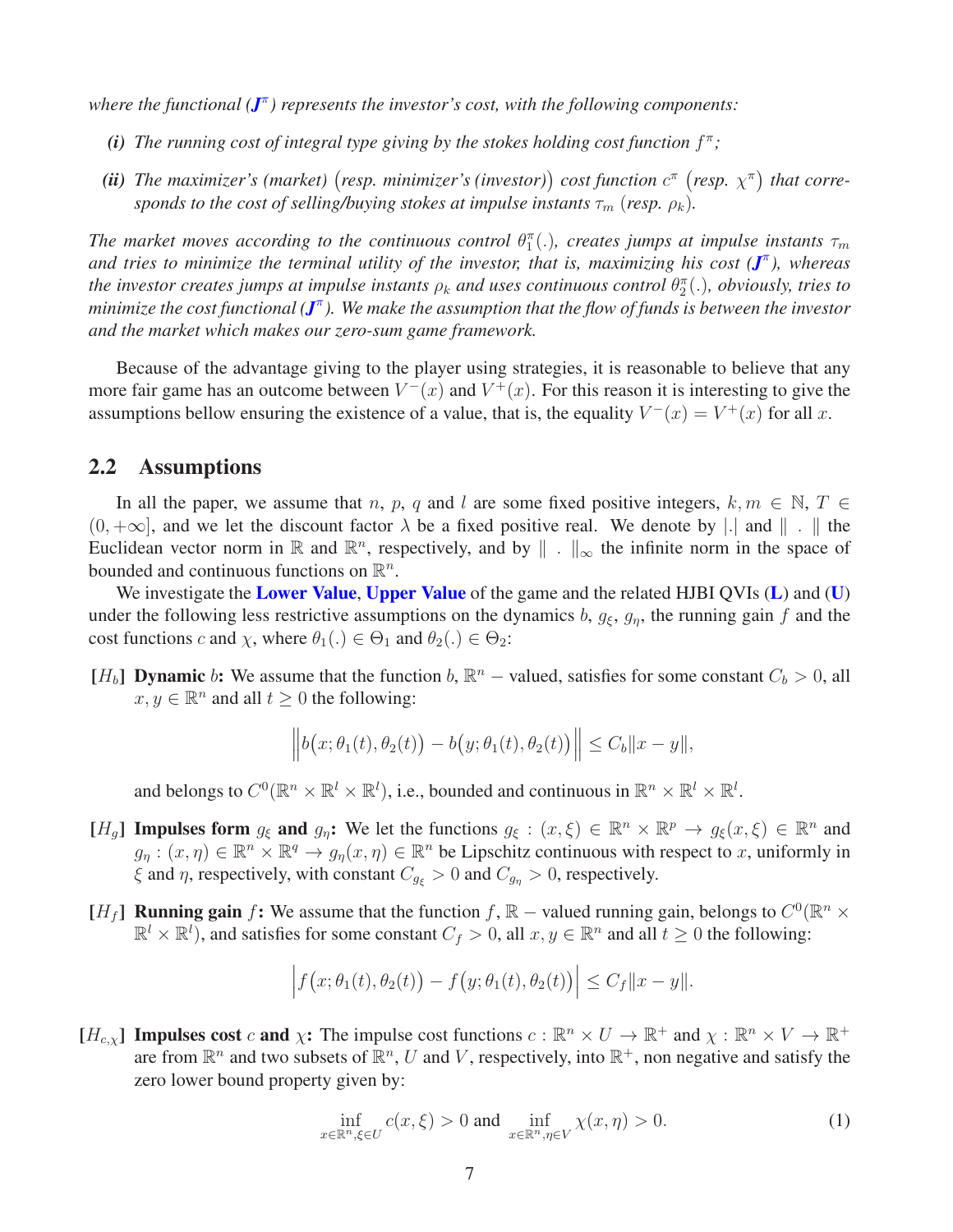The functions  $(x,\xi) \to c(x,\xi)$  and  $(x,\eta) \to \chi(x,\eta)$  are Lipschitz continuous with respect to x, uniformly in  $\xi$  and  $\eta$ , respectively, with constant  $C_c > 0$  and  $C_\chi > 0$ , respectively. Moreover, for all  $x \in \mathbb{R}^n$ ,  $\xi_1$ ,  $\xi_2 \in U$  and  $\eta_1$ ,  $\eta_2 \in V$ , we let the impulse costs satisfy

$$
c(x, \xi_1 + \xi_2) \le c(x, \xi_1) + c(x, \xi_2),
$$

and

$$
\chi(x,\eta_1+\eta_2)\leq \chi(x,\eta_1)+\chi(x,\eta_2).
$$

It follows, regarding assumptions  $[H_b]$  and  $[H_q]$ , that there exists a unique global solution  $y_x(.)$  to the above dynamical system ([S](#page-1-0)), while the assumptions  $[H_f]$  and  $[H_{c,x}]$  provide the classical framework for the study of the infinite horizon zero-sum, deterministic differential game involving continuous-impulse controls in the viscosity solution framework.

#### 2.3 Classic Results

#### 2.3.1 Dynamic Programming Principle

Now we will prove the DPP property in the following theorem, meaning that an optimal control viewed from today will remain optimal when viewed from tomorrow and stands for a most commonly used approach in solving optimal control problems:

**Theorem 1.** *(Dynamic programming principle)* Assume  $H_b$ ,  $H_g$ ,  $H_f$  and  $H_{c,x}$ . Then for all  $x \in \mathbb{R}^n$ *and*  $T > 0$ *, the [Lower Value](#page-4-1) and <i>[Upper Value](#page-4-2)* satisfy, respectively,

<span id="page-7-0"></span>
$$
V^{-}(x) = \inf_{\beta \in \mathcal{B}} \sup_{(\theta_{1}(.),u) \in \Theta_{1} \times \mathcal{U}} \left\{ \int_{0}^{T} f\left(y_{x}(t); \theta_{1}(t), \beta(\theta_{1}(t))\right) \exp(-\lambda t) dt - \sum_{m \geq 0} c\left(y_{x}(\tau_{m}^{-}), \xi_{m}\right) \exp(-\lambda \tau_{m}) 1\!\!1_{\{\tau_{m} \leq T\}} \prod_{k \geq 0} 1\!\!1_{\{\tau_{m} \neq \rho_{k}\}} + \sum_{k \geq 0} \chi\left(y_{x}(\rho_{k}^{-}), \eta_{k}\right) \exp(-\lambda \rho_{k}) 1\!\!1_{\{\rho_{k} \leq T\}} + V^{-}\left(y_{x}(T; \theta_{1}(.), u, \beta(\theta_{1}(.), u))\right) \exp(-\lambda T)\right\},
$$
\n(2)

*and*

$$
V^{+}(x) = \sup_{\alpha \in \mathcal{A}} \inf_{(\theta_{2}(.),v) \in \Theta_{2} \times \mathcal{V}} \left\{ \int_{0}^{T} f\left(y_{x}(t); \alpha(\theta_{2}(t)), \theta_{2}(t)\right) \exp(-\lambda t) dt - \sum_{m \geq 0} c\left(y_{x}(\tau_{m}^{-}), \xi_{m}\right) \exp(-\lambda \tau_{m}) 1\!\!1_{\{\tau_{m} \leq T\}} \prod_{k \geq 0} 1\!\!1_{\{\tau_{m} \neq \rho_{k}\}} + \sum_{k \geq 0} \chi\left(y_{x}(\rho_{k}^{-}), \eta_{k}\right) \exp(-\lambda \rho_{k}) 1\!\!1_{\{\rho_{k} \leq T\}} + V^{+}\left(y_{x}(T; \alpha(\theta_{2}(.), v), \theta_{2}(.), v)\right) \exp(-\lambda T)\right\},\
$$

where  $\beta(\theta_1(.)) \equiv \theta_2(.)$  and  $\alpha(\theta_2(.)) \equiv \theta_1(.)$ .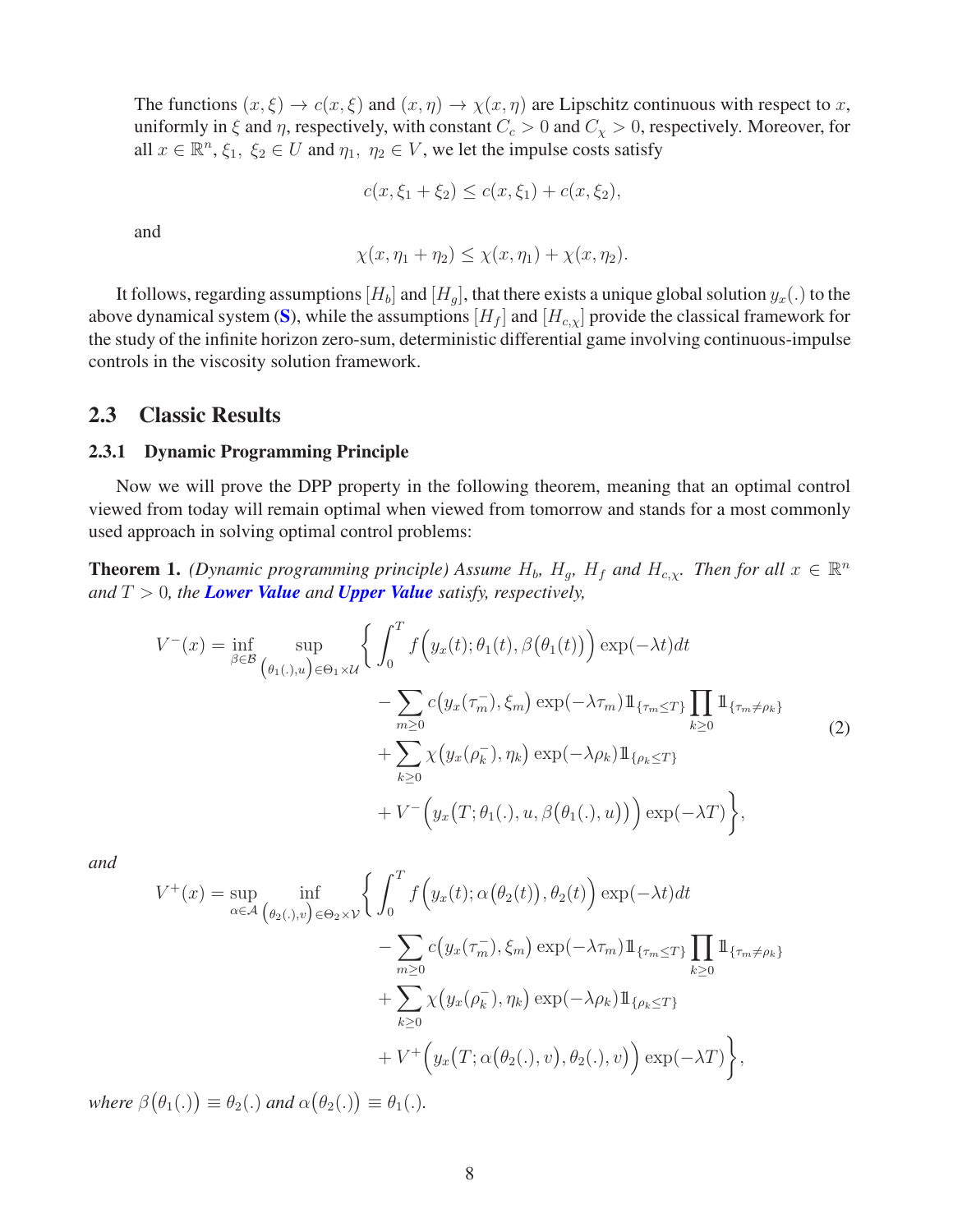*Proof.* We give only the proof for the Lower Value, similarly for the Upper Value. Let  $T > 0$ , fix  $\varepsilon > 0$  and denote by  $W_T(x)$  the right-hand side of [\(2\)](#page-7-0). We first prove that  $V^-(x) \le W_T(x)$ . For any  $z \in \mathbb{R}^n$  we pick a non-anticipative strategy  $\beta_z \in \mathcal{B}$  such that

<span id="page-8-0"></span>
$$
V^{-}(z) \geq \sup_{\{\theta_{1}(.),u\} \in \Theta_{1} \times \mathcal{U}} J\Big(z;\theta_{1}(.),u,\beta_{z}(\theta_{1}(.),u)\Big) - \varepsilon,
$$
\n(3)

then we choose  $\overline{\beta} \in \mathcal{B}$  a non-anticipative strategy for  $player - \eta$  that satisfies, for  $u := (\tau_m, \xi_m)_{m \in \mathbb{N}}$ , the following inequality:

<span id="page-8-1"></span>
$$
W_T(x) \ge \sup_{\begin{pmatrix} \theta_1(\cdot), u \end{pmatrix} \in \Theta_1 \times \mathcal{U}} \left\{ \int_0^T f\left(y_x(t); \theta_1(t), \overline{\theta_2}(t)\right) \exp(-\lambda t) dt - \sum_{m \ge 0} c\left(y_x(\tau_m^-), \xi_m\right) \exp(-\lambda \tau_m) 1\!\!1_{\{\tau_m \le T\}} \prod_{k \ge 0} 1\!\!1_{\{\tau_m \neq \overline{\rho_k}\}} + \sum_{k \ge 0} \chi\left(y_x(\overline{\rho_k^-}), \overline{\eta_k}\right) \exp(-\lambda \overline{\rho_k}) 1\!\!1_{\{\rho_k \le T\}} + V^-\left(y_x\left(T; \theta_1(\cdot), u, \overline{\beta}(\theta_1(\cdot), u)\right)\right) \exp(-\lambda T)\right\} - \varepsilon,
$$
\n(4)

where

$$
\overline{\beta}(\theta_1(.),u):=(\overline{\theta_2}(.),(\overline{\rho_k},\overline{\eta_k})_{k\in\mathbb{N}}).
$$

Next, we define  $\beta \in \mathcal{B}$ , a non-anticipative strategy for  $player - \eta$ , as follows:

$$
\beta(\theta_1(t),u) := \begin{cases} \overline{\beta}(\theta_1(t),u), \ t \leq T; \\ \beta_z(\theta_1^z(t-T),u^z), \ t > T, \end{cases}
$$

where  $z := y_x(T; \theta_1(.), u, \overline{\beta}(\theta_1(.), u)), \theta_1^z(.) \equiv \theta_1(. + T)$  and  $u^z := (\tau_m, \xi_m)_{m \in \mathbb{N}}$  with  $\tau_m > T$ . Since we have for all  $t > 0$ ,

$$
y_x\Big(t+T;\theta_1(.),u,\beta(\theta_1(.),u)\Big)=y_z\Big(t;\theta_1^z(.),u^z,\beta(\theta_1^z(.),u^z)\Big),
$$

then by the change of variables  $s = t + T$  we get

$$
J(z; \theta_1^z(.), u^z, \beta_z(\theta_1^z(.), u^z)) = \int_T^{+\infty} f(y_x(s); \theta_1(s), \theta_2(s)) \exp(-\lambda(s-T)) ds
$$
  

$$
- \sum_{m\geq 0} c(y_x(\tau_m^-), \xi_m) \exp(-\lambda \tau_m) 1\!\!1_{\{\tau_m > T\}} \prod_{k\geq 0} 1\!\!1_{\{\tau_m \neq \rho_k\}}
$$
  

$$
+ \sum_{k\geq 0} \chi(y_x(\rho_k^-), \eta_k) \exp(-\lambda \rho_k) 1\!\!1_{\{\rho_k > T\}},
$$

where

$$
\beta(\theta_1(.),u):=(\theta_2(.),(\rho_k,\eta_k)_{k\in\mathbb{N}}).
$$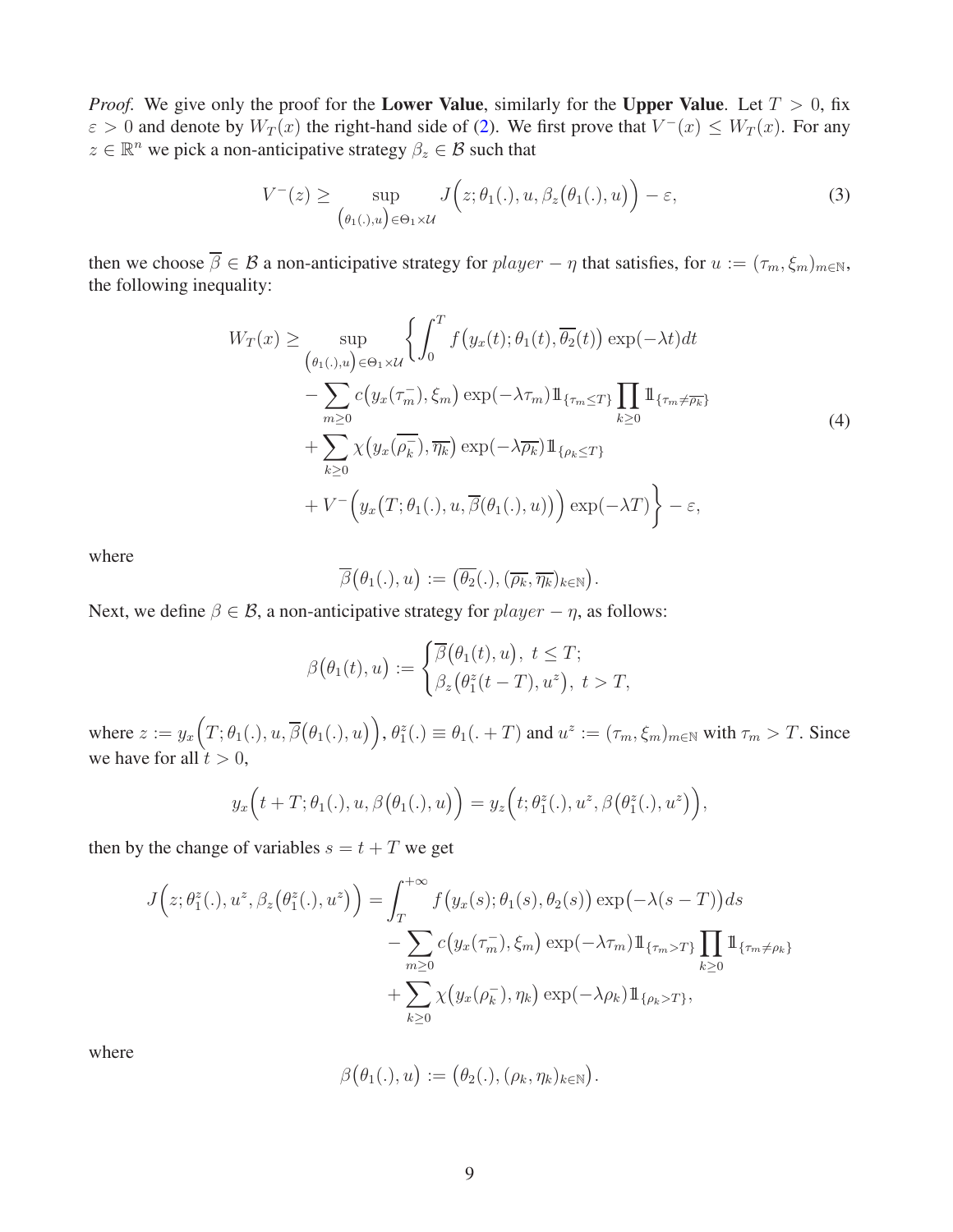Then by  $(3)$  and  $(4)$  we deduce

$$
W_T(x) \ge \sup_{\{\theta_1(\cdot),u\}\in\Theta_1\times\mathcal{U}} \left\{ \int_0^{+\infty} f\big(y_x(t); \theta_1(t), \theta_2(t)\big) \exp(-\lambda t) dt - \sum_{m\ge 0} c\big(y_x(\tau_m^-), \xi_m\big) \exp(-\lambda \tau_m) \prod_{k\ge 0} \mathbb{1}_{\{\tau_m\neq\rho_k\}} + \sum_{k\ge 0} \chi\big(y_x(\rho_k^-), \eta_k\big) \exp(-\lambda \rho_k) + V^-\big(y_x\big(T; \theta_1(\cdot), u, \beta(\theta_1(\cdot), u)\big)\big) \exp(-\lambda T) \right\} - 2\varepsilon \ge V^-(x) - 2\varepsilon,
$$

thus, since  $\varepsilon$  is arbitrary, we get the desired inequality.

We next prove  $W_T(x) \le V^-(x)$ . For any  $z \in \mathbb{R}^n$  we pick the non-anticipative strategy  $\beta_z \in \mathcal{B}$  which satisfies the inequality [\(3\)](#page-8-0). We pick  $(\overline{\theta_1}(.) , \overline{u} := (\overline{\tau_m}, \overline{\xi_m})_{m \in \mathbb{N}}) \in \Theta_1 \times \mathcal{U}$ , the continuous-impulse controls for  $player - \xi$  that satisfies the following:

<span id="page-9-2"></span>
$$
W_T(x) \leq \int_0^T f\left(y_x(t); \overline{\theta_1}(t), \theta_2^z(t)\right) \exp(-\lambda t) dt - \sum_{m \geq 0} c\left(y_x(\overline{\tau_m}), \overline{\xi_m}\right) \exp(-\lambda \overline{\tau_m}) 1\!\!1_{\{\overline{\tau_m} \leq T\}} \prod_{k \geq 0} 1\!\!1_{\{\overline{\tau_m} \neq \rho_k^z\}} + \sum_{k \geq 0} \chi\left(y_x(\rho_k^{z-}), \eta_k^{z}\right) \exp(-\lambda \rho_k^z) 1\!\!1_{\{\rho_k^z \leq T\}} + V^{-}\left(y_x\left(T; \overline{\theta_1}(.) , \overline{u}, \beta_z(\overline{\theta_1}(.) , \overline{u})\right)\right) \exp(-\lambda T) + \varepsilon,
$$
\n(5)

where

$$
\beta_z(\overline{\theta_1}(.),(\overline{\tau_m},\overline{\xi_m})_{m\in\mathbb{N}}):=(\theta_2^z(.),(\rho_k^z,\eta_k^z)_{k\in\mathbb{N}}).
$$

Let  $\theta_1(.) \in \Theta_1$  and  $u := (\tau_m, \xi_m)_{m \in \mathbb{N}} \in \mathcal{U}$ . We define the continuous control  $\tilde{\theta_1}(.) \in \Theta_1$  for  $player - \xi$ as follows:

<span id="page-9-0"></span>
$$
(\tilde{\theta}_1(t), u) := \begin{cases} (\overline{\theta_1}(t), \overline{u}), \ t \le T; \\ (\underline{\theta_1}(t - T), \underline{u}), \ t > T. \end{cases}
$$
 (6)

where  $\underline{u} := (\tau_m, \xi_m)_{m \in \mathbb{N}} \in \mathcal{U}$  with  $\tau_m > T$ . Moreover, we define  $\beta \in \mathcal{B}$  a non-anticipative strategy for  $player - *η*$  as follows:

<span id="page-9-1"></span>
$$
\beta\left(\underline{\theta_1}(t), \underline{u}\right) := \beta_z\left(\tilde{\theta_1}(t+T), \underline{u}\right). \tag{7}
$$

Next, set

<span id="page-9-3"></span>
$$
z_1 := y_x\left(T; \overline{\theta_1}(.) , \overline{u}, \beta_z(\overline{\theta_1}(.) , \overline{u})\right),
$$
\n(8)

and choose  $\theta_1(.) \in \Theta_1$  and  $u \in \mathcal{U}$  such that

<span id="page-9-4"></span>
$$
V^-(z_1) \le J(z_1; \theta_1(.), u, \beta(\theta_1(.), u)) + \varepsilon. \tag{9}
$$

Observe that by  $(6)$  and  $(7)$  we get

$$
y_x\Big(s;\tilde{\theta}_1(.),u,\beta_z(\tilde{\theta}_1(.),u)\Big)=\begin{cases}y_x\Big(s;\overline{\theta_1}(.),\overline{u},\beta_z(\overline{\theta_1}(.),\overline{u})\Big),\ s\leq T;\\y_{z_1}\Big(s-T;\theta_1(.),u,\beta(\theta_1(.),u)\Big),\ s>T,\end{cases}
$$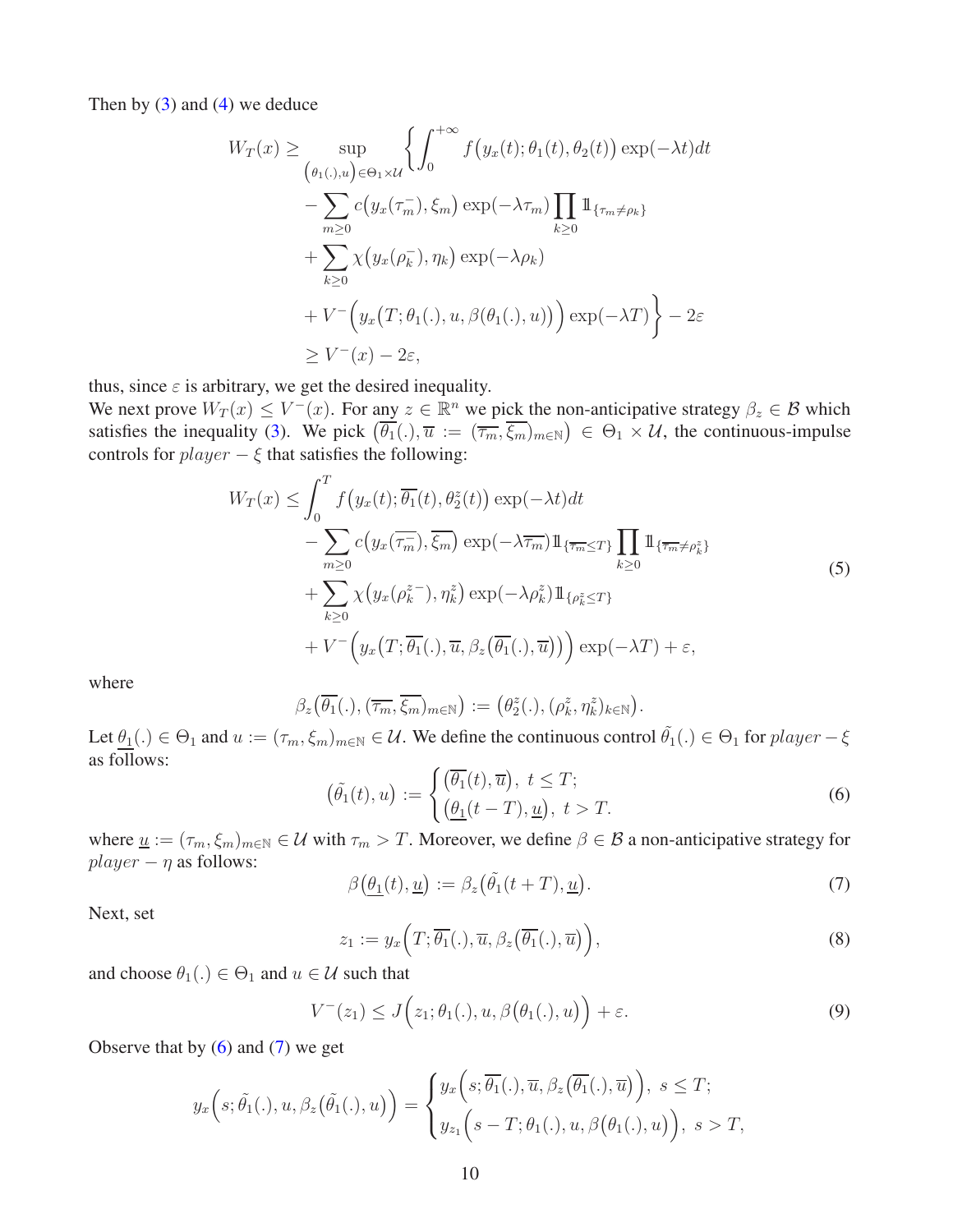so by the change of variable  $s = t + T$  we deduce for  $u := (\tau_m, \xi_m)_{m \in \mathbb{N}}$  that

<span id="page-10-0"></span>
$$
J(z_1; \theta_1(.), u, \beta(\theta_1(.), u)) = \int_T^{+\infty} f(y_x(s); \tilde{\theta}_1(s), \tilde{\theta}_2(s)) \exp(-\lambda(s - T)) ds
$$
  

$$
- \sum_{m \ge 0} c(y_x(\tau_m^-), \xi_m) \exp(-\lambda \tau_m) 1\!\!1_{\{\tau_m > T\}} \prod_{k \ge 0} 1\!\!1_{\{\tau_m \neq \tilde{\theta}_k\}} \qquad (10)
$$
  

$$
+ \sum_{k \ge 0} \chi(y_x(\tilde{\rho}_k^-), \tilde{\eta}_k) \exp(-\lambda \tilde{\rho}_k) 1\!\!1_{\{\tilde{\theta}_k > T\}},
$$

where

$$
\beta_z(\tilde{\theta_1}(.),u) := (\tilde{\theta_2}(.),(\tilde{\rho_k},\tilde{\eta_k})_{k \in \mathbb{N}}),
$$

Now we use  $(5)$ ,  $(6)$ ,  $(8)$ ,  $(9)$  and  $(10)$  to get

$$
W_T(x) \le J\Big(x; \tilde{\theta_1}(.), u, \beta_z(\tilde{\theta_1}(.), u)\Big) + 2\varepsilon,
$$

thus, from this inequality and [\(3\)](#page-8-0), we deduce  $W_T(x) \leq V^-(x) + 3\varepsilon$ . Then, since  $\varepsilon$  is arbitrary, we obtain the desired inequality.  $\Box$ 

#### 2.3.2 Estimate on the Trajectories

Let  $x, z \in \mathbb{R}^n$  and denote  $y_x(.)$  and  $y_z(.)$  the trajectories generated from x and z by the controls  $(\theta_1(.), u := (\tau_m, \xi_m)_{m \in \mathbb{N}}) \in \Theta_1 \times \mathcal{U}$  and  $(\theta_2(.), v := (\rho_k, \eta_k)_{k \in \mathbb{N}}) \in \Theta_2 \times \mathcal{V}$ . We then have the following estimate on the trajectories:

<span id="page-10-1"></span>**Proposition 1.** Assume  $H_b$  and  $H_g$ . We have, for all  $x, z \in \mathbb{R}^n$  and  $t \geq 0$ , the usual estimate on the *trajectories:*

$$
\left\|y_x(t;\theta_1(.),u,\theta_2(.),v)-y_z\big(t;\theta_1(.),u,\theta_2(.),v\big)\right\|\leq \exp(Ct)\|x-z\|,
$$

for all  $(\theta_1(.), u) \in \Theta_1 \times \mathcal{U}$  and  $(\theta_2(.), v) \in \Theta_2 \times \mathcal{V}$ , where  $C > 0$ .

*Proof.* By Gronwall's lemma, using assumption  $H_b$  we have for all  $t \in [0, \tau_0 \wedge \rho_0]$ ,

$$
\left\|y_x(t;\theta_1(.),u,\theta_2(.),v)-y_z\big(t;\theta_1(.),u,\theta_2(.),v\big)\right\|\leq \exp(C_b t)\|x-z\|,
$$

moreover, from assumption  $H<sub>q</sub>$ , we have

$$
\left\| y_x(\tau_0^+ \wedge \rho_0^+; \theta_1(.), u, \theta_2(.), v) - y_z(\tau_0^+ \wedge \rho_0^+; \theta_1(.), u, \theta_2(.), v) \right\| \le (1 + C_g) \exp\bigl(C_b(\tau_0 \wedge \rho_0)\bigr) \times \left\| x - z \right\|,
$$

where

$$
C_g = C_{g_{\xi}} 1\!\!1_{\{\tau_0 < \rho_0\}} + C_{g_{\eta}} 1\!\!1_{\{\tau_0 \ge \rho_0\}}.
$$

Repeating inductively the same argument, then, for  $m \in \mathbb{N}$ , we get

$$
\left\| y_x(\tau_m^+ \wedge \rho_m^+; \theta_1(.), u, \theta_2(.), v) - y_z(\tau_m^+ \wedge \rho_m^+; \theta_1(.), u, \theta_2(.), v) \right\| \leq (1 + 2\tilde{C}_g)^N \exp\left(C_b(\tau_m \wedge \rho_m)\right) \times ||x - z||,
$$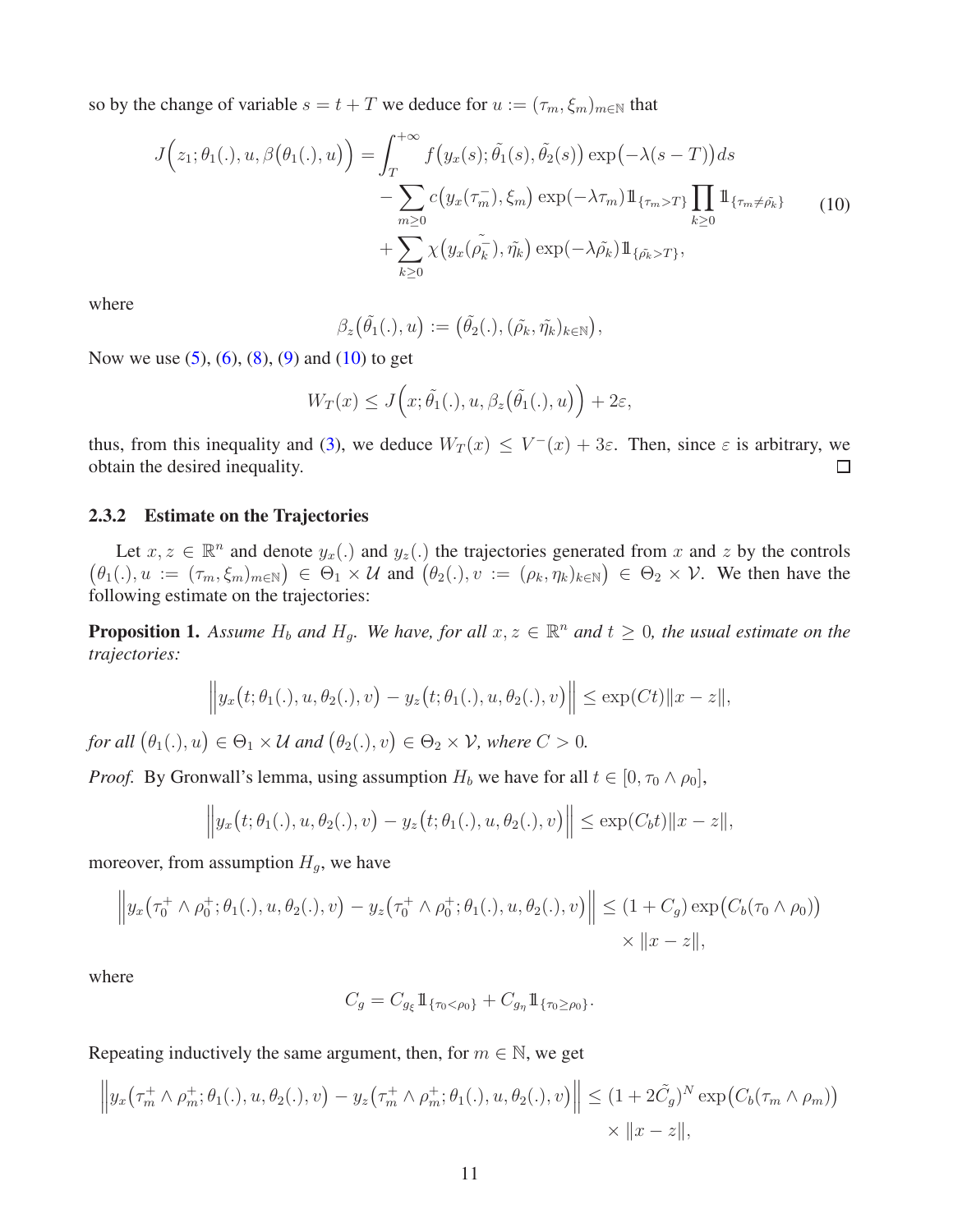where

$$
N = m - \sum_{i=0}^{m} \{ \mathbb{1}_{\{\tau_i = \rho_i\}} \};
$$
  

$$
\tilde{C}_g = \max \{ C_{g_{\xi}}, C_{g_{\eta}} \}.
$$

Thus, for all  $t \in [\tau_m \wedge \rho_m, \tau_{m+1} \wedge \rho_{m+1}]$ , we get the existence of  $C > 0$  such that

$$
\left\|y_x(t;\theta_1(.),u,\theta_2(.),v)-y_z\big(t;\theta_1(.),u,\theta_2(.),v\big)\right\|\leq \exp(Ct)\|x-z\|,
$$

which completes the proof.

#### 2.3.3 Regularity of the Value Functions

We give hereafter some results concerning the boundedness and the regularity of the **[Lower Value](#page-4-1)** and [Upper Value](#page-4-2).

**Theorem 2.** Assume  $H_b$ ,  $H_g$ ,  $H_f$  and  $H_{c,\chi}$ . Then the **[Lower Value](#page-4-1)** and **[Upper Value](#page-4-2)** are in  $BUC(\mathbb{R}^n)$ , *i.e., bounded and uniformly continuous in*  $\mathbb{R}^n$ *.* 

*Proof.* We give only the proof for the Lower Value, similarly for the Upper Value. We proceed for the proof in two steps:

**Step 1: Boundedness.** Let  $x \in \mathbb{R}^n$  and  $\beta \in \mathcal{B}$  be any non-anticipative strategy for  $player - \eta$ , we have

$$
V^-(x) \leq \sup_{(\theta_1(.),u) \in \Theta_1 \times \mathcal{U}} J\Big(x;\theta_1(.),u,\beta(\theta_1(.),u)\Big),
$$

considering the set of non-anticipative strategies  $\beta(\theta_1(.), u) := (\theta_2(.), (\rho_k, \eta_k)_{k \in \mathbb{N}})$  where there is no impulse time, i.e.,  $\rho_0 = +\infty$ , for  $u := (\tau_m, \xi_m)_{m \in \mathbb{N}}$ , we get

$$
V^{-}(x) \leq \sup_{\left(\theta_{1}(.),u\right)\in\Theta_{1}\times\mathcal{U}}\left\{\int_{0}^{+\infty}f\left(y_{x}(t);\theta_{1}(t),\theta_{2}(t)\right)\exp(-\lambda t)dt-\sum_{m\geq 0}c\left(y_{x}(\tau_{m}^{-}),\xi_{m}\right)\exp(-\lambda\tau_{m})\right\}.
$$

Fix now  $\varepsilon > 0$ , then there exists a continuous-impulse controls  $(\overline{\theta_1}(.) , \overline{u} := (\overline{\tau_m}, \overline{\xi_m})) \in \Theta_1 \times \mathcal{U}$  for  $player - \xi$  such that

$$
V^{-}(x) \leq \int_0^{+\infty} f\big(y_x(t); \overline{\theta_1}(t), \theta_2(t)\big) \exp(-\lambda t) dt - \sum_{m \geq 0} c\big(y_x(\overline{\tau_m}), \overline{\xi_m}\big) \exp(-\lambda \overline{\tau_m}) + \varepsilon.
$$

From assumptions  $H_{c,x}$  and  $H_f$ , c is a non negative function and f is bounded, then there exists  $C > 0$ such that

$$
V^-(x) \le C.
$$

Similarly, for  $(\theta_1(.), u := (\tau_m, \xi_m)_{m \in \mathbb{N}}) \in \Theta_1 \times \mathcal{U}$ , the set of continuous-impulse controls for  $player - \xi$ for which there is no impulse time, i.e.,  $\tau_0 = +\infty$ , we have, for  $v := (\rho_k, \eta_k)_{k \in \mathbb{N}}$ ,

$$
V^{-}(x) \geq \inf_{\beta \in \mathcal{B}} \left\{ \int_0^{+\infty} f\big(y_x(t); \theta_1(t), \theta_2(t)\big) \exp(-\lambda t) dt + \sum_{k \geq 0} \chi\big(y_x(\rho_k^-), \eta_k\big) \exp(-\lambda \rho_k) \right\},\
$$

 $\Box$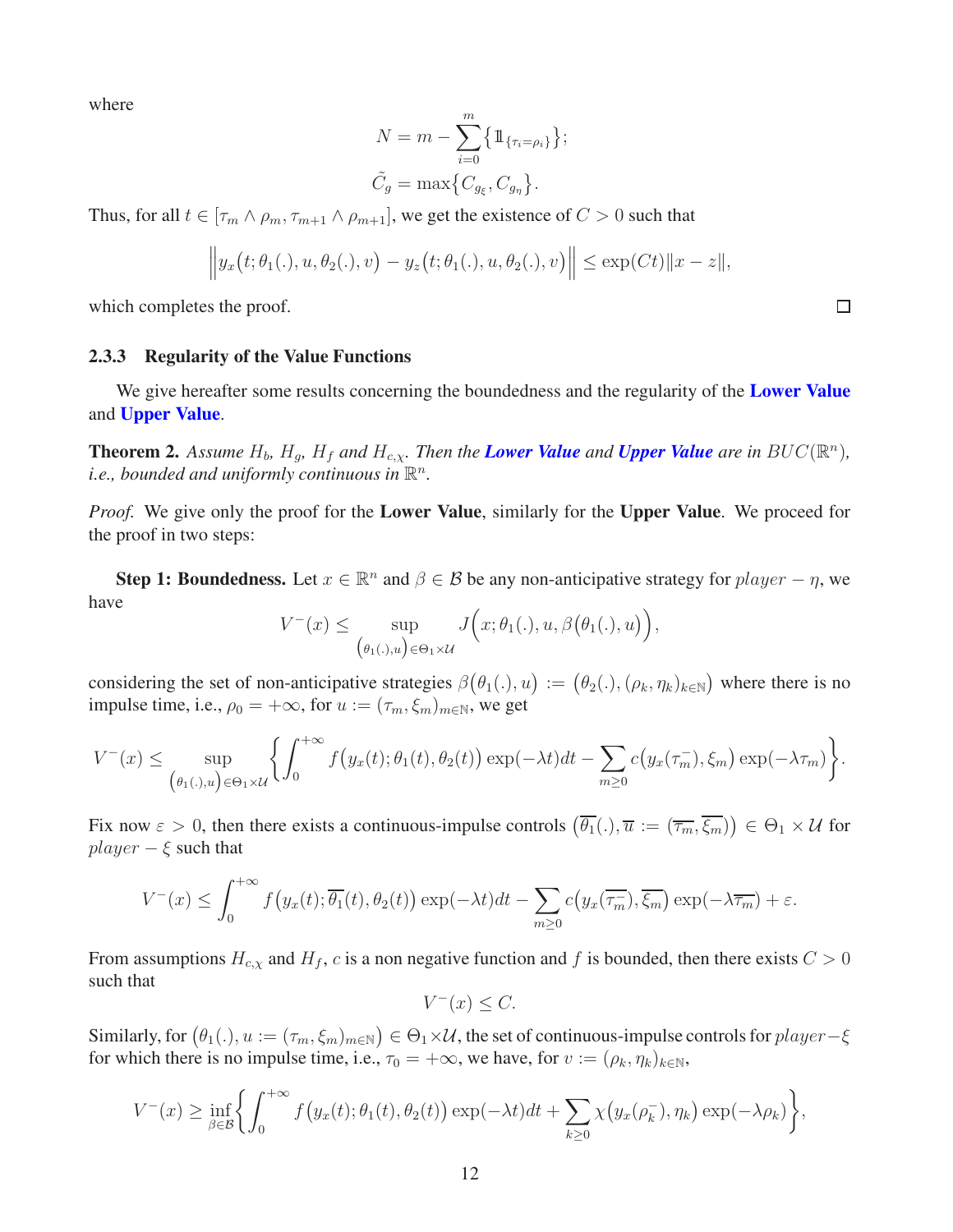where

$$
\beta(\theta_1(.),u):=(\theta_2(.),v).
$$

There exists a non-anticipative strategy  $\overline{\beta} \in \mathcal{B}$  for  $player - \eta$  which provides a continuous-impulse controls  $(\overline{\theta_2}(.) , \overline{v} := (\overline{\rho_k}, \overline{\eta_k})) \in \Theta_2 \times V$  that satisfies, for a fixed  $\varepsilon > 0$ ,

$$
V^{-}(x) \geq \int_0^{+\infty} f\big(y_x(t); \theta_1(t), \overline{\theta_2}(t)\big) \exp(-\lambda t) dt + \sum_{k \geq 0} \chi\big(y_x(\overline{\rho_k^-}), \overline{\eta_k}\big) \exp(-\lambda \overline{\rho_k}) - \varepsilon.
$$

Recall assumptions  $H_{c,x}$  and  $H_f$ ,  $\chi$  is a non negative function and f is bounded, then there exists  $C' > 0$  such that

$$
V^-(x) \ge -C'.
$$

Which gives the desired result.

**Step 2: Uniform Continuity.** We fix  $x, z \in \mathbb{R}^n$ ,  $\varepsilon > 0$  and first pick  $\overline{\beta} \in \mathcal{B}$  a non-anticipative strategy for  $player - η$  that satisfies

$$
V^-(z) \geq \sup_{\left(\theta_1(.),u\right) \in \Theta_1 \times \mathcal{U}} J\Big(z;\theta_1(.),u,\overline{\beta}\big(\theta_1(.),u\big)\Big) - \frac{\varepsilon}{2},
$$

then we pick  $(\overline{\theta_1}(.) , \overline{u} := (\overline{\tau_m}, \overline{\xi_m})_{m \in \mathbb{N}}) \in \Theta_1 \times \mathcal{U}$ , the continuous-impulse controls for  $player - \xi$  that satisfies  $\overline{ }$ 

$$
V^-(x) \le \sup_{\{\theta_1(.),u\} \in \Theta_1 \times \mathcal{U}} J\left(x; \overline{\theta_1}(.) , \overline{u}, \overline{\beta}(\theta_1(.), u)\right)
$$
  

$$
\le J\left(x; \overline{\theta_1}(.) , \overline{u}, \overline{\beta}(\overline{\theta_1}(.) , \overline{u})\right) + \frac{\varepsilon}{2}.
$$

Thus

$$
V^-(x) - V^-(z) \le J\Big(x; \overline{\theta_1}(.), \overline{u}, \overline{\beta}(\overline{\theta_1}(.), \overline{u})\Big) - J\Big(z; \overline{\theta_1}(.), \overline{u}, \overline{\beta}(\overline{\theta_1}(.), \overline{u})\Big) + \varepsilon.
$$

It follows

$$
V^{-}(x) - V^{-}(z) \leq \int_{0}^{+\infty} \left[ f\left(y_{x}(t); \overline{\theta_{1}}(t), \overline{\theta_{2}}(t)\right) - f\left(y_{z}(t); \overline{\theta_{1}}(t), \overline{\theta_{2}}(t)\right) \right] \exp(-\lambda t) dt
$$
  

$$
- \sum_{m \geq 0} c\left(y_{x}(\overline{\tau_{m}}), \overline{\xi_{m}}\right) \exp(-\lambda \overline{\tau_{m}}) \prod_{k \geq 0} 1_{\{\overline{\tau_{m}} \neq \overline{\rho_{k}}\}}
$$
  

$$
+ \sum_{k \geq 0} \chi\left(y_{x}(\overline{\rho_{k}}), \overline{\eta_{k}}\right) \exp(-\lambda \overline{\rho_{k}})
$$
  

$$
+ \sum_{m \geq 0} c\left(y_{z}(\overline{\tau_{m}}), \overline{\xi_{m}}\right) \exp(-\lambda \overline{\tau_{m}}) \prod_{k \geq 0} 1_{\{\overline{\tau_{m}} \neq \overline{\rho_{k}}\}}
$$
  

$$
- \sum_{k \geq 0} \chi\left(y_{z}(\overline{\rho_{k}}), \overline{\eta_{k}}\right) \exp(-\lambda \overline{\rho_{k}}) + \varepsilon.
$$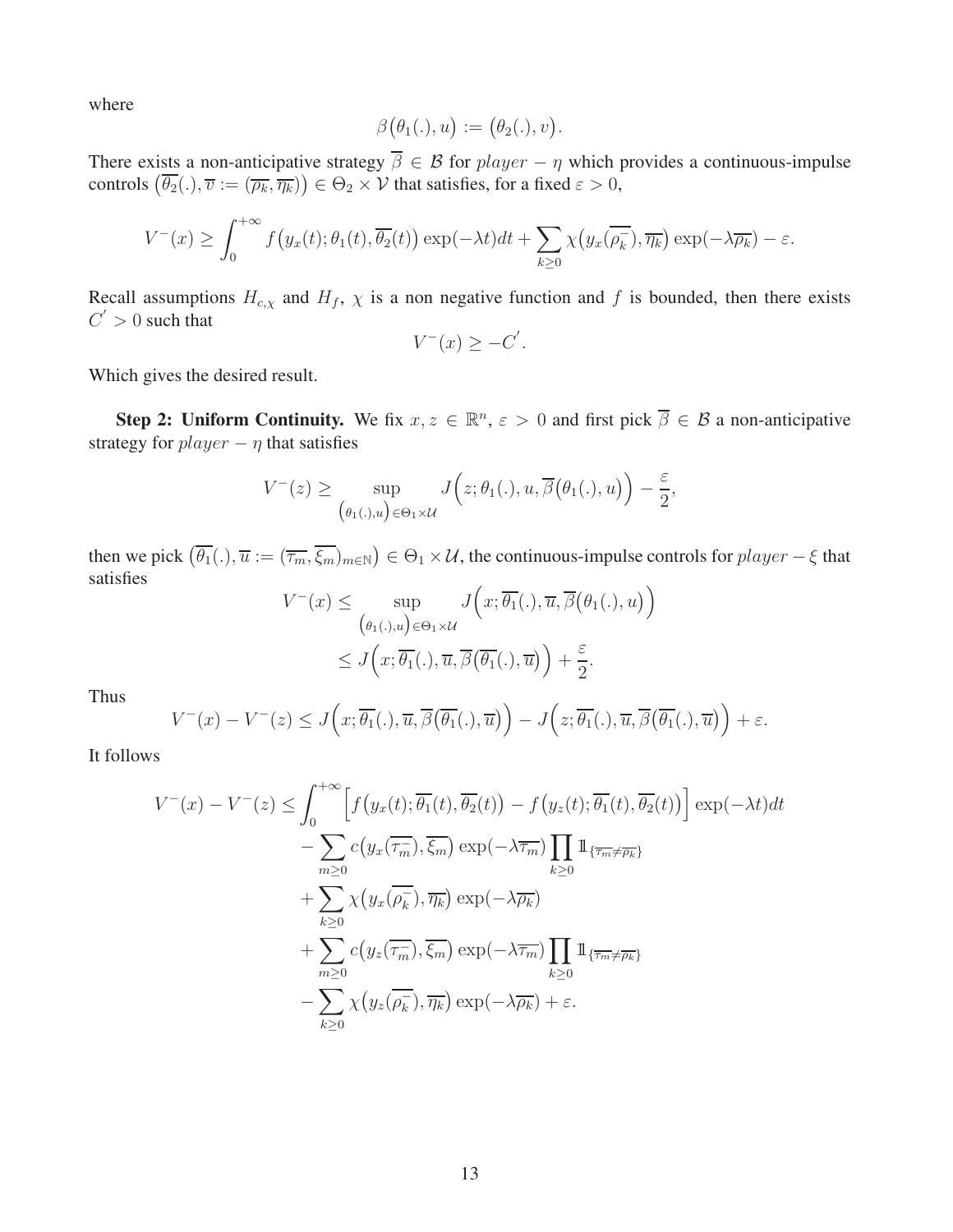Then, from the DPP [\(2\)](#page-7-0) for  $T > 0$ , we get

$$
V^{-}(x) - V^{-}(z) \leq \int_{0}^{T} \left[ f(y_{x}(t); \overline{\theta_{1}}(t), \overline{\theta_{2}}(t)) - f(y_{z}(t); \overline{\theta_{1}}(t), \overline{\theta_{2}}(t)) \right] \exp(-\lambda t) dt
$$
  

$$
- \sum_{m \geq 0} c(y_{x}(\overline{\tau_{m}}), \overline{\xi_{m}}) \exp(-\lambda \overline{\tau_{m}}) 1\!\!1_{\{\overline{\tau_{m}}} \leq T\}} \prod_{k \geq 0} 1\!\!1_{\{\overline{\tau_{m}} \neq \overline{\rho_{k}}\}}
$$
  

$$
+ \sum_{k \geq 0} \chi(y_{x}(\overline{\rho_{k}}), \overline{\eta_{k}}) \exp(-\lambda \overline{\rho_{k}}) 1\!\!1_{\{\overline{\tau_{m}}} \leq T\}}
$$
  

$$
+ \sum_{m \geq 0} c(y_{z}(\overline{\tau_{m}}), \overline{\xi_{m}}) \exp(-\lambda \overline{\tau_{m}}) 1\!\!1_{\{\overline{\tau_{m}}} \leq T\}} \prod_{k \geq 0} 1\!\!1_{\{\overline{\tau_{m}} \neq \overline{\rho_{k}}\}}
$$
  

$$
- \sum_{k \geq 0} \chi(y_{z}(\overline{\rho_{k}}), \overline{\eta_{k}}) \exp(-\lambda \overline{\rho_{k}}) 1\!\!1_{\{\overline{\rho_{k}} \leq T\}}
$$
  

$$
+ V^{-}\Big(y_{x}(T; \overline{\theta_{1}}(.), \overline{u}, \beta(\overline{\theta_{1}}(.), \overline{u}))\Big) \exp(-\lambda T)
$$
  

$$
- V^{-}\Big(y_{z}(T; \overline{\theta_{1}}(.), \overline{u}, \beta(\overline{\theta_{1}}(.), \overline{u}))\Big) \exp(-\lambda T) + \varepsilon.
$$

Thus, by assumption  $H_f$  and  $H_{c,\chi}$ , we get

$$
V^{-}(x) - V^{-}(z) \leq \int_{0}^{T} C_{f} \|y_{x}(t) - y_{z}(t)\| \exp(-\lambda t) dt
$$
  
 
$$
- \sum_{m \geq 0} C_{c} \|y_{x}(\overline{\tau_{m}}) - y_{z}(\overline{\tau_{m}}) \| \exp(-\lambda \overline{\tau_{m}}) \mathbb{1}_{\{\overline{\tau_{m}} \leq T\}} \prod_{k \geq 0} \mathbb{1}_{\{\overline{\tau_{m}} \neq \overline{\rho_{k}}\}}
$$
  
 
$$
+ \sum_{k \geq 0} C_{\chi} \|y_{x}(\overline{\rho_{k}}) - y_{z}(\overline{\rho_{k}}) \| \exp(-\lambda \overline{\rho_{k}})
$$
  
 
$$
+ \left| V^{-} \left( y_{x}(T; \overline{\theta_{1}}(.), \overline{u}, \beta(\overline{\theta_{1}}(.), \overline{u})) \right) - V^{-} \left( y_{z}(T; \overline{\theta_{1}}(.), \overline{u}, \beta(\overline{\theta_{1}}(.), \overline{u})) \right) \right|
$$
  
 
$$
\times \exp(-\lambda T) + \varepsilon.
$$

By Proposition [1](#page-10-1) and the boundedness of  $V^-$ , we deduce that there exists a constant  $C_v > 0$  such that

<span id="page-13-0"></span>
$$
V^{-}(x) - V^{-}(z) \le C_f \|x - z\| \int_0^T \exp\left((C - \lambda)t\right) dt
$$
  
- C\_c \|x - z\| \sum\_{m \ge 0, \overline{\tau\_m} \le T} \exp\left((C - \lambda)\overline{\tau\_m}\right) \prod\_{k \ge 0} 1\_{\{\overline{\tau\_m} \ne \overline{\rho\_k}\}}  
+ C\_{\chi} \|x - z\| \sum\_{k \ge 0, \overline{\rho\_k} \le T} \exp\left((C - \lambda)\overline{\rho\_k}\right)  
+ 2C\_v \exp(-\lambda T) + \varepsilon. \tag{11}

Therefore, if  $\lambda \neq C$  since in the right-hand side of [\(11\)](#page-13-0) the sums are finite, there exists  $0 < K < +\infty$ such that

<span id="page-13-1"></span>
$$
V^{-}(x) - V^{-}(z) \leq \frac{C_f}{C - \lambda} \parallel x - z \parallel \left[ exp((C - \lambda)T) - 1 \right] + K \parallel x - z \parallel + 2C_v \exp(-\lambda T) + \varepsilon.
$$
\n(12)

Now we choose T such that  $exp(-CT) = ||x - z||^{1/2}$  with  $||x - z|| < 1$ . Hence, in the right-hand side of [\(12\)](#page-13-1), the first term goes to 0 when  $x \to z$ , *i.e.*,  $T \to \infty$ , indeed, it is equal to

$$
\frac{C_f}{C - \lambda} \parallel x - z \parallel^{1/2} \left( exp(-\lambda T) - \parallel x - z \parallel^{1/2} \right),
$$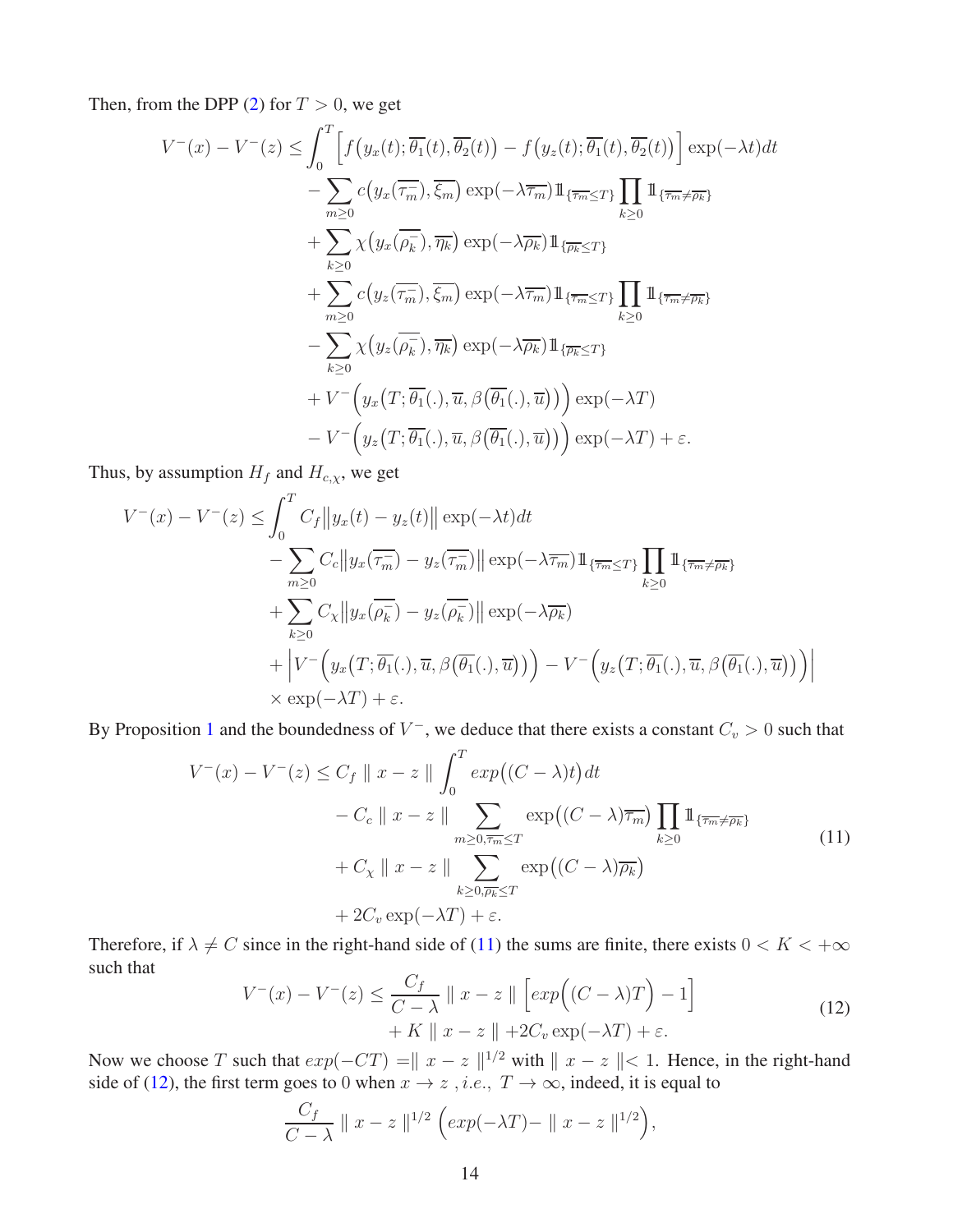while the term  $\exp(-\lambda T)$  goes to 0 where  $T \to \infty$ . We then deduce, by letting  $x \to z$  and  $\varepsilon \to 0$ , the upper semi-continuity of the lower value function:

$$
\limsup_{x \to z} V^-(x) \le V^-(z).
$$

In the case where  $\lambda = C_b$ , it suffice to let some  $\hat{\lambda} < \lambda = C_b$ , so we go back to [\(11\)](#page-13-0) and we proceed, since  $exp((C_b - \lambda)T) < exp((C_b - \hat{\lambda})T)$  and  $exp(-\lambda T) < exp(-\hat{\lambda}T)$ , as above with the case  $\hat{\lambda} \neq C_b$ , we then conclude by letting  $x \to z$  and  $\varepsilon \to 0$ .

Analogously we get the lower semi-continuity:

$$
\liminf_{x \to z} V^-(x) \ge V^-(z).
$$

Moreover the right-hand side of [\(12\)](#page-13-1) can be made less than  $2\varepsilon$  for  $||x - z||$  small enough and T large which proves the uniform continuity of  $V^-$  and completes the proof since x and z play symmetrical  $\Box$ roles.

Next, we prove the following useful proposition:

<span id="page-14-2"></span>**Proposition 2.** If the function  $v$  is uniformly continuous in  $\mathbb{R}^n$ , so is the two functions  $\mathcal{H}_{inf}^\chi v$  and  $\mathcal{H}_{sup}^c v$ .

*Proof.* We give the proof for  $\mathcal{H}_{inf}^{\chi}v$ , similarly for  $\mathcal{H}_{sup}^c v$ . Let v be a uniformly continuous function,  $x, z \in \mathbb{R}^n$  and choose  $\varepsilon > 0$  and  $\eta_{\varepsilon} \in V$  such that

$$
\mathcal{H}_{inf}^{\chi}v(z)+\varepsilon\geq v(z+g_{\eta}(z,\eta_{\varepsilon}))+\chi(z,\eta_{\varepsilon}),
$$

thus

$$
\mathcal{H}_{inf}^{\chi}v(x)-\mathcal{H}_{inf}^{\chi}v(z)\leq v\big(x+g_{\eta}(x,\eta_{\varepsilon})\big)+\chi(x,\eta_{\varepsilon})-v\big(z+g_{\eta}(z,\eta_{\varepsilon})\big)-\chi(z,\eta_{\varepsilon})+\varepsilon.
$$

It follows from assumption  $H_{c,x}$  the existence of  $C > 0$  such that

<span id="page-14-1"></span><span id="page-14-0"></span>
$$
\mathcal{H}^{\chi}_{inf}v(x) - \mathcal{H}^{\chi}_{inf}v(z) \leq C||x - z|| + \varepsilon,
$$

since x and z play symmetrical roles, the right-hand side of the last inequality can be made less than  $2\varepsilon$ for  $||x - y||$  small enough, then  $\mathcal{H}_{inf}^{\chi} v$  is uniformly continuous.  $\Box$ 

### 3 Viscosity Characterization of the Game

#### 3.1 Lower and Upper Hamilton-Jacobi-Bellman-Isaacs QVIs

For the zero-sum deterministic, continuous-impulse controls game studied the associated lower and upper HJBI QVIs are derived from the DPP and given, respectively, by the following equations ([L](#page-14-0)) and  $(U)$  $(U)$  $(U)$ :

$$
\min\left\{\max\left[H^-(x,v(x),Dv(x)),v(x)-\mathcal{H}_{inf}^{\chi}v(x)\right],v(x)-\mathcal{H}_{sup}^c v(x)\right\}=0
$$
 (L)

and

$$
\max\left\{\min\left[H^+(x,v(x),Dv(x)),v(x)-\mathcal{H}_{sup}^cv(x)\right],v(x)-\mathcal{H}_{inf}^{\chi}v(x)\right\}=0,
$$
 (U)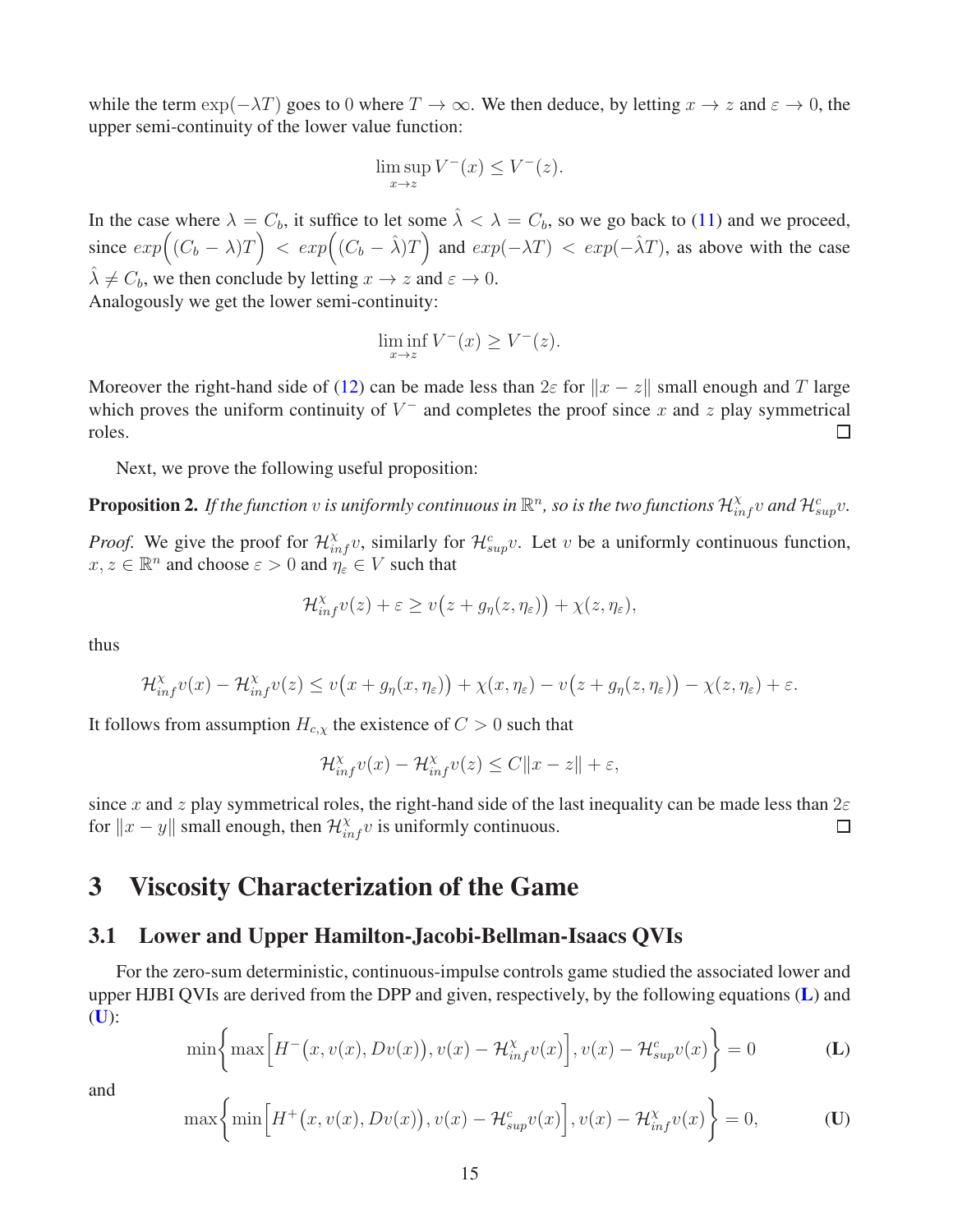where  $Dv(.)$  denotes the gradient of the function  $v : \mathbb{R}^n \to \mathbb{R}$ ,  $H^-$  is the lower Hamiltonian given by the following:

$$
H^-(x, v(x), Dv(x)) := \inf_{\theta_1 \in \mathbb{R}^l} \sup_{\theta_2 \in \mathbb{R}^l} (\lambda v(x) - Dv(x) . b(x; \theta_1, \theta_2) - f(x; \theta_1, \theta_2)),
$$

 $H^+$  being the upper Hamiltonian defined as follows:

$$
H^+(x, v(x), Dv(x)) := \sup_{\theta_2 \in \mathbb{R}^l} \inf_{\theta_1 \in \mathbb{R}^l} (\lambda v(x) - Dv(x) . b(x; \theta_1, \theta_2) - f(x; \theta_1, \theta_2)),
$$

and the two obstacles are defined through the use of the minimum and maximum cost operators  $\mathcal{H}_{in}^{\chi}$  $inf$ and  $\mathcal{H}_{sup}^c$ , respectively, where

$$
\mathcal{H}_{inf}^{\chi}v(x) := \inf_{\eta \in V}\Big[v\big(x + g_{\eta}(x,\eta)\big) + \chi(x,\eta)\Big]
$$

and

$$
\mathcal{H}_{\sup}^c v(x) := \sup_{\xi \in U} \Big[ v(x + g_{\xi}(x, \xi)) - c(x, \xi) \Big].
$$

In this paper, our aim is to show that the zero-sum deterministic, continuous-impulse controls game considered has a value, we proceed in two steps:

- *(i)* First, we study the existence of the solution in viscosity sense for both QVIs ([L](#page-14-0)) and ([U](#page-14-1)).
- *(ii)* Next, we show that both lower HJBI OVI ([L](#page-14-0)) and upper HJBI OVI ([U](#page-14-1)) admit, under Isaacs condition, the **[Lower Value](#page-4-1)** and **[Upper Value](#page-4-2)** as unique solution in the viscosity sense.

Thus, the game admit the value function ([Value](#page-4-3)), i.e.,  $V^-(x) = V^+(x)$  for all  $x \in \mathbb{R}^n$ .

#### 3.2 Viscosity Characterization

In the rest of this section, we aim to prove the fact that the **[Lower Value](#page-4-1)** (resp. [Upper Value](#page-4-2)) is a viscosity solution of the lower HJBI QVI  $(L)$  $(L)$  $(L)$  (resp. upper HJBI QVI  $(U)$  $(U)$  $(U)$ ). We adopt the following definition of the viscosity solution:

**Definition 3.** *(Viscosity solution)* Let  $V : \mathbb{R}^n \to \mathbb{R}$  be a continuous function. V is called:

*(i) A viscosity sub-solution of the lower HJBI QVI ([L](#page-14-0)) (resp. upper HJBI QVI ([U](#page-14-1))) if for any*  $\overline{x} \in \mathbb{R}^n$ and any function  $\phi \in C^1(\mathbb{R}^n)$  such that  $V(\overline{x}) = \phi(\overline{x})$  and  $\overline{x}$  is a local maximum point of  $V - \phi$ , *we have:*

$$
\min\left\{\max\left[H^-(\overline{x},V(\overline{x}),D\phi(\overline{x})),V(\overline{x})-\mathcal{H}_{inf}^{\chi}V(\overline{x})\right],V(\overline{x})-\mathcal{H}_{sup}^cV(\overline{x})\right\}\leq 0
$$
  

$$
\left\{resp.\ \max\left\{\min\left[H^+(\overline{x},V(\overline{x}),D\phi(\overline{x})),V(\overline{x})-\mathcal{H}_{sup}^cV(\overline{x})\right],V(\overline{x})-\mathcal{H}_{inf}^{\chi}V(\overline{x})\right\}\leq 0\right\}.
$$

*(ii) A viscosity super-solution of the lower HJBI QVI ([L](#page-14-0)) (resp. upper HJBI QVI ([U](#page-14-1))) if for any*  $\underline{x} \in \mathbb{R}^n$  and any function  $\phi \in C^1(\mathbb{R}^n)$  such that  $V(\underline{x}) = \phi(\underline{x})$  and  $\underline{x}$  is a local minimum point of  $V - \phi$ , we have:

$$
\min\left\{\max\left[H^{-}\big(\underline{x},V(\underline{x}),D\phi(\underline{x})\big),V(\underline{x})-\mathcal{H}_{inf}^{\chi}V(\underline{x})\right],V(\underline{x})-\mathcal{H}_{sup}^{c}V(\underline{x})\right\}\geq 0
$$
  

$$
\left(\text{resp. } \max\left\{\min\left[H^{+}\big(\underline{x},V(\underline{x}),D\phi(\underline{x})\big),V(\underline{x})-\mathcal{H}_{sup}^{c}V(\underline{x})\right],V(\underline{x})-\mathcal{H}_{inf}^{\chi}V(\underline{x})\right\}\geq 0\right).
$$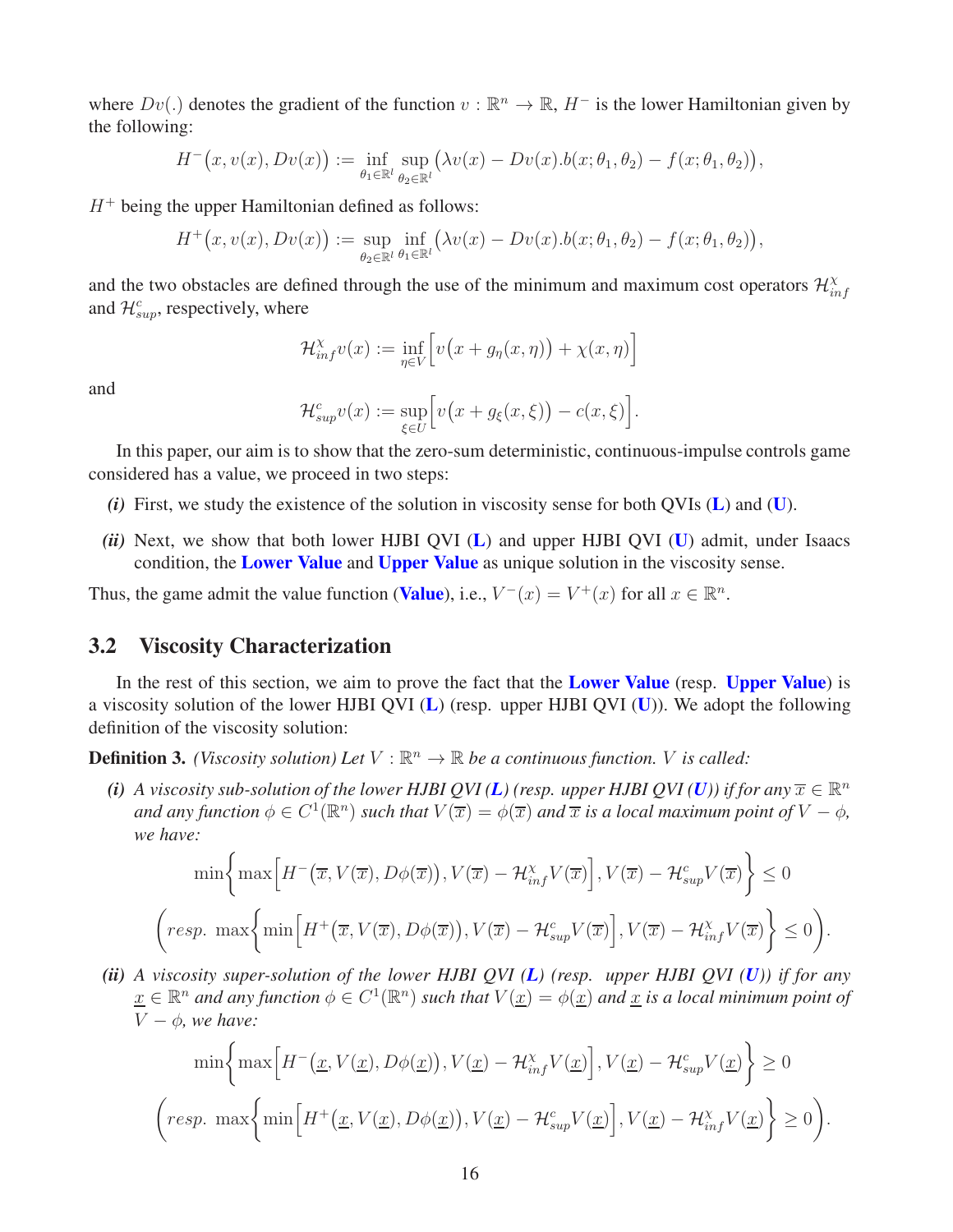*(iii) A viscosity solution of the lower HJBI QVI ([L](#page-14-0)) (resp. upper HJBI QVI ([U](#page-14-1))) if it is both a viscosity sub-solution and super-solution of lower HJBI QVI ([L](#page-14-0)) (resp. upper HJBI QVI ([U](#page-14-1))).*

Next, we give the proof for the following lemmas which will be useful to prove the existence of the viscosity solution for the HJBI QVIs  $(L)$  $(L)$  $(L)$  and  $(U)$  $(U)$  $(U)$ :

<span id="page-16-0"></span>**Lemma 1.** Assume  $H_b$ ,  $H_g$ ,  $H_f$  and  $H_{c,x}$ . The lower value function (*[Lower Value](#page-4-1)*) satisfies for all  $x \in \mathbb{R}^n$  the following properties:

*(i)*  $V^-(x) \leq \mathcal{H}_{inf}^{\chi} V^-(x);$ 

$$
\textbf{(ii)} \ \textit{If } V^-(x) < \mathcal{H}_{\textit{inf}}^\chi V^-(x) \ \textit{then} \ V^-(x) \geq \mathcal{H}_{\textit{sup}}^c V^-(x).
$$

*The same properties hold true for the upper value function ([Upper Value](#page-4-2)).*

*Proof.* We give only the proof for  $V^-$ , similarly for  $V^+$ . First, we let  $x \in \mathbb{R}^n$ ,  $\theta_1(.) \in \Theta_1$  and  $u := (\tau_m, \xi_m)_{m \geq 0} \in \mathcal{U}$ , then we consider, for  $player - \eta$ , the non-anticipative strategy  $\beta(\theta_1(.), u) :=$  $(\theta_2(.), v := (\rho_k, \eta_k)_{k \geq 0}) \in \Theta_2 \times V$  where  $\beta \in \mathcal{B}$ . Next, choose  $\beta' \in \mathcal{B}$  such that  $\beta'(., u) :=$  $(., (0, \eta; \rho_1, \eta_1; \rho_2, \eta_2; ...)$ , we then obtain

$$
V^-(x) \le \sup_{\lbrace \theta_1(.), u \rbrace \in \Theta_1 \times \mathcal{U}} J\Big(x; \theta_1(.), u, \beta'(\theta_1(.), u)\Big),
$$

thus

$$
V^-(x) \le \sup_{\lbrace \theta_1(\cdot),u\rbrace \in \Theta_1 \times \mathcal{U}} J\Big(x + g_\eta(x,\eta); \theta_1(\cdot), u, \beta\big(\theta_1(\cdot), u\big) \Big) + \chi(x,\eta),
$$

from which we get

$$
V^{-}(x) \le V^{-}(x + g_{\eta}(x, \eta)) + \chi(x, \eta).
$$

then the inequality  $(i)$  follows from the arbitrariness of  $\eta$ . Now let us assume that  $V^-(x) < \mathcal{H}_{inf}^{\chi} V^-(x)$  for some  $x \in \mathbb{R}^n$ . From the DPP for  $V^-(2)$  $V^-(2)$ , by taking  $T = 0$ , we get

$$
V^{-}(x) = \inf_{\substack{\theta_2(.) \in \Theta_2 \\ \rho_0 \in \{0, +\infty\}, \eta \in V}} \sup_{\substack{\theta_1(.) \in \Theta_1 \\ \tau_0 \in \{0, +\infty\}, \xi \in U}} \left[ -c(x, \xi) 1\!\!1_{\{\tau_0 = 0\}} 1\!\!1_{\{\rho_0 = +\infty\}} + \chi(x, \eta) 1\!\!1_{\{\rho_0 = 0\}} \right. \\
\left. + V^{-}(x + g_{\xi}(x, \xi) 1\!\!1_{\{\tau_0 = 0\}} 1\!\!1_{\{\rho_0 = +\infty\}} + g_{\eta}(x, \eta) 1\!\!1_{\{\rho_0 = 0\}} \right) \right],
$$

therefore

$$
V^{-}(x) = \inf_{\substack{\theta_2(.) \in \Theta_2 \\ \rho_0 \in \{0, +\infty\}}} \left[ \inf_{\eta \in V} \left[ \chi(x, \eta) + V^{-}(x + g_{\eta}(x, \eta)) \right] 1\!\!1_{\{\rho_0 = 0\}} \right] + \sup_{\substack{\theta_1(.) \in \Theta_1 \\ \tau_0 \in \{0, +\infty\}, \ \xi \in U}} \left[ -c(x, \xi) 1\!\!1_{\{\tau_0 = 0\}} + V^{-}(x + g_{\xi}(x, \xi) 1\!\!1_{\{\tau_0 = 0\}}) \right] 1\!\!1_{\{\rho_0 = +\infty\}}.
$$

Since  $V^-(x) < \mathcal{H}_{inf}^{\chi} V^-(x)$ , we get

$$
V^{-}(x) = \sup_{\tau_0 \in \{0, +\infty\}, \, \xi \in U} \left[ -c(x, \xi) 1\!\!1_{\{\tau_0 = 0\}} + V^{-}(x + g_{\xi}(x, \xi) 1\!\!1_{\{\tau_0 = 0\}}) \right].
$$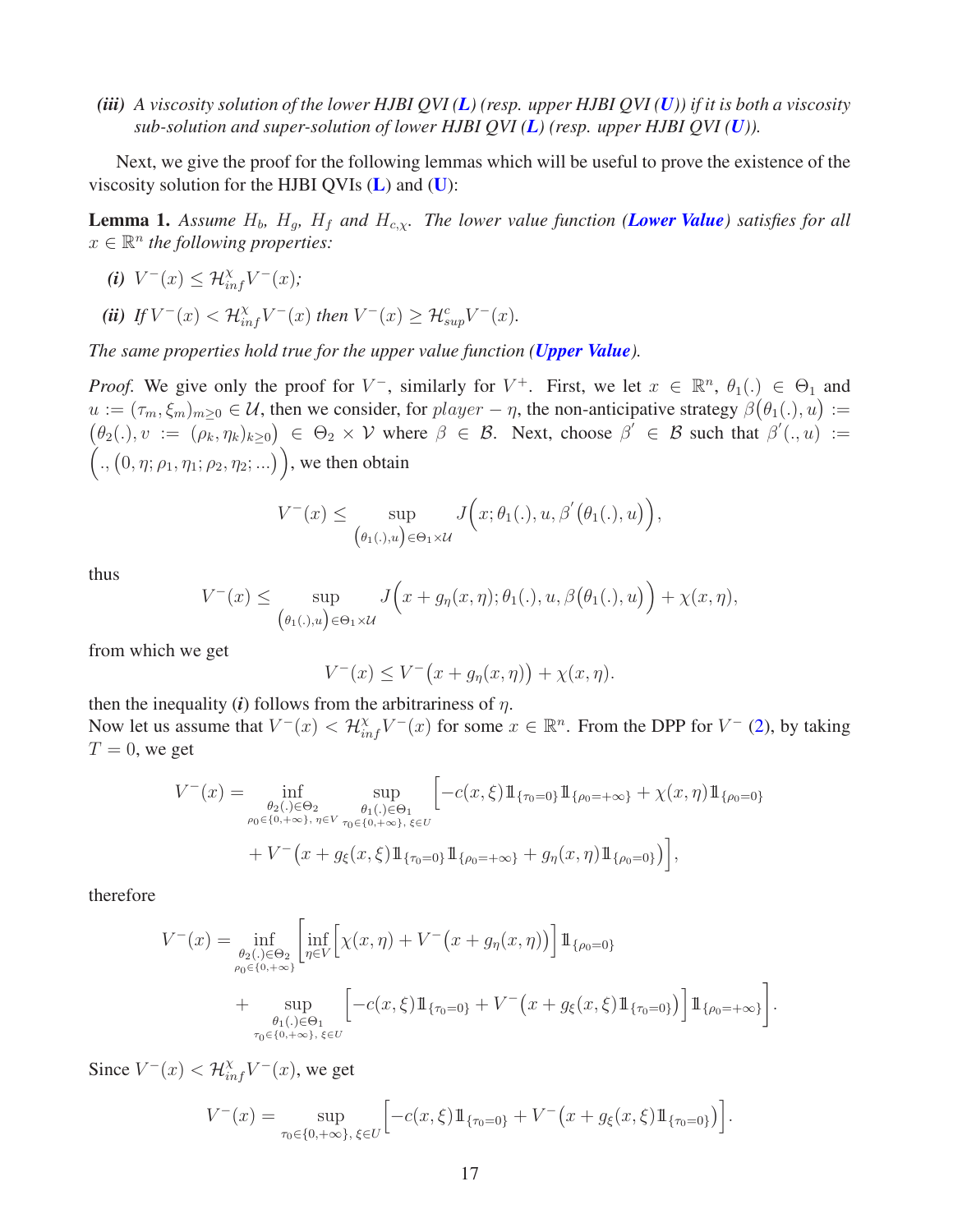Therefore

$$
V^{-}(x) \ge \sup_{\xi \in U} \Big[ V^{-}\big(x + g_{\xi}(x,\xi)\big) - c(x,\xi) \Big],
$$

which completes the proof.

<span id="page-17-1"></span>**Lemma 2.** Assume  $H_b$  and  $H_f$ . Let  $x \in \mathbb{R}^n$  and  $\phi \in C^1(\mathbb{R}^n)$  be such that

$$
H^-(x, \phi(x), D\phi(x)) = \gamma > 0,
$$

then there exists  $\beta^{\gamma} \in B$  a non-anticipative strategy for  $player-\eta$  such that for all  $\big(\theta_1(.),u\big) \in \Theta_1 \times \mathcal{U}$ *and*  $t > 0$  *small enough,* 

$$
\int_0^t \left\{-\lambda \phi\big(y_x(s)\big) + D\phi\big(y_x(s)\big) . \, b\big(y_x(s); \theta_1(s), \theta_2(s)\big) + f\big(y_x(s); \theta_1(s), \theta_2(s)\big) \right\} \exp(-\lambda s) \, ds \leq \frac{-\gamma t}{4},
$$

 $where, for v \in V, y_x(s) := y_x(s; \theta_1(.), u, \beta^{\gamma}(\theta_1(.), u)) \text{ and } \beta^{\gamma}(\theta_1(.), u) := (\theta_2(.), v).$ *A similar result can be obtained for the upper Hamiltonian* H<sup>+</sup>*.*

*Proof.* We give only the proof for  $H^-$ , similarly for  $H^+$ . Following [\[3\]](#page-27-0), let  $x \in \mathbb{R}^n$ ,  $t > 0$  and  $\phi \in C^1(\mathbb{R}^n)$  be such that

<span id="page-17-0"></span>
$$
H^{-}\big(x,\phi(x),D\phi(x)\big)=\gamma>0,
$$
\n(13)

and define for  $z \in \mathbb{R}^n$ ,  $(\theta_1(.), \theta_2(.) \in \Theta_1 \times \Theta_2$ ,

$$
\Gamma(z; \theta_1(t), \theta_2(t)) = \lambda \phi(z) - D\phi(z) . \phi(z; \theta_1(t), \theta_2(t)) - f(z; \theta_1(t), \theta_2(t)).
$$

By [\(13\)](#page-17-0) and the definition of lower Hamiltonian  $H^-$  we get

$$
\inf_{\theta_1 \in \mathbb{R}^l} \sup_{\theta_2 \in \mathbb{R}^l} \Gamma(x; \theta_1, \theta_2) = \gamma,
$$

so for any  $\theta_1(.) \in \Theta_1$  there exists  $\theta_2(.) \in \Theta_2$  such that  $\Gamma(x; \theta_1(t), \theta_2(t)) \geq \gamma$ . Since  $\theta \to \Gamma(x; \theta, \theta_2(.))$  is uniformly continuous in  $\mathbb{R}^l$ , we have in fact

$$
\Gamma(x; \zeta(.), \theta_2(.)) \ge \frac{3\gamma}{4} \text{ for all } \zeta(.) \in B_{r(.)}(\theta_1(.)) \cap \Theta_1,
$$

where  $B_{r(.)}(\theta_1(.))$  denotes the open ball of radius  $r(.) := r(\theta_1(.)) > 0$  centered at  $\theta_1(.)$ . Without loss of generality, for  $\kappa$  a compact subset of  $\mathbb{R}^l$  and  $\Theta_1$  being  $\kappa$ -valued, there exist finitely many points  $(\theta_1^1(.), \theta_1^2(.), ..., \theta_1^n(.))$  and  $(r_1(.), r_2(.), ..., r_n(.)$  such that  $\theta_1^i(.) \subset \kappa$ ,  $r_i(.) > 0$  for  $i = 1, 2, ..., n$  and

$$
\Theta_1 \subseteq \cup_{i=1}^n B_{r_i(.)}(\theta_1^i(.)),
$$

where  $r_i(.) := r_i(\theta_1^i(.)) > 0$ , and for  $\theta_2^i(.) := \theta_2(\theta_1^i(.)) \in \Theta_2$ 

$$
\Gamma(x; \zeta(.), \theta_2^i(.)\big) \ge \frac{3\gamma}{4} \text{ for all } \zeta(.) \in B_{r_i(.)}(\theta_1^i(.)\big) \cap \Theta_1.
$$

Next, we define  $\psi : \Theta_1 \rightarrow \Theta_2$  by

$$
\psi(\theta_1(.)) = \theta_2^k(.) \text{ if } \theta_1(.) \in B_{r_k(.)}(\theta_1^k(.)) \setminus \cup_{i=1}^{k-1} B_{r_i(.)}(\theta_1^i(.)).
$$

 $\Box$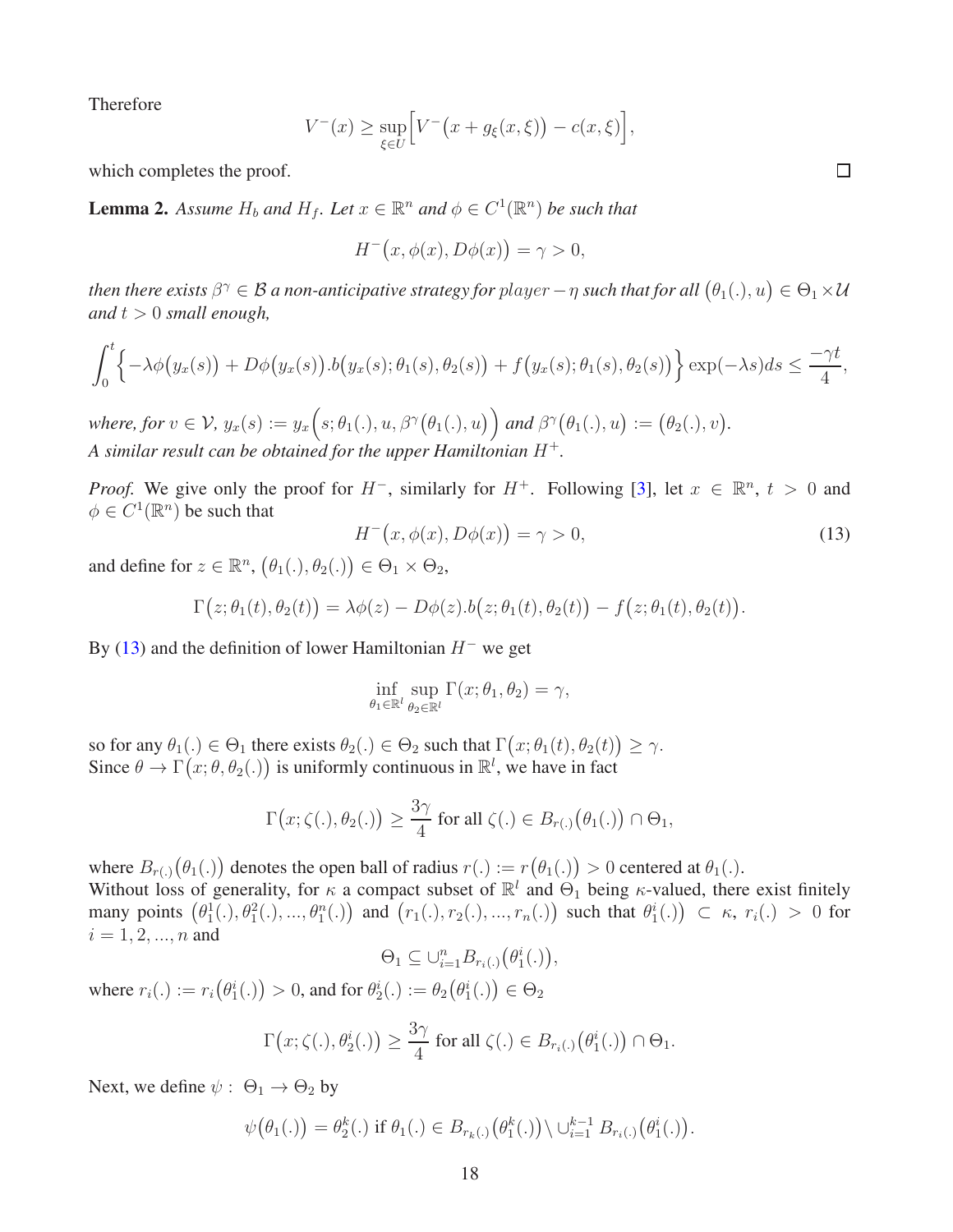It is easy to prove that, for any  $\theta_1(.) \in \Theta_1$ ,  $\psi(\theta_1(.))$  is measurable, so we can define  $\beta^{\gamma} \in \mathcal{B}$ , a non-anticipative strategy for  $player - \eta$ , by

$$
\beta^{\gamma}(\theta_1(t),.) := \Big(\psi(\theta_1(t)),.\Big).
$$

By definition of  $\psi$ 

$$
\Gamma\left(x,\theta_1(.),\psi\big(\theta_1(.)\big)\right) \ge \frac{3\gamma}{4}
$$
 for all  $\theta_1(.) \in \Theta_1$ ,

and by the continuity of  $\Gamma$  and Proposition [1](#page-10-1) there exists  $t > 0$  such that

$$
\Gamma\Big(y_x(s),\theta_1(s),\psi\big(\theta_1(s)\big)\Big)\geq \frac{\gamma}{2}\text{ for all }0\leq s\leq t\text{ and all }\theta_1(.)\in\Theta_1.
$$

Finally we multiply both sides of the last inequality by  $\exp(-\lambda s)$  and integrate from 0 to t to obtain the result for t small enough. the result for  $t$  small enough.

Hence, we can prove the existence result for the game studied in this paper, i.e., we are ready to give the viscosity characterization of the lower and upper HJBI QVIs  $(L)$  $(L)$  $(L)$  and  $(U)$  $(U)$  $(U)$ :

<span id="page-18-1"></span>**Theorem 3.** Assume  $H_b$ ,  $H_q$ ,  $H_f$  and  $H_{c,x}$ . Then the **[Lower Value](#page-4-1)** and **[Upper Value](#page-4-2)** are viscosity *solutions of the lower HJBI QVI ([L](#page-14-0)) and the upper HJBI QVI ([U](#page-14-1)), respectively.*

*Proof.* We give only the proof for the lower HJBI QVI (L), similarly for the upper HJBI QVI (U). We first prove the sub-solution property. Let  $\phi$  be a function in  $C^1(\mathbb{R}^n)$  and  $\overline{x} \in \mathbb{R}^n$  be such that  $V^- - \phi$ achieves a local maximum at  $\overline{x}$  and  $V^-(\overline{x}) = \phi(\overline{x})$ . If  $V^-(\overline{x}) - \mathcal{H}^c_{\text{sup}}V^-(\overline{x}) \leq 0$  there is nothing to prove. Otherwise, for  $\varepsilon > 0$  we assume that  $V^-(\overline{x}) - \mathcal{H}_{sup}^c V^-(\overline{x}) \ge \varepsilon > 0$ , then we proceed by contradiction. Since, from Lemma [1,](#page-16-0) we have  $V^-(\overline{x}) - \mathcal{H}^{\chi}_{inf}V^-(\overline{x}) \leq 0$  we only need to assume that

$$
H^-(\overline{x}, \phi(\overline{x}), D\phi(\overline{x})) = \gamma > 0,
$$

then, by Lemma [2,](#page-17-1) one can find  $\beta^{\gamma} \in \mathcal{B}$  a non-anticipative strategy for  $player - \eta$  such that for all  $\theta_1(.) \in \Theta_1$  and  $t > 0$  small enough

$$
\int_0^t \left\{-\lambda \phi\big(y_{\overline{x}}(s)\big) + D\phi\big(y_{\overline{x}}(s)\big) . b\big(y_{\overline{x}}(s); \theta_1(s), \theta_2(s)\big) + f\big(y_{\overline{x}}(s); \theta_1(s), \theta_2(s)\big)\right\} \exp(-\lambda s) ds \le \frac{-\gamma t}{4},
$$

where, for  $v \in V$  and any  $u \in \mathcal{U}$ ,  $y_{\overline{x}}(s) := y_{\overline{x}}(s; \theta_1(.), u, \beta^{\gamma}(\theta_1(.), u))$  and

$$
\beta^{\gamma}(\theta_1(.),u):=(\theta_2(.),v),
$$

thus,

<span id="page-18-0"></span>
$$
\int_0^t f\big(y_{\overline{x}}(s); \theta_1(s), \theta_2(s)\big) \exp(-\lambda s) ds + \exp(-\lambda t) \phi\big(y_{\overline{x}}(t)\big) - \phi(\overline{x}) \le \frac{-\gamma t}{4}.
$$
 (14)

Since  $V^- - \phi$  has a local maximum at  $\overline{x}$  and  $V^-(\overline{x}) = \phi(\overline{x})$  we have, for t small enough,

$$
\left\| y_{\overline{x}}(t) - \overline{x} \right\| \to 0,
$$

which gives

$$
\exp(-\lambda t)\phi\big(y_{\overline{x}}(t)\big)-\phi(\overline{x})\geq \exp(-\lambda t)V^-\big(y_{\overline{x}}(t)\big)-V^-(\overline{x}).
$$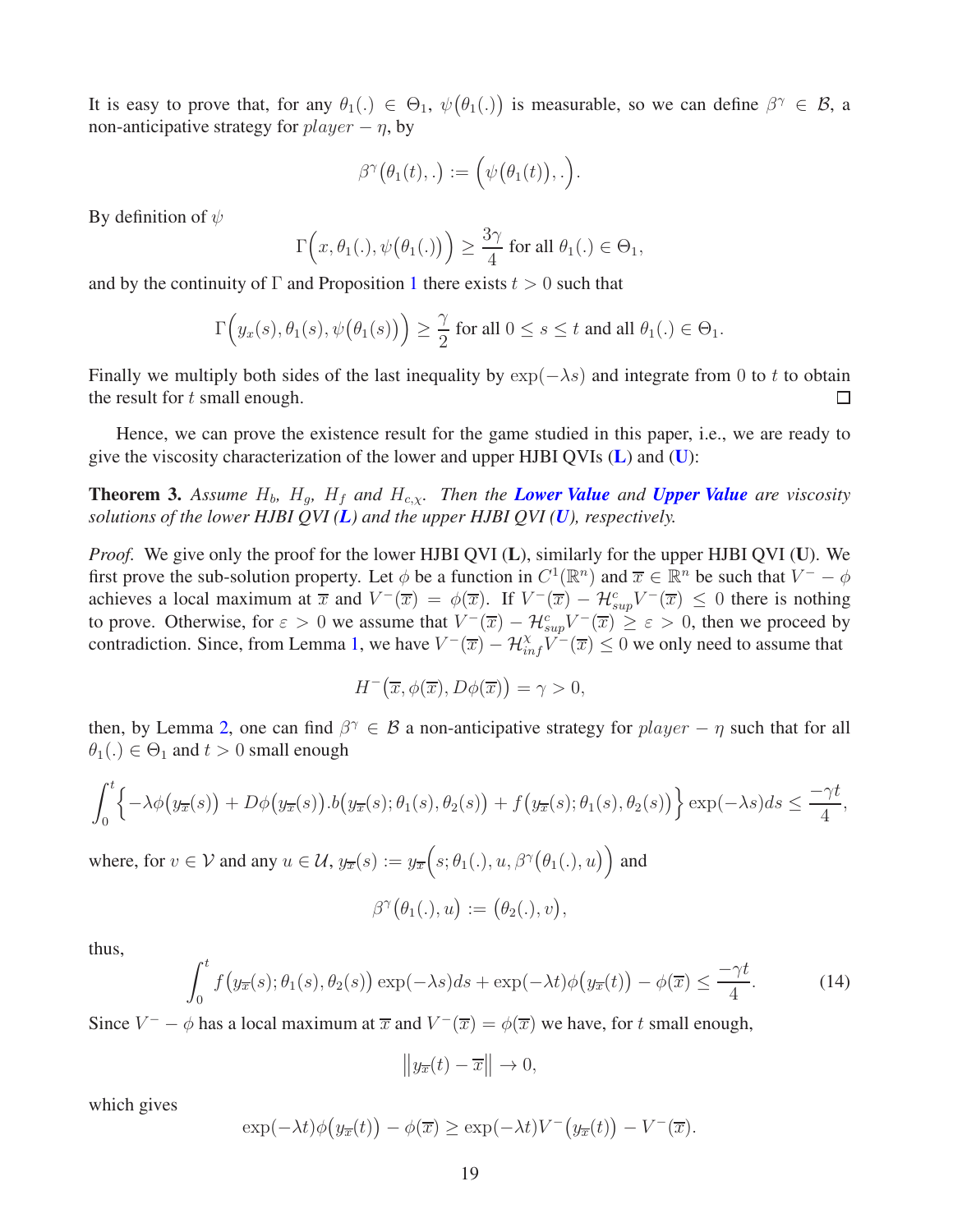By plugging this into [\(14\)](#page-18-0) we obtain, for  $\beta(\theta_1(.)) \equiv \theta_2(.)$  and  $t = T$  small enough,

$$
\inf_{\beta \in \mathcal{B}} \sup_{(\theta_1(\cdot),u) \in \Theta_1 \times \mathcal{U}} \left\{ \int_0^T f\Big(y_{\overline{x}}(t); \theta_1(t), \beta(\theta_1(t))\Big) \exp(-\lambda t) dt + V^{-}\Big(y_{\overline{x}}\Big(T; \theta_1(\cdot), u, \beta(\theta_1(\cdot), u)\Big)\Big) \exp(-\lambda T) \right\} - V^{-}(\overline{x}) \le \frac{-\gamma T}{4} < 0.
$$

Which, without loss of generality when  $T < \tau_0 \wedge \rho_0$ , is a contradiction to the DPP [\(2\)](#page-7-0), then  $V^-$  is a viscosity sub-solution of the lower HJBI QVI (L).

Next, we show the super-solution property. Let  $\phi$  be a function in  $C^1(\mathbb{R}^n)$  and  $\underline{x} \in \mathbb{R}^n$  be such that  $V^- - \phi$  achieves a local minimum in  $B_\delta(\underline{x})$ , where  $B_\delta(\underline{x})$  is the open ball of center  $\underline{x}$  and radius  $\delta > 0$ , and  $V^-(\underline{x}) = \phi(\underline{x})$ . Now we suppose, for  $\varepsilon > 0$ , that  $V^-(\underline{x}) - \mathcal{H}_{inf}^{\chi}V^-(\underline{x}) < \varepsilon < 0$ . Then, without loss of generality, we can assume that  $V^-(\underline{x}) - \mathcal{H}_{inf}^{\chi} V^-(\underline{x}) < \varepsilon < 0$  on  $B_{\delta}(\underline{x})$ , then from Lemma [1](#page-16-0) we deduce  $V^-(\underline{x}) - \mathcal{H}_{\text{sup}}^c V^-(\underline{x}) \geq 0$ . Next, we define

$$
t' = \inf\left\{t \ge 0 : y_{\underline{x}}(t) \notin B_{\delta}(\underline{x})\right\}.
$$

We let  $0 < t \leq t'$  and we proceed by contradiction. Assuming that

$$
H^{-}\big(\underline{x},\phi(\underline{x}),D\phi(\underline{x})\big)=-\gamma<0,
$$

then, by the definition of  $H^-$ , one can find  $\alpha^{\gamma} \in A$  a non-anticipative strategy for  $player - \xi$  such that, for all  $\theta_2(.) \in \Theta_2$ ,

$$
\lambda \phi(\underline{x}) - D\phi(\underline{x}).b(\underline{x}; \theta_1(s), \theta_2(s)) - f(\underline{x}; \theta_1(s), \theta_2(s)) \leq -\gamma,
$$

where, for  $u \in \mathcal{U}$  and any  $v \in \mathcal{V}$ ,

$$
\alpha^{\gamma}(\theta_2(.),v):=\big(\theta_1(.),u\big),
$$

thus, for t small enough and any  $\beta \in \mathcal{B}$ 

$$
\lambda \phi\big(y_{\underline{x}}(s)\big) - D\phi\big(y_{\underline{x}}(s)\big) . \big\vert b\big(y_{\underline{x}}(s); \theta_1(s), \theta_2(s)\big) - f\big(y_{\underline{x}}(s); \theta_1(s), \theta_2(s)\big) \le \frac{-\gamma}{2},
$$

where,  $0 \le s \le t$  and for  $v \in V$  and any  $u \in \mathcal{U}$ ,  $y_{\underline{x}}(s) := y_{\underline{x}}(s; \theta_1(.), u, \beta(\theta_1(.), u))$  and

$$
\beta(\theta_1(.),u):=(\theta_2(.),v).
$$

Now we multiply both sides of the last inequality by  $\exp(-\lambda s)$  and integrate from 0 to t to obtain

<span id="page-19-0"></span>
$$
\phi(\underline{x}) - \exp(-\lambda t)\phi\big(y_{\underline{x}}(t)\big) - \int_0^t f\big(y_{\underline{x}};\theta_1(s),\theta_2(s)\big) \exp(-\lambda s) ds \le \frac{-\gamma t}{4}.\tag{15}
$$

Since  $V^- - \phi$  has a local minimum at  $\underline{x}$  and  $V^-(\underline{x}) = \phi(\underline{x})$  we have for t small enough

$$
\left\| y_{\underline{x}}(t) - \underline{x} \right\| \to 0,
$$

which gives

$$
\exp(-\lambda t)\phi\big(y_{\underline{x}}(t)\big) - \phi(\underline{x}) \le \exp(-\lambda t)V^{-}\big(y_{\underline{x}}(t)\big) - V^{-}(\underline{x}),
$$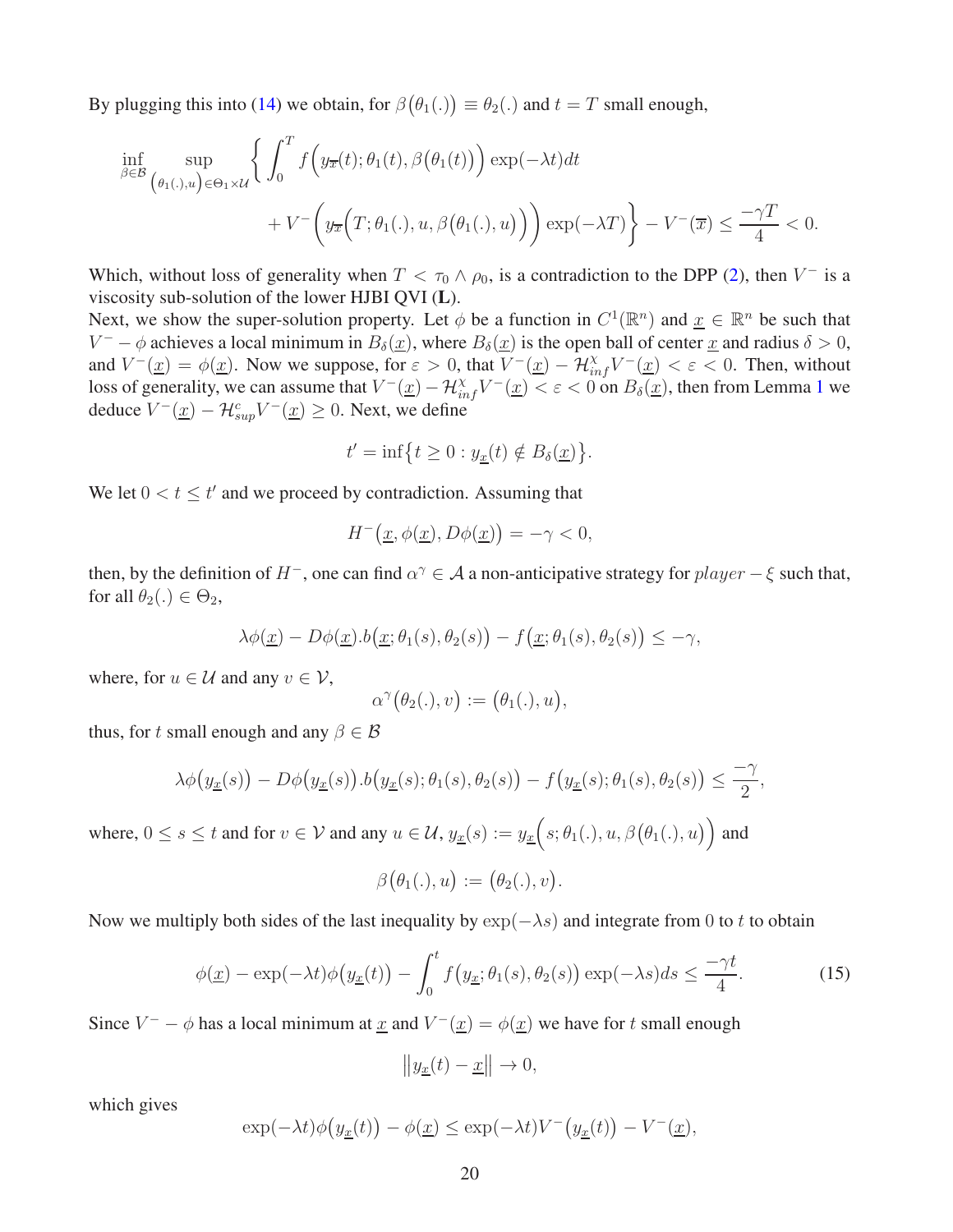thus

$$
\exp(-\lambda t)V^{-}\big(y_{\underline{x}}(t)\big)+\int_0^t f\big(y_{\underline{x}};\theta_1(s),\theta_2(s)\big)\exp(-\lambda s)ds\geq \frac{\gamma t}{2}+V^{-}(\underline{x}).
$$

By plugging this into [\(15\)](#page-19-0), for  $\beta(\theta_1(.)) \equiv \theta_2(.)$  and  $t = T$  small enough, we obtain

$$
\inf_{\beta \in \mathcal{B}} \sup_{(\theta_1(\cdot),u) \in \Theta_1 \times \mathcal{U}} \left\{ \int_0^T f\left(y_{\underline{x}}(t); \theta_1(t), \beta(\theta_1(t))\right) \exp(-\lambda t) dt + V^{-}\left(y_{\underline{x}}\Big(T; \theta_1(\cdot), u, \beta(\theta_1(\cdot), u)\Big)\right) \exp(-\lambda T) \right\} - V^{-}\left(\underline{x}\right) > 0.
$$

Which, without loss of generality when  $T < \tau_0 \wedge \rho_0$ , is a contradiction to the DPP [\(2\)](#page-7-0), then  $V^-$  is a viscosity super-solution of the lower HJBI QVI (L). The proof is now complete.  $\Box$ 

Now, analogously we can introduce the two following HJBI QVIs related, respectively, to the lower Hamiltonian  $H-$  and the upper Hamiltonian  $H^+$ :

$$
\max\left\{\min\left[H^-(x,v(x),Dv(x)),v(x)-\mathcal{H}_{sup}^cv(x)\right],v(x)-\mathcal{H}_{inf}^{\chi}v(x)\right\}=0,\qquad\qquad(\mathbf{L}_{\max})
$$

and

<span id="page-20-1"></span><span id="page-20-0"></span>
$$
\min\left\{\max\left[H^+(x,v(x),Dv(x)),v(x)-\mathcal{H}_{inf}^x v(x)\right],v(x)-\mathcal{H}_{sup}^c v(x)\right\}=0
$$
 (U<sub>min</sub>)

Similarly, we prove the following theorem:

<span id="page-20-3"></span>**Theorem 4.** Assume  $H_b$ ,  $H_q$ ,  $H_f$  and  $H_{c,x}$ . Then the **[Lower Value](#page-4-1)** and **[Upper Value](#page-4-2)** are viscosity *solutions of the HJBI QVI* ( $L_{\text{max}}$  $L_{\text{max}}$  $L_{\text{max}}$ ) and the upper HJBI QVI ( $U_{\text{min}}$  $U_{\text{min}}$  $U_{\text{min}}$ ), respectively.

## 4 Uniqueness of the Viscosity Solution

In this section we prove the main result of the paper, namely uniqueness. First, in Proposition [3,](#page-20-2) we give a new formulation of the definition of viscosity solution for the HJBI QVIs ([L](#page-14-0)) and ([U](#page-14-1)), which, combined with Lemma [3](#page-22-0) bellow, will be useful to prove the comparison result (Theorem [5](#page-23-0) hereafter). Next, we conclude in Corollary [2.](#page-27-3)

<span id="page-20-2"></span>**Proposition 3.** (Viscosity Solution) A continuous function V in  $\mathbb{R}^n$  is a viscosity solution of the lower *HJBI QVI ([L](#page-14-0)) (resp. upper HJBI QVI ([U](#page-14-1))) if and only if the two following properties hold:*

*(i) Viscosity sub-solution:* For any  $\overline{x} \in \mathbb{R}^n$  and any function  $\phi \in C^1(\mathbb{R}^n)$  such that  $V(\overline{x}) = \phi(\overline{x})$ *and*  $\overline{x}$  *is a local maximum point of*  $V - \phi$ *, we have:* 

$$
\lambda V(\overline{x}) \le \max_{i \in \{0,1\}} \left\{ (1-i) \min_{j \in \{0,1\}} \left[ (1-j) \sup_{\theta_1 \in \mathbb{R}^l} \inf_{\theta_2 \in \mathbb{R}^l} \{ D\phi(\overline{x}) . b(\overline{x}; \theta_1, \theta_2) + f(\overline{x}; \theta_1, \theta_2) \} + j \lambda \mathcal{H}_{inf}^{\chi} V(\overline{x}) \right] + i \lambda \mathcal{H}_{sup}^c V(\overline{x}) \right\}
$$

$$
\left(\text{resp. }\lambda V(\overline{x}) \leq \min_{i \in \{0,1\}} \left\{ (1-i) \max_{j \in \{0,1\}} \left[ (1-j) \inf_{\theta_2 \in \mathbb{R}^l} \sup_{\theta_1 \in \mathbb{R}^l} \left\{ D\phi(\overline{x}), b(\overline{x}; \theta_1, \theta_2) + f(\overline{x}; \theta_1, \theta_2) \right\} + j\lambda \mathcal{H}_{\text{sup}}^c V(\overline{x}) \right\} + i\lambda \mathcal{H}_{\text{inf}}^{\chi} V(\overline{x}) \right\}.
$$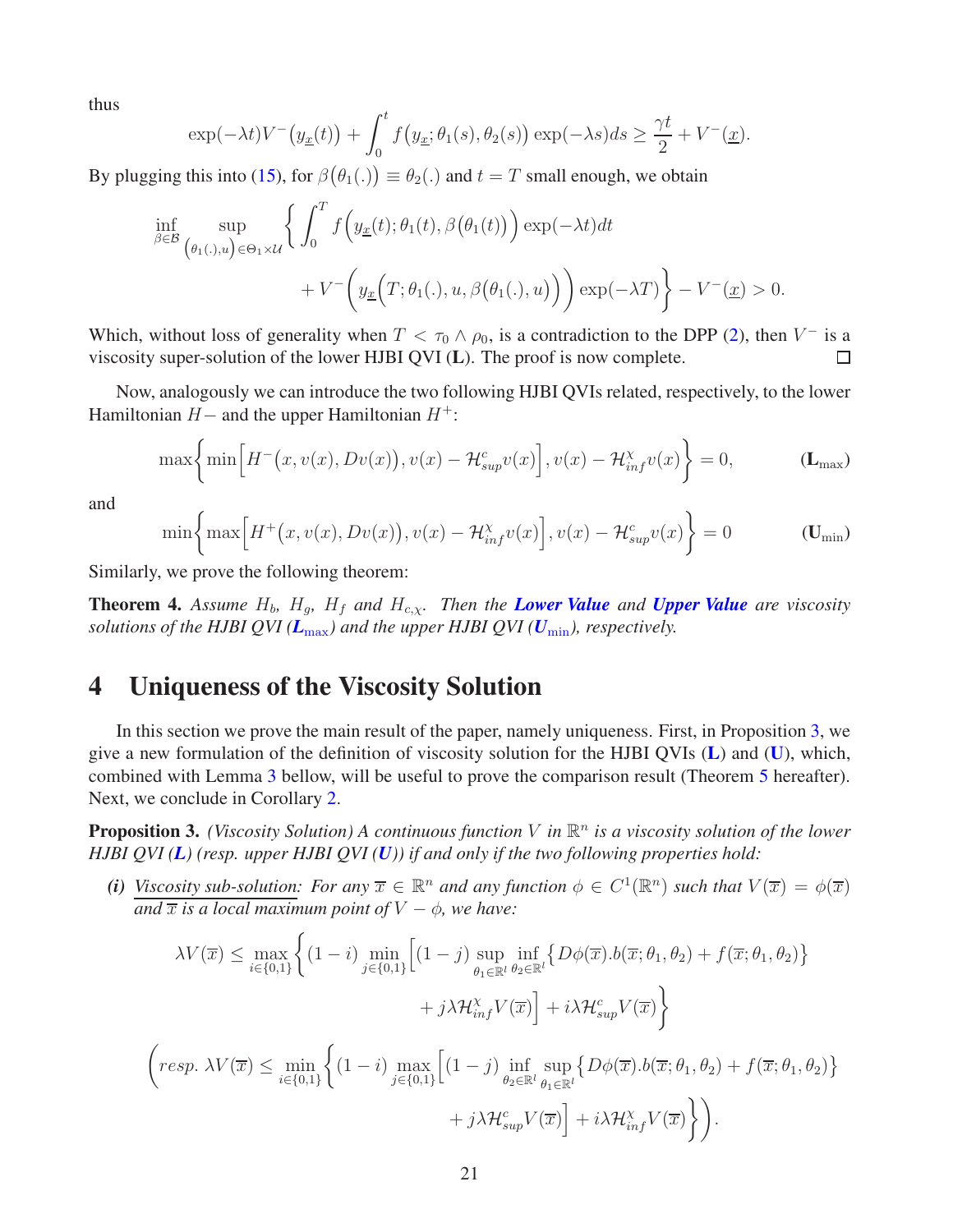(*ii*) *Viscosity super-solution:* For any  $\underline{x} \in \mathbb{R}^n$  and any function  $\phi \in C^1(\mathbb{R}^n)$  such that  $V(\underline{x}) = \phi(\underline{x})$ *and* x *is a local minimum point of*  $\overline{V} - \phi$ *, we have:* 

$$
\lambda V(\underline{x}) \ge \max_{i \in \{0,1\}} \left\{ (1-i) \min_{j \in \{0,1\}} \left[ (1-j) \sup_{\theta_1 \in \mathbb{R}^l} \inf_{\theta_2 \in \mathbb{R}^l} \{ D\phi(\underline{x}).b(\underline{x};\theta_1,\theta_2) + f(\underline{x};\theta_1,\theta_2) \} \right. \right.\left. + j\lambda \mathcal{H}_{inf}^{\chi} V(\underline{x}) \right\} + i\lambda \mathcal{H}_{sup}^c V(\underline{x}) \right\}
$$
\n
$$
\left( resp. \ \lambda V(\underline{x}) \ge \min_{i \in \{0,1\}} \left\{ (1-i) \max_{j \in \{0,1\}} \left[ (1-j) \inf_{\theta_2 \in \mathbb{R}^l} \sup_{\theta_1 \in \mathbb{R}^l} \{ D\phi(\underline{x}).b(\underline{x};\theta_1,\theta_2) + f(\underline{x};\theta_1,\theta_2) \} \right. \right.\left. + j\lambda \mathcal{H}_{sup}^c V(\underline{x}) \right] + i\lambda \mathcal{H}_{inf}^{\chi} V(\underline{x}) \right\} \right).
$$

*Proof.* We give only the proof for the lower HJBI QVI (L), similarly for the upper HJBI QVI (U). For any positive numbers a, b, a' and b', solving a QVI of the form

$$
\min\Bigl\{\max\bigl[A,B\bigr],C\Bigr\}=0
$$

is equivalent to solve the following equation

<span id="page-21-0"></span>
$$
\min_{i \in \{0,1\}} \left\{ (1-i)a \max_{j \in \{0,1\}} \left[ (1-j)a^{'}A + jb^{'}B \right] + ibC \right\} = 0. \tag{16}
$$

The same for the inequalities

$$
\min\Bigl\{\max\bigl[A,B\bigr],C\Bigr\} \le 0 \text{ and } \min\Bigl\{\max\bigl[A,B\bigr],C\Bigr\} \ge 0.
$$

We use [\(16\)](#page-21-0), for  $a = a' = 1$  and  $b = b' = \lambda$ , to rewrite the lower HJBI QVI (L) as follows

$$
\min_{i \in \{0,1\}} \left\{ (1-i) \max_{j \in \{0,1\}} \left[ (1-j) \inf_{\theta_1 \in \mathbb{R}^l} \sup_{\theta_2 \in \mathbb{R}^l} \left\{ \lambda v(x) - Dv(x) . b(x; \theta_1, \theta_2) - f(x; \theta_1, \theta_2) \right\} \right\}
$$
\n
$$
+ j\lambda \left( v(x) - \mathcal{H}_{inf}^{\chi} v(x) \right) \right\} + i\lambda \left( v(x) - \mathcal{H}_{sup}^c v(x) \right) \Big\} = 0,
$$

where v being a continuous function in  $\mathbb{R}^n$  and x an element of  $\mathbb{R}^n$ . We then get

$$
\min_{i \in \{0,1\}} \left\{ (1-i) \max_{j \in \{0,1\}} \left[ \lambda v(x) - j\lambda v(x) + (1-j) \inf_{\theta_1 \in \mathbb{R}^l} \sup_{\theta_2 \in \mathbb{R}^l} \{-Dv(x) . b(x; \theta_1, \theta_2) - f(x; \theta_1, \theta_2) \} + j\lambda \big(v(x) - \mathcal{H}_{\text{inf}}^{\chi} v(x)\big) \right] + i\lambda \big(v(x) - \mathcal{H}_{\text{sup}}^{\text{c}} v(x)\big) \right\} = 0,
$$

from which it follows that

$$
\min_{i \in \{0,1\}} \left\{ (1-i) \max_{j \in \{0,1\}} \left[ \lambda v(x) - (1-j) \sup_{\theta_1 \in \mathbb{R}^l} \inf_{\theta_2 \in \mathbb{R}^l} \{ Dv(x) . b(x; \theta_1, \theta_2) + f(x; \theta_1, \theta_2) \} - j \lambda \mathcal{H}_{inf}^{\chi} v(x) \right] + i \lambda \big( v(x) - \mathcal{H}_{sup}^c v(x) \big) \right\} = 0.
$$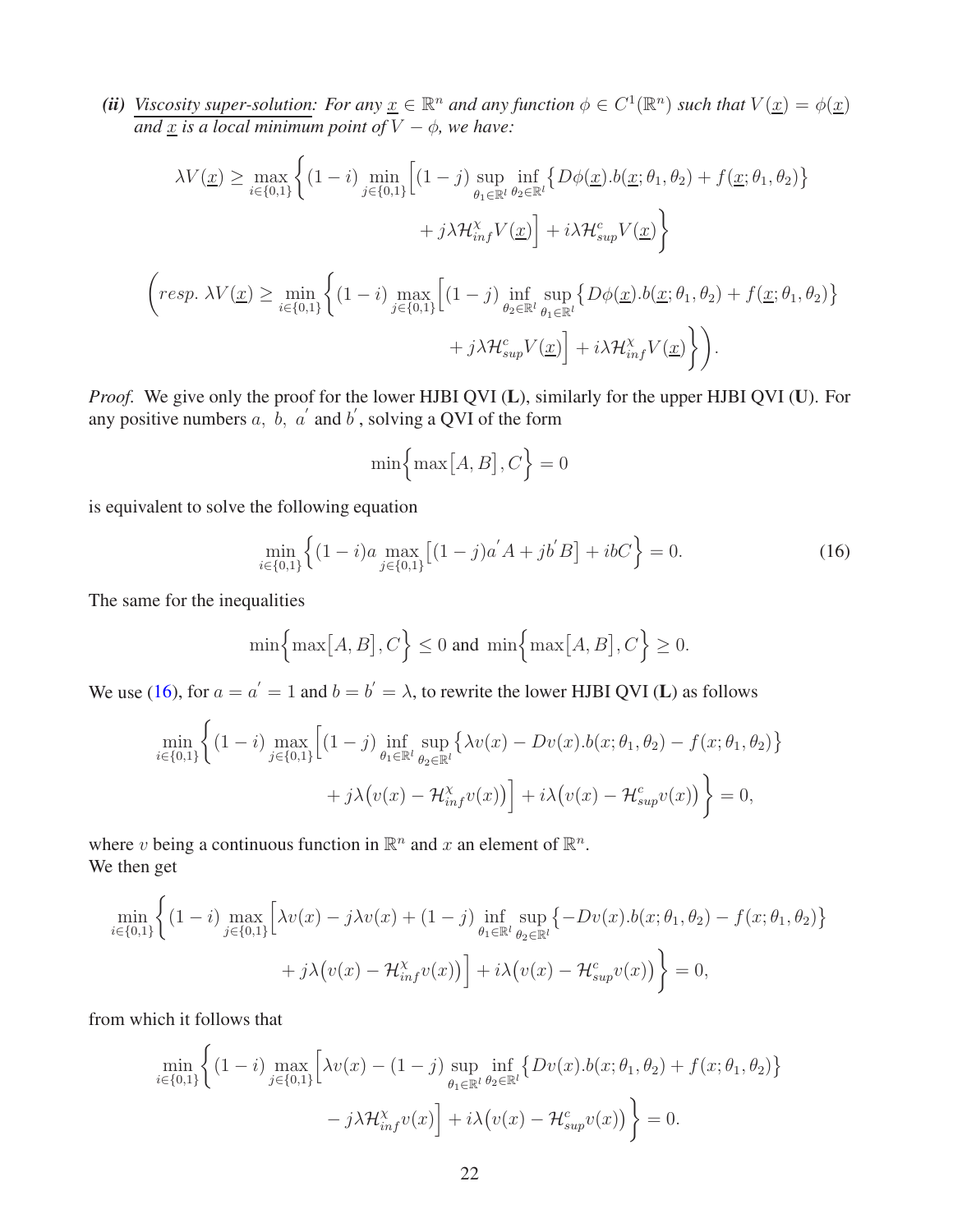Then we deduce

 $\overline{ }$ 

$$
\max_{i \in \{0,1\}} \left\{ (1-i) \min_{j \in \{0,1\}} \left[ -\lambda v(x) + (1-j) \sup_{\theta_1 \in \mathbb{R}^l} \inf_{\theta_2 \in \mathbb{R}^l} \{ Dv(x) . b(x; \theta_1, \theta_2) + f(x; \theta_1, \theta_2) \} + j \lambda \mathcal{H}_{inf}^{\chi} v(x) \right] - i \lambda \big( v(x) - \mathcal{H}_{sup}^c v(x) \big) \right\} = 0,
$$

thus

$$
\max_{i \in \{0,1\}} \left\{ -\lambda v(x) + (1-i) \min_{j \in \{0,1\}} \left[ (1-j) \sup_{\theta_1 \in \mathbb{R}^l} \inf_{\theta_2 \in \mathbb{R}^l} \{ Dv(x) . b(x; \theta_1, \theta_2) + f(x; \theta_1, \theta_2) \} + j \lambda \mathcal{H}_{inf}^{\chi} v(x) \right] + i \lambda \mathcal{H}_{sup}^c v(x) \right\} = 0.
$$

Finally we deduce the following expression of the lower HJBI QVI (L)

<span id="page-22-1"></span>
$$
\lambda v(x) = \max_{i \in \{0,1\}} \left\{ (1-i) \min_{j \in \{0,1\}} \left[ (1-j) \sup_{\theta_1 \in \mathbb{R}^l} \inf_{\theta_2 \in \mathbb{R}^l} \{ Dv(x) . b(x; \theta_1, \theta_2) + f(x; \theta_1, \theta_2) \} + j \lambda \mathcal{H}_{inf}^x v(x) \right] + i \lambda \mathcal{H}_{sup}^c v(x) \right\},
$$
\n(17)

 $\Box$ 

which, using the definition of viscosity solution for [\(17\)](#page-22-1), completes the proof.

Next, we prove the following useful lemma:

<span id="page-22-0"></span>Lemma 3. *If a continuous function* v *is a viscosity solution to the lower HJBI QVI ([L](#page-14-0)) (resp. upper HJBI QVI* (*[U](#page-14-1)*)) then for any  $0 < \mu < 1$ ,  $\mu v$  is a viscosity solution to the following QVI:

$$
\min\left\{\max\left[H_{\mu}^{-}(x,v(x),Dv(x)),v(x)-\mathcal{H}_{inf}^{x,\mu}v(x)\right],v(x)-\mathcal{H}_{sup}^{c,\mu}v(x)\right\}=0
$$

$$
\left\langle resp.\ \max\left\{\min\left[H_{\mu}^{+}(x,v(x),Dv(x)),v(x)-\mathcal{H}_{sup}^{c,\mu}v(x)\right],v(x)-\mathcal{H}_{inf}^{x,\mu}v(x)\right\}=0\right),\right\}
$$

*where*

$$
\mathcal{H}_{inf}^{\chi,\mu}v(x) := \inf_{\eta \in V} \Big[ v(x + g_{\eta}(x,\eta)) + \mu \chi(x,\eta) \Big],
$$
  

$$
\mathcal{H}_{sup}^{c,\mu}v(x) := \sup_{\xi \in U} \Big[ v(x + g_{\xi}(x,\xi)) - \mu c(x,\xi) \Big],
$$

*and*

$$
H_{\mu}^{-}(x, v(x), Dv(x)) := \inf_{\theta_1 \in \mathbb{R}^l} \sup_{\theta_2 \in \mathbb{R}^l} (\lambda v(x) - Dv(x) \cdot b(x; \theta_1, \theta_2) - \mu f(x; \theta_1, \theta_2))
$$
  

$$
\left(\text{resp. } H_{\mu}^{+}(x, v(x), Dv(x)) := \sup_{\theta_2 \in \mathbb{R}^l} \inf_{\theta_1 \in \mathbb{R}^l} (\lambda v(x) - Dv(x) \cdot b(x; \theta_1, \theta_2) - \mu f(x; \theta_1, \theta_2))\right).
$$

*Proof.* We give only the proof for the lower HJBI QVI (L), similarly for the upper HJBI QVI (U). Let v be a continuous viscosity solution of QVI (L),  $\phi_{\mu}$  be a function in  $C^1(\mathbb{R}^n)$  and  $\overline{x} \in \mathbb{R}^n$  be a local maximum point of  $\mu v - \phi_\mu$  where  $\mu v(\overline{x}) = \phi_\mu(\overline{x})$ . Then, for all  $x \in B_\delta(\overline{x})$  the open ball of radius  $\delta$ centered at  $\overline{x}$ , since  $0 < \mu < 1$ , we get that

$$
v(x) - \frac{\phi_{\mu}(x)}{\mu} \le v(\overline{x}) - \frac{\phi_{\mu}(\overline{x})}{\mu},
$$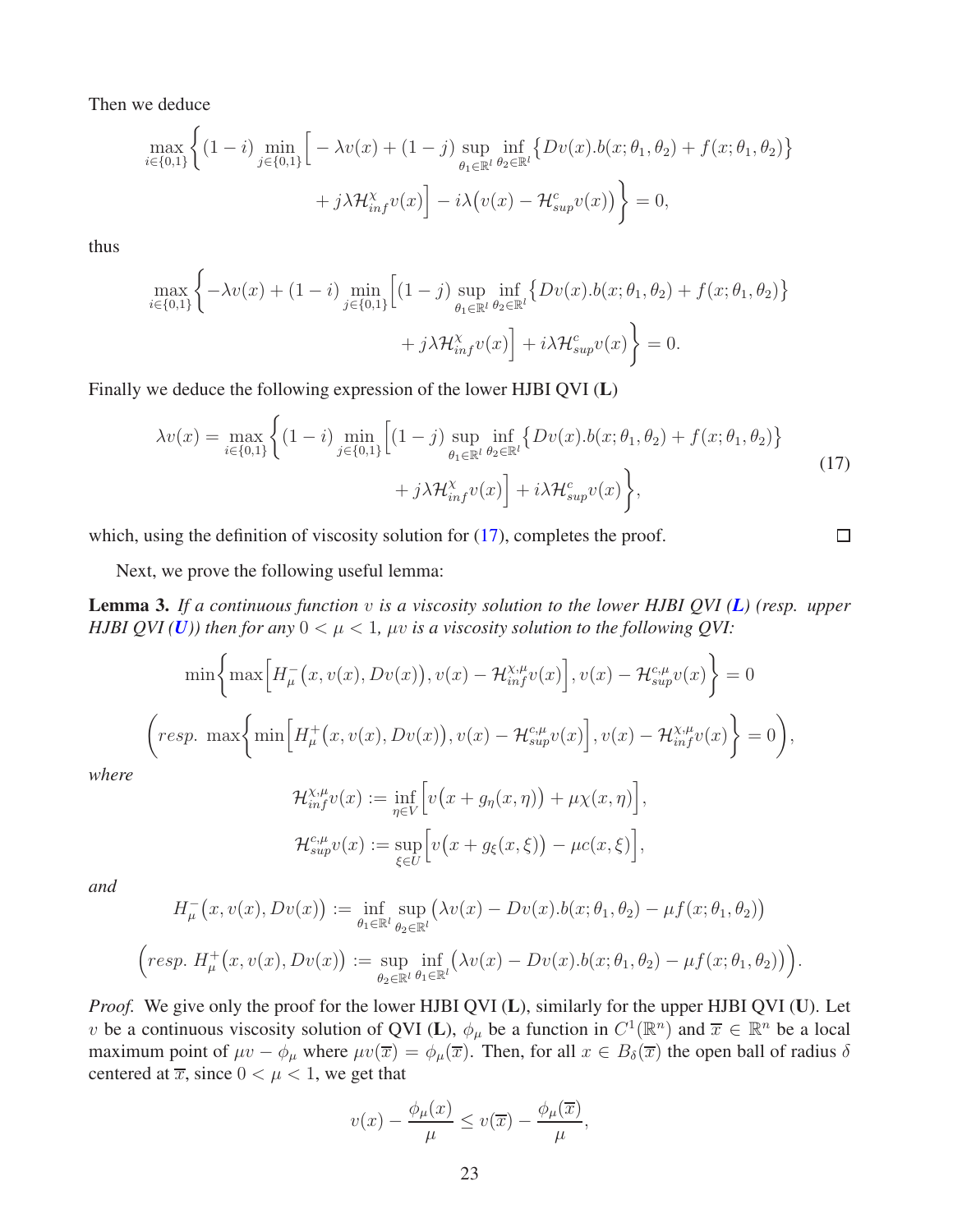which means that  $\overline{x}$  is a local maximum point of  $v-\phi$ , where  $\phi := \phi_\mu/\mu$ . Since v is a viscosity solution of QVI (L), we can get, either  $v(\overline{x}) \leq \inf_{\eta \in V} \left[ v\big(\overline{x} + g_\eta(\overline{x}, \eta) \big) + \chi(\overline{x}, \eta) \right]$ , then from assumption  $H_{c,\chi}$  and the fact that  $0 < \mu < 1$ , we deduce  $\mu v(\overline{x}) - \mathcal{H}_{\inf}^{\chi,\mu} \mu v(\overline{x}) \leq 0$ . In addition, we get  $H^-(\overline{x}, v(\overline{x}), D\phi(\overline{x})) \leq 0$ 0, with  $0 < \mu < 1$  yields to

$$
\inf_{\theta_1 \in \mathbb{R}^l} \sup_{\theta_2 \in \mathbb{R}^l} \left( \lambda \mu v(\overline{x}) - D\phi_\mu(\overline{x}).b(\overline{x}; \theta_1, \theta_2) - \mu f(\overline{x}; \theta_1, \theta_2) \right) \leq 0.
$$

Or, from the fact that v is a viscosity solution of QVI (L), we get  $v(\overline{x}) - \mathcal{H}^c_{sup}v(\overline{x}) \leq 0$ , which gives  $\mu v(\overline{x}) - \mathcal{H}^{c,\mu}_{sup}\mu v(\overline{x}) \le 0$  for  $0 < \mu < 1$ . Hence we obtain that  $\mu v$  is a viscosity sub-solution of

$$
\min\bigg\{\max\Big[H^-_{\mu}\big(x,v(x),Dv(x)\big),v(x)-\mathcal{H}^{\chi,\mu}_{inf}v(x)\Big],v(x)-\mathcal{H}^{c,\mu}_{sup}v(x)\bigg\}=0,
$$

we then use, for the viscosity super-solution sense, the same reasoning than above to complete the proof.  $\Box$ 

Now we are ready to establish the following comparison theorem which leads us to the uniqueness result for the HJBI QVIs  $(L)$  $(L)$  $(L)$  and  $(U)$  $(U)$  $(U)$ :

<span id="page-23-0"></span>**Theorem 5.** *(Comparison theorem)* Assume  $H_b$ ,  $H_a$ ,  $H_f$  and  $H_{c,x}$ . If u is a bounded and uniformly *continuous viscosity sub-solution of the lower HJBI QVI ([L](#page-14-0)) and* v *is a bounded and uniformly contin-uous viscosity super-solution of the lower HJBI QVI ([L](#page-14-0)), then for all* x *in*  $\mathbb{R}^n$  *we have*  $u(x) \le v(x)$ *. The same result holds true for the upper HJBI QVI ([U](#page-14-1)).*

*Proof.* This proof is inspired from [\[6,](#page-28-2) [23\]](#page-29-9). We give only the proof for the lower HJBI QVI (L), similarly for the upper HJBI QVI (U). Let u and v be, respectively, a bounded and uniformly continuous viscosity sub-solution and super-solution to the lower HJBI QVI (L). For all  $0 < \mu < 1$ , applying Proposition [3](#page-20-2) and Lemma [3,](#page-22-0) we get that  $\mu u$  is a viscosity sub-solution to the following QVI:

<span id="page-23-1"></span>
$$
\lambda V(x) = \max_{i \in \{0,1\}} \left\{ (1-i) \min_{j \in \{0,1\}} \left[ (1-j) \sup_{\theta_1 \in \mathbb{R}^l} \inf_{\theta_2 \in \mathbb{R}^l} \left\{ DV(x).b(x; \theta_1, \theta_2) + \mu f(x; \theta_1, \theta_2) \right\} + j \lambda \mathcal{H}_{inf}^{\chi, \mu} V(x) \right\},\tag{18}
$$

where  $\mathcal{H}_{inf}^{\chi,\mu}$  and  $\mathcal{H}_{sup}^{\varepsilon,\mu}$  are defined as in Lemma [3](#page-22-0) and  $V : \mathbb{R}^n \to \mathbb{R}$ .

Let us assume that  $M = \sup_{x \in \mathbb{R}^n} (u(x) - v(x)) > 0$ , if it is not the case, i.e.,  $M \le 0$ , then the proof is finished. Then, if  $||u||_{\infty} = 0$  we have

$$
M_{\mu} = \sup_{x \in \mathbb{R}^n} (\mu u(x) - v(x)) > 0,
$$

otherwise, if suffice to let  $1 - M/2||u||_{\infty} \leq \mu < 1$  to get that  $M_{\mu} > 0$ . The proof will now be divided into three steps:

**Step 1.** Let  $\varepsilon > 0$ ,  $\beta > 0$  and consider for any  $x, y \in \mathbb{R}^n$  the following test function:

$$
\psi_{\mu,\varepsilon,\beta}(x,y) = \mu u(x) - v(y) - \frac{\|x-y\|^2}{\varepsilon^2} - \beta \left(\|x\|^2 + \|y\|^2\right).
$$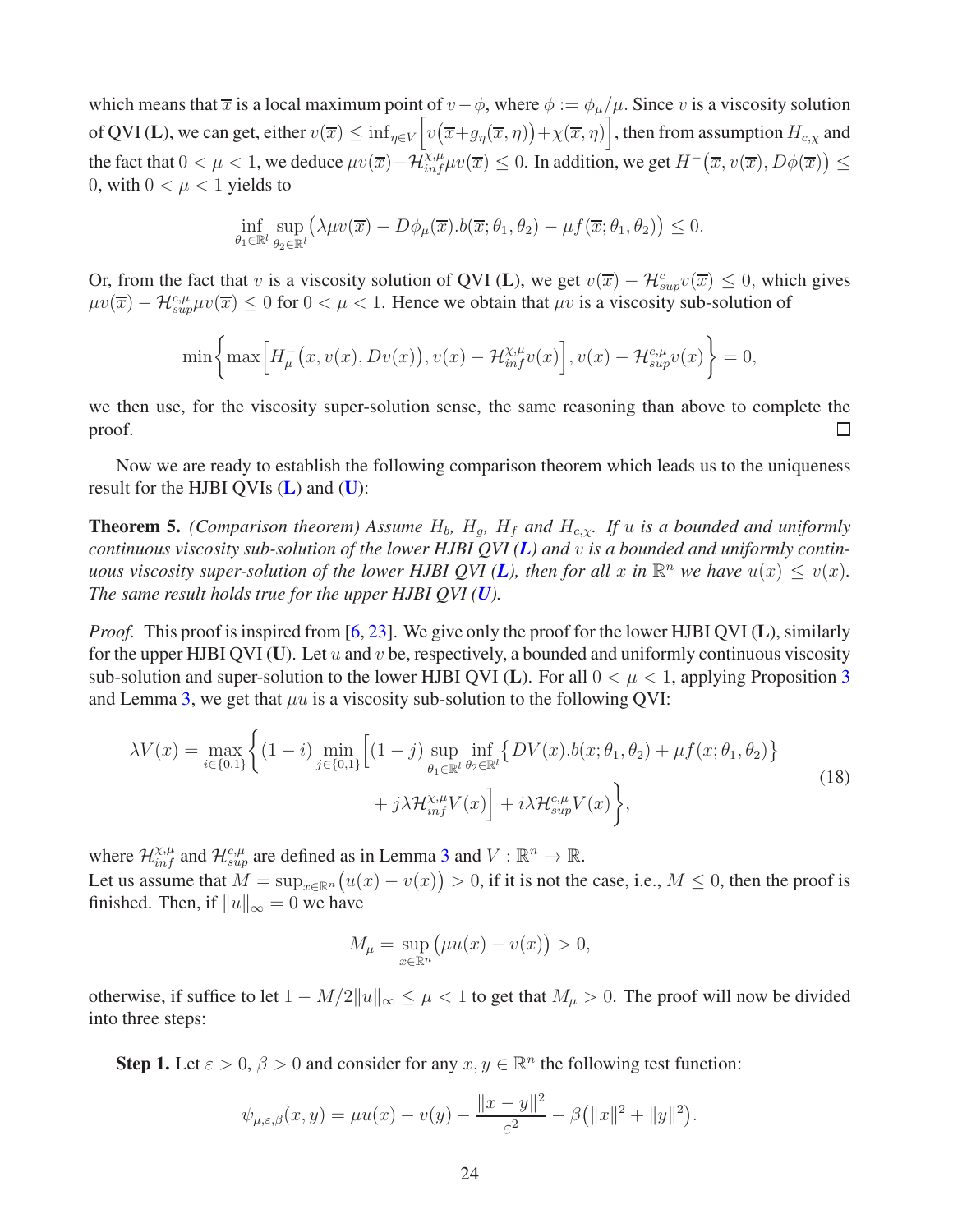Let  $(x_m, y_m)$  be a maximum point of  $\psi_{\mu,\varepsilon,\beta}$  which exists, since this is a continuous function going to infinity when  $x$  or  $y$  does, and denote

$$
M_{\psi_{\mu,\varepsilon,\beta}} = \psi_{\mu,\varepsilon,\beta}(x_m, y_m).
$$

By definition of  $(x_m, y_m)$  we have for all  $x, y \in \mathbb{R}^n$ ,

<span id="page-24-0"></span>
$$
\mu u(x_m) - v(y_m) - \frac{\|x_m - y_m\|^2}{\varepsilon^2} - \beta \left(\|x_m\|^2 + \|y_m\|^2\right) \ge \mu u(x) - v(y) - \frac{\|x - y\|^2}{\varepsilon^2} - \beta \left(\|x\|^2 + \|y\|^2\right). \tag{19}
$$

• Firstly, we use [\(19\)](#page-24-0) with  $y = y_m$  to get that  $x_m$  is a maximal point of  $\mu u(x) - \phi_u(x)$ , where

$$
\phi_u(x) = \frac{\|x - y_m\|^2}{\varepsilon^2} + \beta \|x\|^2,
$$

then, since  $\mu u$  is viscosity sub-solution of [\(18\)](#page-23-1), we get

<span id="page-24-1"></span>
$$
\lambda \mu u(x_m) \leq \max_{i \in \{0,1\}} \left\{ (1-i) \min_{j \in \{0,1\}} \left[ (1-j) \sup_{\theta_1 \in \mathbb{R}^l} \inf_{\theta_2 \in \mathbb{R}^l} \left\{ \left\langle \frac{2 \|x_m - y_m\|}{\varepsilon^2} + 2\beta x_m, b(x_m; \theta_1, \theta_2) \right\rangle \right. \right. \\ \left. + \mu f(x_m; \theta_1, \theta_2) \right\} + j \lambda \mathcal{H}_{\text{inf}}^{\chi, \mu} \mu u(x_m) \right\} + i \lambda \mathcal{H}_{\text{sup}}^{\varepsilon, \mu} \mu u(x_m) \right\}.
$$
\n(20)

• Secondly, we use [\(19\)](#page-24-0) with  $x = x_m$  to get that  $y_m$  is a minimal point of  $v(y) - \phi_v(y)$ , where

$$
\phi_v(y) = -\frac{\|x_m - y\|^2}{\varepsilon^2} - \beta \|y\|^2,
$$

then, since  $v$  is viscosity super-solution of lower HJBI QVI ([L](#page-14-0)), by applying Proposition [3](#page-20-2) we get

<span id="page-24-2"></span>
$$
\lambda v(y_m) \ge \max_{i \in \{0,1\}} \left\{ (1-i) \min_{j \in \{0,1\}} \left[ (1-j) \sup_{\theta_1 \in \mathbb{R}^l} \inf_{\theta_2 \in \mathbb{R}^l} \left\{ \left\langle \frac{2||x_m - y_m||}{\varepsilon^2} - 2\beta y_m, b(y_m; \theta_1, \theta_2) \right\rangle \right. \right. \\ \left. + f(x_m; \theta_1, \theta_2) \right\} + j\lambda \mathcal{H}_{inf}^{\chi} v(y_m) + i\lambda \mathcal{H}_{sup}^c v(y_m) \right\}.
$$
\n(21)

Hence, using inequalities  $(20)$  and  $(21)$ , we get

$$
\lambda \Big(\mu u(x_m) - v(y_m)\Big) \leq \max_{i \in \{0,1\}} \Big\{ (1-i) \min_{j \in \{0,1\}} \Big[ (1-j) \sup_{\theta_1 \in \mathbb{R}^l} \inf_{\theta_2 \in \mathbb{R}^l} \Big\{ \Big\langle \frac{2\|x_m - y_m\|}{\varepsilon^2} + 2\beta x_m,
$$
  

$$
b(x_m; \theta_1, \theta_2) \Big\rangle + \mu f(x_m; \theta_1, \theta_2) \Big\} + j\lambda \mathcal{H}_{inf}^{\chi, \mu} \mu u(x_m) \Big] + i\lambda \mathcal{H}_{sup}^{c, \mu} \mu u(x_m) \Big\} + \min_{i \in \{0,1\}} \Big\{ (1-i) \max_{j \in \{0,1\}} \Big[ (1-j) \inf_{\theta_1 \in \mathbb{R}^l} \sup_{\theta_2 \in \mathbb{R}^l} \Big\{ -\Big\langle \frac{2\|x_m - y_m\|}{\varepsilon^2} - 2\beta y_m,
$$
  

$$
b(y_m; \theta_1, \theta_2) \Big\rangle - f(x_m; \theta_1, \theta_2) \Big\} - j\lambda \mathcal{H}_{inf}^{\chi} v(y_m) \Big] - i\lambda \mathcal{H}_{sup}^c v(y_m) \Big\},
$$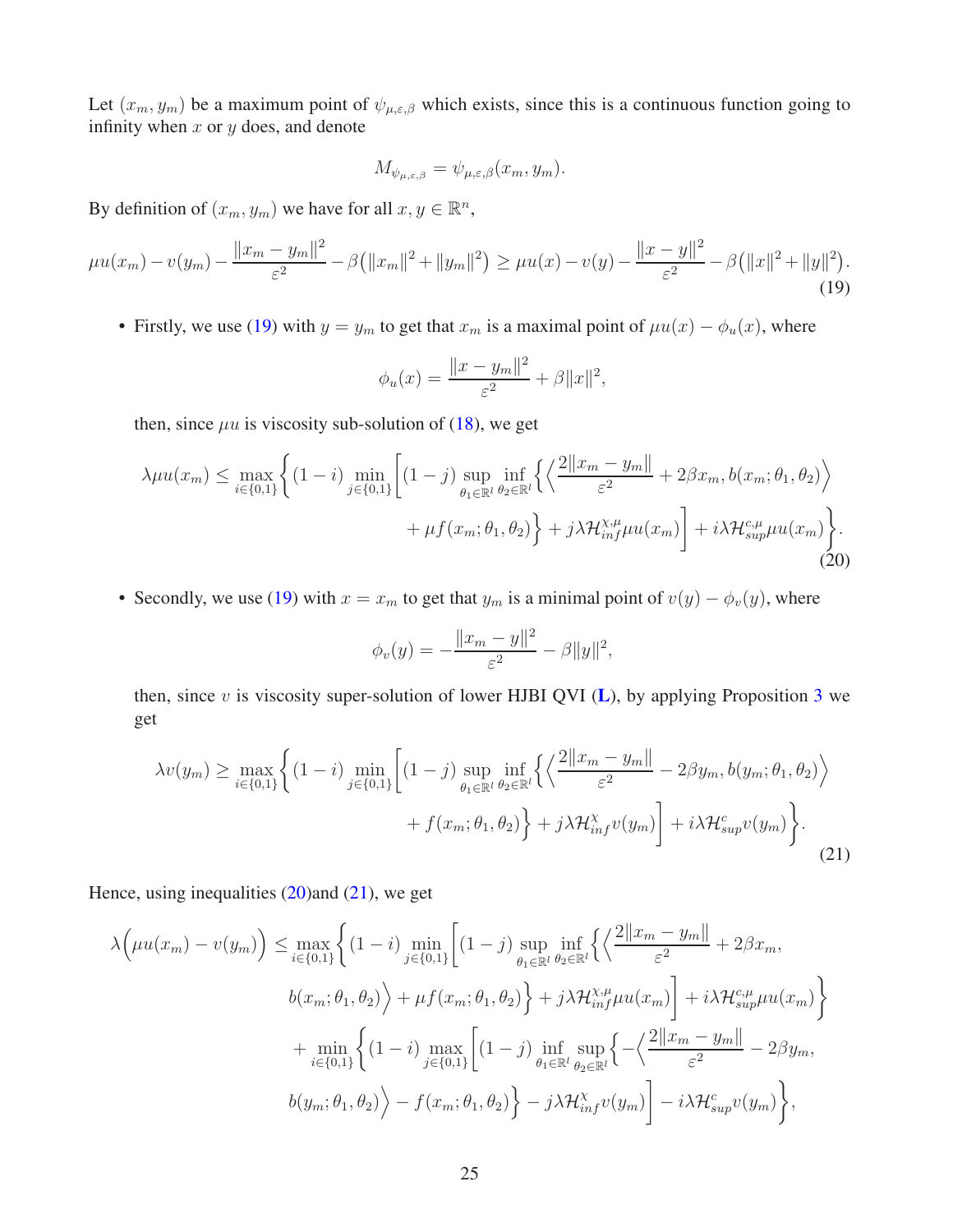then

$$
\lambda \Big(\mu u(x_m) - v(y_m)\Big) \leq \min_{i \in \{0,1\}} \Big\{ (1-i) \max_{j \in \{0,1\}} \Big[ (1-j) \inf_{\theta_1 \in \mathbb{R}^l} \sup_{\theta_2 \in \mathbb{R}^l} \Big\{ \Big\langle \frac{2||x_m - y_m||}{\varepsilon^2},
$$
  

$$
b(x_m; \theta_1, \theta_2) - b(y_m; \theta_1, \theta_2) \Big\rangle + 2\beta \Big\langle x_m, b(x_m; \theta_1, \theta_2) \Big\rangle + 2\beta \Big\langle y_m, b(y_m; \theta_1, \theta_2) \Big\rangle
$$
  

$$
+ \mu f(x_m; \theta_1, \theta_2) - f(y_m; \theta_1, \theta_2) \Big\} + j\lambda \Big(\mathcal{H}_{inf}^{\chi, \mu} \mu u(x_m) - \mathcal{H}_{inf}^{\chi} v(y_m)\Big) \Big]
$$
  

$$
+ i\lambda \Big(\mathcal{H}_{sup}^{\varepsilon, \mu} \mu u(x_m) - \mathcal{H}_{sup}^{\varepsilon} v(y_m)\Big) \Big\}.
$$

Thus

<span id="page-25-0"></span>
$$
\lambda \Big(\mu u(x_m) - v(y_m)\Big) \le \min \bigg\{\max \bigg[2C_b \frac{\|x_m - y_m\|^2}{\varepsilon^2} + 2\beta \|b\|_{\infty} \Big(\|x_m\| + \|y_m\|\Big) + (1 - \mu)\|f\|_{\infty},
$$
  

$$
\lambda \Big(\mathcal{H}_{inf}^{\chi,\mu} \mu u(x_m) - \mathcal{H}_{inf}^{\chi,\mu} \mu u(y_m) + \big\|\big(\mathcal{H}_{inf}^{\chi,\mu} \mu u - \mathcal{H}_{inf}^{\chi} v\big)^+\big\|_{\infty}\Big)\bigg],
$$
  

$$
\lambda \Big(\mathcal{H}_{sup}^{c,\mu} \mu u(x_m) - \mathcal{H}_{sup}^{c,\mu} \mu u(y_m) + \big\|\big(\mathcal{H}_{sup}^{c,\mu} \mu u - \mathcal{H}_{sup}^{c} v\big)^+\big\|_{\infty}\Big)\bigg\}.
$$
  
(22)

In the last two steps we investigate the equation in the right-hand side of [\(22\)](#page-25-0), step 2 is devoted to the first term of the equation whereas step 3 concerns the obstacles.

Step 2. We will prove, in the following, that

<span id="page-25-3"></span>
$$
\forall \eta > 0, \ \exists \varepsilon_0 > 0, \ \beta_0 > 0, \ \forall \varepsilon \le \varepsilon_0, \ \beta \le \beta_0 : \ \frac{\|x_m - y_m\|^2}{\varepsilon^2} + \beta \big( \|x_m\|^2 + \|y_m\|^2 \big) \le \eta. \tag{23}
$$

We use inequality [\(19\)](#page-24-0) for  $x = y$  then

$$
M_{\psi_{\mu,\varepsilon,\beta}} \ge \mu u(x) - v(x) - 2\beta \|x\|^2,
$$

and we let  $\sup_{x \in \mathbb{R}^n} (\mu u(x) - v(x))$  be reached, within  $\delta > 0$  arbitrary small, in a point  $x^*$ ,

$$
\mu u(x^*) - v(x^*) \ge M_\mu - \delta.
$$

We choose  $\delta$  and  $\beta$  such that  $M_{\mu} - \delta - 2\beta \|x^*\|^2 > 0$ , which is possible since  $x^*$  depends only on  $\delta$ . Thus we get

<span id="page-25-2"></span>
$$
M_{\psi_{\mu,\varepsilon,\beta}} \ge \mu u(x^*) - v(x^*) - 2\beta \|x^*\|^2
$$
  
\n
$$
\ge M_{\mu} - \delta - 2\beta \|x^*\|^2
$$
  
\n
$$
> 0.
$$
\n(24)

Let  $r^2 = \mu ||u||_{\infty} + ||v||_{\infty}$ , then

$$
||u||_{\infty} \le M_{\psi_{\mu,\varepsilon,\beta}} \le r^2 - \frac{||x_m - y_m||^2}{\varepsilon^2} - \beta (||x_m||^2 + ||y_m||^2),
$$

it follows that

<span id="page-25-1"></span>
$$
||x_m - y_m|| \le r\varepsilon. \tag{25}
$$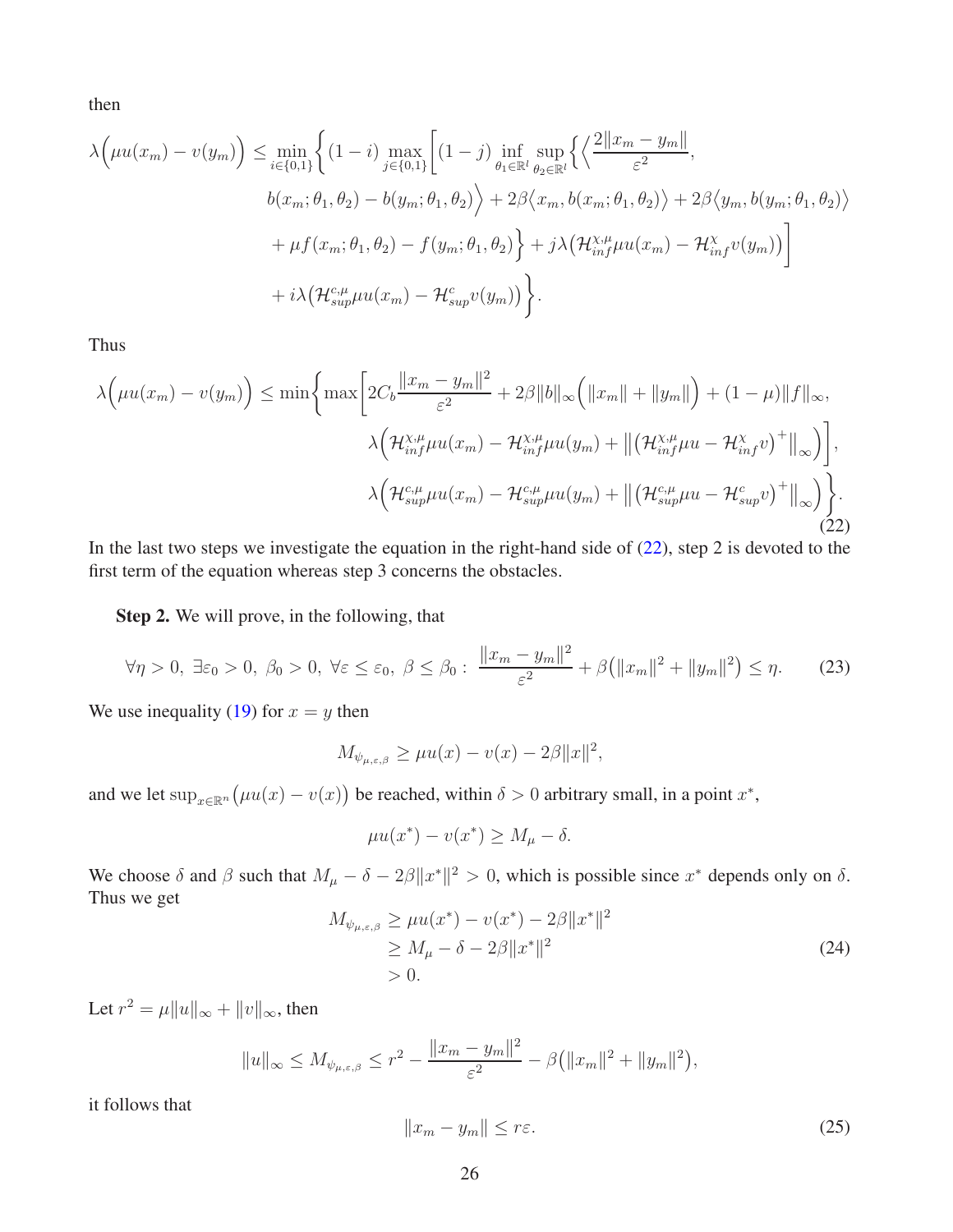Therefore we introduce the following increasing function:

$$
m(w) = \sup_{\|x-y\| \le w} |v(x) - v(y)|,
$$

then, combining with  $(25)$ , we obtain

$$
\mu u(x_m) - v(y_m) = \mu u(x_m) - v(x_m) + v(x_m) - v(y_m) \le M_\mu + m(r\varepsilon).
$$

From the definition of  $M_{\psi_{\mu,\varepsilon,\beta}}$  and [\(24\)](#page-25-2) we get

$$
M_{\mu} - \delta - 2\beta \|x^*\|^2 \le M_{\psi_{\mu,\varepsilon,\beta}} \le M_{\mu} + m(r\varepsilon) - \frac{\|x_m - y_m\|^2}{\varepsilon^2} - \beta \left(\|x_m\|^2 + \|y_m\|^2\right),
$$

then

$$
\frac{||x_m - y_m||^2}{\varepsilon^2} + \beta (||x_m||^2 + ||y_m||^2) \le \delta + 2\beta ||x^*||^2 + m(r\varepsilon).
$$

Now we choose  $\eta < 4M_{\mu}/3$  and we take  $\delta = \eta/4$  and  $\beta_0 = 1$  if  $||x^*|| = 0$ ,  $\beta_0 = \varepsilon/4||x^*||^2$  if  $||x^*|| \neq 0$ , to get [\(23\)](#page-25-3), the desired inequality.

We also get for any  $\beta \leq \beta_0$ ,

<span id="page-26-0"></span>
$$
0 < M_{\mu} - \frac{3\eta}{4} \le M_{\mu} - \delta - 2\beta \|x^*\|^2 \le M_{\psi_{\mu,\varepsilon,\beta}} \le \mu u(x_m) - v(y_m). \tag{26}
$$

**Step 3.** We deduce the contradiction. By [\(23\)](#page-25-3), for  $\varepsilon \leq \varepsilon_0$  and  $\beta \leq \beta_0$  we have

$$
2C_b||x_m - y_m||^2/\varepsilon^2 \le 2C_b\eta, \ \beta||x_m|| \le \sqrt{\beta\eta} \text{ and } \beta||y_m|| \le \sqrt{\beta\eta}.
$$

Then, for all  $\beta \le \beta_1 = \min \{ \beta_0, \eta/||b||^2_{\infty} \}$ , we get  $2\beta ||b||_{\infty} (||x_m|| + ||y_m||) \le 4\eta$ . Moreover, for all  $\varepsilon \leq \varepsilon_1 = \min\left\{\varepsilon_0, \sqrt{\eta}/C_f\right\}$ , we have  $C_f(||x_m - y_m||) \leq \eta$ .

By Proposition [2,](#page-14-2)  $\mathcal{H}_{inf}^{\chi,\mu} \mu u$  and  $\mathcal{H}_{sup}^{c,\mu} \mu u$  are uniformly continuous, then, tacking into account [\(25\)](#page-25-1), we find  $\varepsilon_2 \leq \varepsilon_1$  such that for  $\varepsilon \leq \varepsilon_2$ ,

$$
\mathcal{H}^{\chi,\mu}_{inf}\mu u(x_m) - \mathcal{H}^{\chi,\mu}_{inf}\mu u(y_m) \leq \eta \text{ and } \mathcal{H}^{c,\mu}_{sup}\mu u(x_m) - \mathcal{H}^{c,\mu}_{sup}\mu u(y_m) \leq \eta.
$$

Thus, tacking into account [\(22\)](#page-25-0), we get for all  $\varepsilon \leq \varepsilon_2$  and  $\beta \leq \beta_1$ ,

$$
\lambda \Big(\mu u(x_m) - v(y_m)\Big) \le \min \bigg\{\max \Big[ (1-\mu) \|f\|_{\infty}, \lambda \Big\| \big(\mathcal{H}_{inf}^{\chi,\mu}\mu u - \mathcal{H}_{inf}^{\chi}v\big)^+\Big\|_{\infty} \bigg\},
$$

$$
\lambda \Big\| \big(\mathcal{H}_{sup}^{c,\mu}\mu u - \mathcal{H}_{sup}^c v\big)^+\Big\|_{\infty} \bigg\} + (5 + 2C_b + \lambda)\eta,
$$

using [\(26\)](#page-26-0) and the fact that  $\eta$  is arbitrary we deduce

$$
\lambda \| (\mu u - v)^+ \|_{\infty} \le \min \bigg\{ \max \Big[ (1 - \mu) \| f \|_{\infty}, \lambda \Big\| \big( \mathcal{H}_{inf}^{\chi, \mu} \mu u - \mathcal{H}_{inf}^{\chi} v \big)^+ \Big\|_{\infty} \bigg\},
$$

$$
\lambda \Big\| \big( \mathcal{H}_{sup}^{\varsigma, \mu} \mu u - \mathcal{H}_{sup}^{\varsigma} v \big)^+ \Big\|_{\infty} \bigg\},
$$

thus

<span id="page-26-1"></span>
$$
\lambda \| (\mu u - v)^+ \|_{\infty} \le \max \Big[ (1 - \mu) \| f \|_{\infty}, \lambda \Big\| \big( \mathcal{H}_{inf}^{\chi, \mu} \mu u - \mathcal{H}_{inf}^{\chi} v \big)^+ \Big\|_{\infty} \Big]. \tag{27}
$$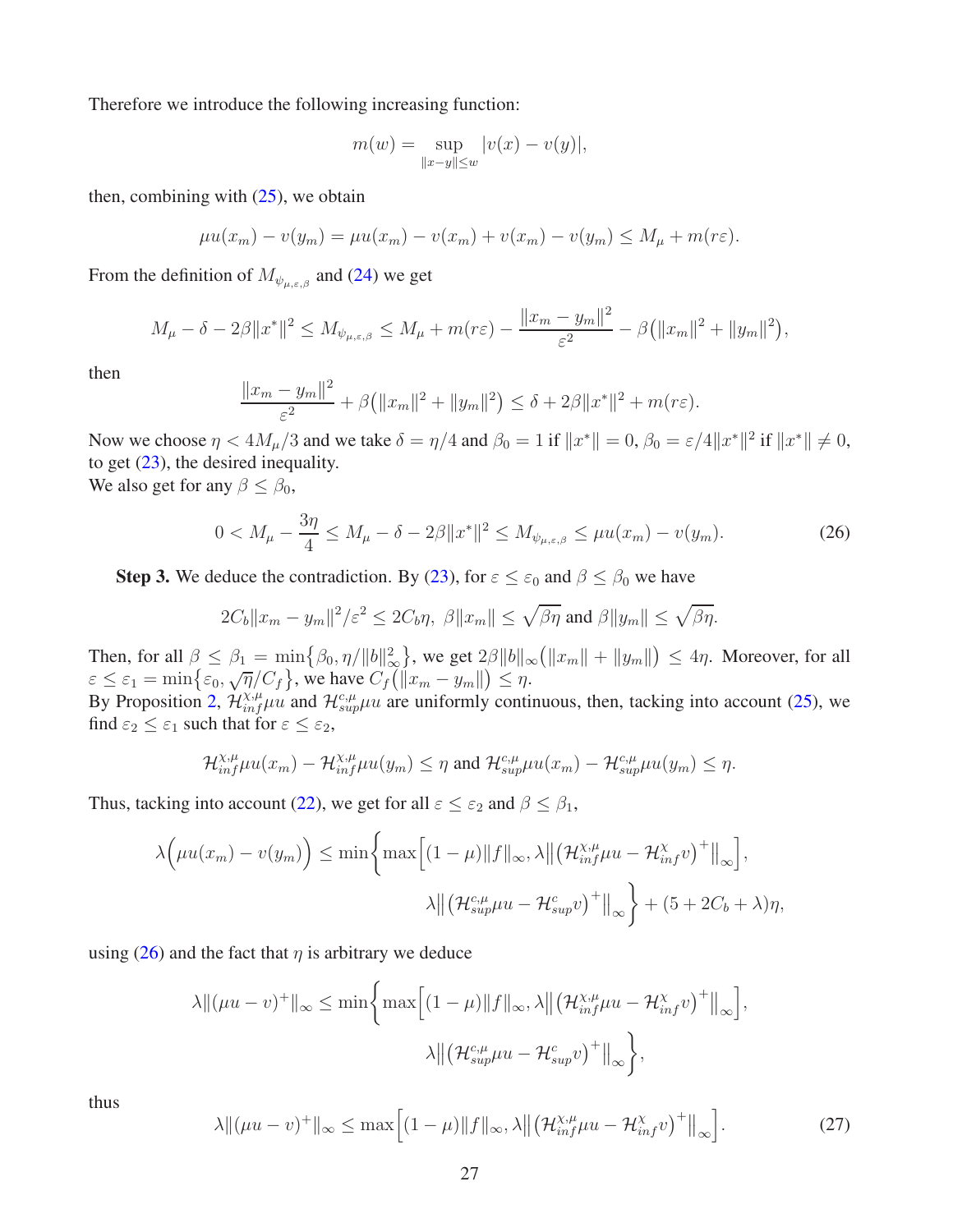Since for all  $x \in \mathbb{R}^n$ ,

<span id="page-27-4"></span>
$$
\mathcal{H}_{\inf}^{\chi,\mu}\mu u(x) - \mathcal{H}_{\inf}^{\chi}v(x) \le \sup_{\eta \in V} \Big(\mu u\big(x + g_{\eta}(x,\eta)\big) - v\big(x + g_{\eta}(x,\eta)\big)\Big) + \sup_{\eta \in V} \big((\mu - 1)\chi(x,\eta)\big). \tag{28}
$$

We recall that from assumption  $H_{c,x}$  for all  $x \in \mathbb{R}^n$ ,  $\eta \in V$ ,  $\chi(x, \eta) > 0$ . Then, since  $0 < \mu < 1$ , from  $(28)$  we get

$$
\left\|\left(\mathcal{H}_{inf}^{\chi,\mu}\mu u-\mathcal{H}_{inf}^{\chi}v\right)^+\right\|_{\infty}<\left\|(\mu u-v)^+\right\|_{\infty}.
$$

Therefore  $(27)$  and the last inequality imply

$$
\lambda \| (\mu u - v)^+ \|_{\infty} \le (1 - \mu) \| f \|_{\infty}.
$$

Finally, by letting  $\mu \to 1$  and since f is bounded, we obtain  $\|(u - v)^+\|_{\infty} \leq 0$ , which leads us to a contradiction and gives the desired comparison, for any  $x \in \mathbb{R}^n$ ,  $u(x) \le v(x)$ .

<span id="page-27-5"></span>**Corollary 1.** *Under assumptions*  $H_b$ ,  $H_g$ ,  $H_f$  and  $H_{c,x}$ , the lower HJBI QVI(**[L](#page-14-0)**) has a unique bounded *and uniformly continuous viscosity solution. The same result holds true for the upper HJBI QVI ([U](#page-14-1)) and the HJBI QVIs*  $(L_{\text{max}})$  $(L_{\text{max}})$  $(L_{\text{max}})$  *and*  $(U_{\text{min}})$  $(U_{\text{min}})$  $(U_{\text{min}})$ .

*Proof.* Assume that  $v_1$  and  $v_2$  are two viscosity solutions to the lower HJBI QVI (L). We first use  $v_1$  as a bounded and uniformly continuous viscosity sub-solution and  $v_2$  as a bounded and uniformly continuous viscosity super-solution and we recall the comparison theorem. Then we change the role of  $v_1$  and  $v_2$  to get  $v_1(x) = v_2(x)$  for any  $x \in \mathbb{R}^n$ .  $\Box$ 

Next, in the following we give the uniqueness result for the game studied in this paper:

**Theorem 6.** Assume  $H_b$ ,  $H_g$ ,  $H_f$ ,  $H_{c,x}$  and Isaacs Condition  $H^- = H^+$ . Both the lower and up*per HJBI QVIs ([L](#page-14-0)) and ([U](#page-14-1)) admit the value function ([Value](#page-4-3)) as the unique bounded and uniformly continuous viscosity solution.*

*Proof.* The proof follows immediately from Theorem [3,](#page-18-1) Theorem [4](#page-20-3) and Corollary [1](#page-27-5) because (L) and (U) coincide with (U<sub>min</sub>) and (L<sub>max</sub>), respectively, if  $H^- = H^+$ .  $\Box$ 

<span id="page-27-3"></span>**Corollary 2.** *Under assumptions*  $H_b$ ,  $H_g$ ,  $H_f$ ,  $H_{c,x}$  *and Isaacs Condition*  $H^- = H^+$ *, the [Lower Value](#page-4-1) and [Upper Value](#page-4-2) coincide and the value function ([Value](#page-4-3))* V := V <sup>−</sup> = V <sup>+</sup> *of the infinite horizon zero-sum, deterministic differential game involving continuous-impulse controls is the unique viscosity solution to the lower HJBI QVI ([L](#page-14-0)) (or, upper HJBI QVI ([U](#page-14-1))).*

## <span id="page-27-1"></span>References

- [1] P. Azimzadeh, Zero-sum stochastic differential game with impulses, precommitment and unrestricted cost functions. Appl. Math. Optim., 1-32 (2017).
- <span id="page-27-2"></span>[2] N. Barron, L.C. Evans and R. Jensen, Viscosity solutions of Isaacs' equations and differential games with Lipschitz controls. J. Diff. Eqns., 53, 213-233 (1984).
- <span id="page-27-0"></span>[3] M. Bardi and I. Capuzzo-Dolcetta, Optimal control and viscosity solutions of Hamilton-Jacobi-Bellman equations. Birkhäuser, Boston (1997).
- [4] G. Barles, Deterministic impulse control problems. SIAM J. Control Optim., 23, 419-432 (1985).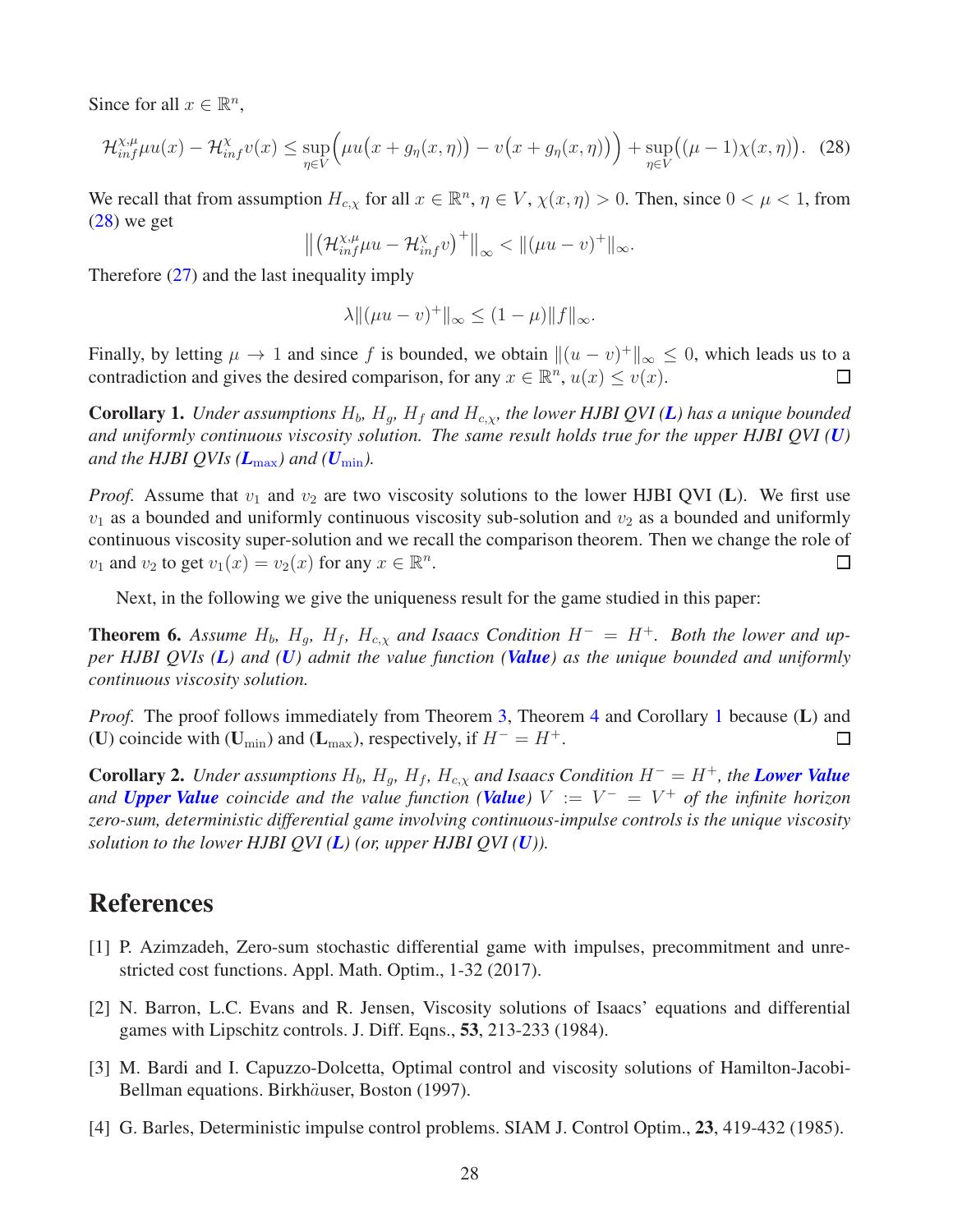- <span id="page-28-2"></span><span id="page-28-1"></span>[5] G. Barles, Solutions de viscosité des équations de Hamilton-Jacobi. Collection SMAI, Springer-Verlag Berlin (1994).
- <span id="page-28-10"></span>[6] G. Barles, P. Bernhard and N. El Farouq, Deterministic minimax impulse control. Appl. Math. Optim., 61, 353-378 (2010) DOI: 10.1007/s00245-009-9090-0.
- <span id="page-28-11"></span>[7] G. Barles, S. Dharmatti and M. Ramaswamy, Unbounded viscosity solutions of hybrid control systems. ESAIM: COCV, 16, 176-193 (2010) DOI: 10.1051/cocv/2008076.
- <span id="page-28-15"></span>[8] A. Bensoussan and J.L. Lions, Impulse control and quasi-variational inequalities. Bordes, Paris (1984).
- [9] P. Bettiol, M. Quincampoix and R.B. Vinter, Existence and characterization of the values of two player differential games with state constraints. Appl. Math. Optim., 80, 765-799 (2019) DOI: 10.1007/s00245-019-09608-8.
- <span id="page-28-3"></span><span id="page-28-0"></span>[10] V.G. Boltyanskii, R.V. Gamkrelidze, E.F. Mishchenko and L.S. Pontryagin, The mathematical theory of optimal processes. Interscience, New York (1962).
- <span id="page-28-12"></span>[11] A. Cosso, Stochastic differential games involving impulse controls and double-obstacle quasivariational inequalities. SIAM J. Control Optim., 51(3), 2102-2131 (2013).
- <span id="page-28-13"></span>[12] M.G. Crandall and P.L. Lions, Viscosity solutions of Hamilton-Jacobi equations. Trans. Amer. Math. Soc., 277, 1-42 (1983).
- <span id="page-28-14"></span>[13] M.G. Crandall, L.C. Evans and P.L. Lions, Some properties of viscosity solutions of Hamilton-Jacobi equations. Trans. Amer. Math. Soc., 282, 487-502 (1984).
- <span id="page-28-8"></span>[14] M. Crandall, H. Ishii and P.L. Lions, Users guide to viscosity solutions of second order partial differential equations. Bull. Amer. Math. Soc., 27, 1-67 (1992).
- <span id="page-28-6"></span>[15] S. Dharmatti and M. Ramaswamy, Hybrid control systems and viscosity solutions. SIAM J. Control Optim., 44(4), 1259-1288 (2005).
- <span id="page-28-9"></span>[16] S. Dharmatti and A.J. Shaiju, Differential games with continuous, switching and impulse controls. Nonlinear Anal., 63, 23-41 (2005).
- <span id="page-28-7"></span>[17] S. Dharmatti and M. Ramaswamy, Zero-sum differential games involving hybrid controls. J. Optim. Theory Appl., 128, 75-102 (2006).
- [18] S. Dharmatti and A.J. Shaiju, Infinite dimensional differential games with hybrid controls. Proc. Indian Acad. Sci. Math., 117, 233-257 (2007).
- <span id="page-28-5"></span>[19] S. Dharmatti, R. Mallikarjuna and K.G. Mrinal, Differential games of mixed type with control and stopping times. Nonlinear Diff. Equ. Appl., 16, 143-158 (2009).
- [20] B. El Asri, Deterministic minimax impulse control in finite horizon: the viscosity solution approach. ESAIM: Control Optim. Calc. Var., 19, 63-77 (2013) DOI: 10.1051/cocv/2011200.
- <span id="page-28-4"></span>[21] B. EL Asri and S. Mazid, Zero-sum stochastic differential game in finite horizon involving impulse controls. Appl. Math. Optim., 1-33 (2018).